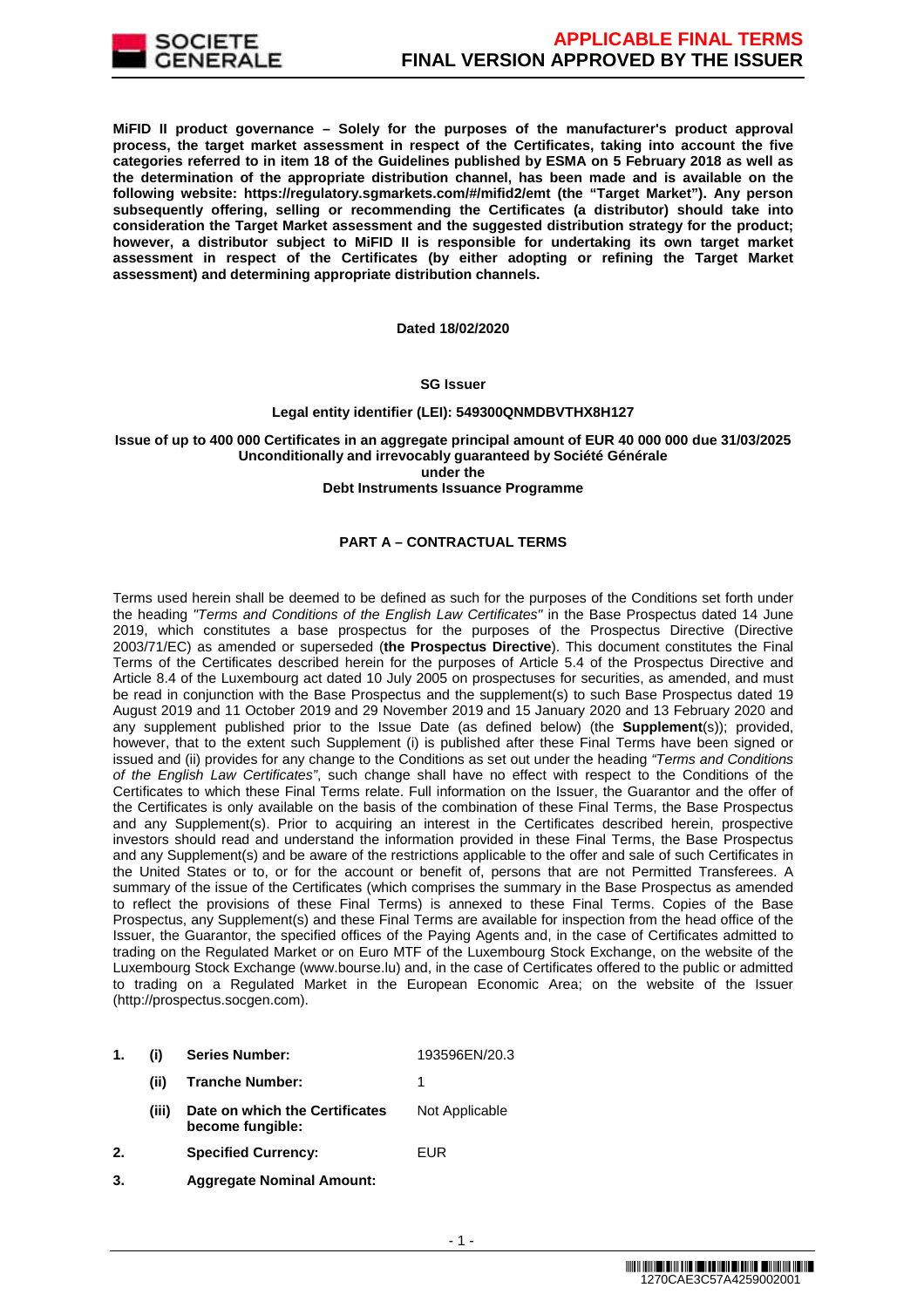

|     | (i)   | - Tranche:                                                                              | up to 400 000 Certificates in an aggregate principal amount<br>of EUR 40 000 000                                                                                                                   |
|-----|-------|-----------------------------------------------------------------------------------------|----------------------------------------------------------------------------------------------------------------------------------------------------------------------------------------------------|
|     | (ii)  | - Series:                                                                               | up to 400 000 Certificates in an aggregate principal amount<br>of EUR 40 000 000                                                                                                                   |
| 4.  |       | <b>Issue Price:</b>                                                                     | EUR 100 per Certificate of EUR 100 Specified Denomination                                                                                                                                          |
| 5.  |       | <b>Specified Denomination(s):</b>                                                       | <b>EUR 100</b>                                                                                                                                                                                     |
| 6.  | (i)   | <b>Issue Date:</b><br>(DD/MM/YYYY)                                                      | 25/03/2020                                                                                                                                                                                         |
|     | (ii)  | <b>Interest Commencement Date:</b>                                                      | <b>Issue Date</b>                                                                                                                                                                                  |
| 7.  |       | <b>Final Exercise Date:</b><br>(DD/MM/YYYY)                                             | 31/03/2025                                                                                                                                                                                         |
| 8.  |       | <b>Governing law:</b>                                                                   | English law                                                                                                                                                                                        |
| 9.  | (i)   | <b>Status of the Certificates:</b>                                                      | Unsecured                                                                                                                                                                                          |
|     | (ii)  | Date of corporate authorisation<br>obtained for the issuance of<br><b>Certificates:</b> | Not Applicable                                                                                                                                                                                     |
|     | (iii) | <b>Type of Structured Certificates:</b>                                                 | <b>Share Linked Certificates</b>                                                                                                                                                                   |
|     |       |                                                                                         | The provisions of the following Additional Terms and<br>Conditions apply:<br>Additional Terms<br>Conditions for Share<br>and<br>Linked<br>Certificates and Depositary Receipts Linked Certificates |
|     | (iv)  | <b>Reference of the Product</b>                                                         | 3.3.3 with Option 1 applicable as described in the Additional<br>Terms and Conditions relating to Formulae                                                                                         |
| 10. |       | <b>Interest Basis:</b>                                                                  | See section "PROVISIONS RELATING TO INTEREST (IF<br>ANY) PAYABLE" below.                                                                                                                           |
| 11. |       | <b>Redemption/Payment Basis:</b>                                                        | See section "PROVISIONS RELATING TO REDEMPTION"<br>below.                                                                                                                                          |
| 12. |       | Issuer's/Certificateholders'<br>redemption option:                                      | See section "PROVISIONS RELATING TO REDEMPTION"<br>below.                                                                                                                                          |

# **PROVISIONS RELATING TO INTEREST (IF ANY) PAYABLE**

| 13. | <b>Fixed Rate Certificate</b><br><b>Provisions:</b>          | Not Applicable                                                                                                                                                                                                            |
|-----|--------------------------------------------------------------|---------------------------------------------------------------------------------------------------------------------------------------------------------------------------------------------------------------------------|
| 14. | <b>Floating Rate Certificate</b><br><b>Provisions:</b>       | Not Applicable                                                                                                                                                                                                            |
| 15. | <b>Structured Interest Certificate</b><br><b>Provisions:</b> | Applicable as per Condition 3.3 of the General Terms and<br>Conditions                                                                                                                                                    |
| (i) | <b>Structured Interest Amount(s)</b>                         | Unless previously redeemed, on each Interest Payment<br>Date(i) (i from 1 to 5), the Issuer shall pay to the<br>Certificateholders, for each Certificate, an<br>amount<br>determined by the Calculation Agent as follows: |
|     |                                                              | Scenario 1:                                                                                                                                                                                                               |
|     |                                                              | If on Valuation Date(i), Performance(i) is higher than or<br>equal to $-40.0\%$ , then:                                                                                                                                   |
|     |                                                              | Structured<br>Amount(i)<br>Interest<br>Max(0;<br>Specified<br>$=$                                                                                                                                                         |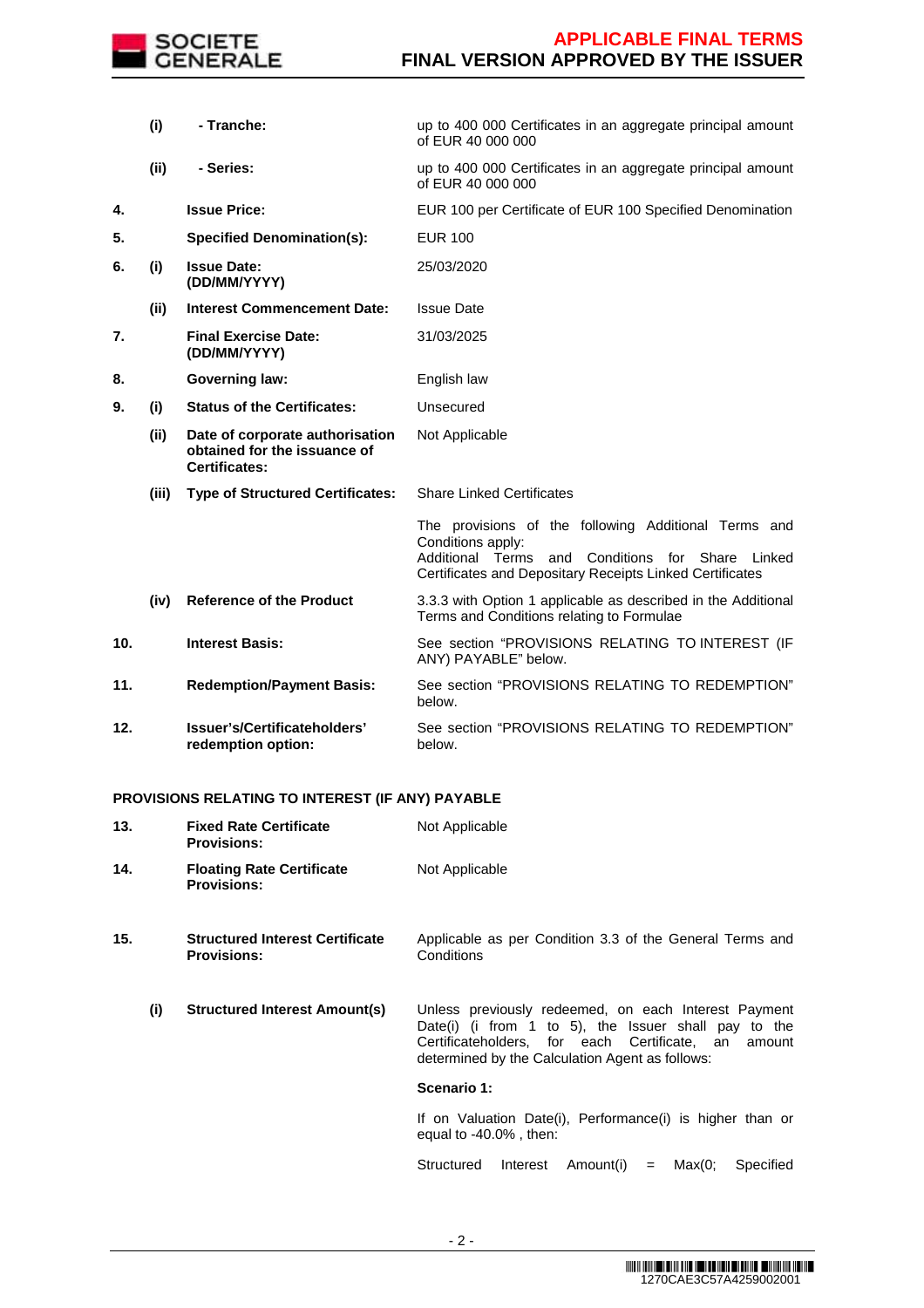

Denomination x (i x 6%) - SumCouponsPaid(i-1))

#### **Scenario 2:**

If on Valuation Date(i), Performance(i) is lower than -40.0% , then:

Structured Interest Amount(i) = 0 (zero)

 Definitions relating to the Structured Interest Amount are set out in paragraph 27(ii) "Definitions relating to the Product"

- **(ii) Specified Period(s)/Interest Payment Date(s): (DD/MM/YYYY)** Interest Payment Date(i) (i from 1 to 5): 31/03/2021; 31/03/2022; 31/03/2023; 01/04/2024; 31/03/2025
- **(iii) Business Day Convention:** Following Business Day Convention (unadjusted)
- **(iv) Day Count Fraction:** Not Applicable
- **(v) Business Centre(s):** Not Applicable
- **16. Zero Coupon Certificate Provisions:** Not Applicable

## **PROVISIONS RELATING TO REDEMPTION**

| 17.   | Redemption at the option of the<br>Issuer:                    | Not Applicable                                                                                                                                                                                                                                                                                 |
|-------|---------------------------------------------------------------|------------------------------------------------------------------------------------------------------------------------------------------------------------------------------------------------------------------------------------------------------------------------------------------------|
| 18.   | Redemption at the option of the<br>Certificateholders:        | Not Applicable                                                                                                                                                                                                                                                                                 |
| 19.   | <b>Automatic Early Redemption:</b>                            | Applicable as per Condition 5.10 of the General Terms and<br>Conditions                                                                                                                                                                                                                        |
| (i)   | <b>Automatic Early Redemption</b><br>Amount(s):               | Unless previously redeemed, if an Automatic<br>Early<br>Redemption Event has occurred, then the Issuer shall<br>redeem early the Certificates<br>on<br>Automatic<br>Early<br>Redemption Date(i) (i from 1 to 4) in accordance with the<br>following provisions in respect of each Certificate: |
|       |                                                               | Automatic Early Redemption Amount(i) = Specified<br>Denomination x (100%)                                                                                                                                                                                                                      |
|       |                                                               | Definitions relating to the Automatic Early Redemption<br>Amount are set out in paragraph 27(ii) "Definitions relating to<br>the Product".                                                                                                                                                     |
| (ii)  | <b>Automatic Early Redemption</b><br>Date(s):<br>(DD/MM/YYYY) | Automatic Early Redemption Date(i)<br>(i from 1 to<br>4): 31/03/2021; 31/03/2022; 31/03/2023; 01/04/2024                                                                                                                                                                                       |
| (iii) | <b>Automatic Early Redemption</b><br>Event:                   | is deemed to have occurred, as determined by the<br>Calculation Agent, if on a Valuation Date(i) (i from 1 to 4),<br>Performance(i) is higher than or equal to 0%                                                                                                                              |
| 20.   | <b>Final Exercise Amount:</b>                                 | Unless previously redeemed, the Issuer shall redeem the<br>Certificates on the Final Exercise Date, in accordance with<br>the following provisions in respect of each Certificate:                                                                                                             |
|       |                                                               | Scenario 1:                                                                                                                                                                                                                                                                                    |
|       |                                                               | If on Valuation Date(5), Performance(5) is higher than or<br>equal to $-40.0\%$ , then:                                                                                                                                                                                                        |

Final Exercise Amount = Specified Denomination x [100%]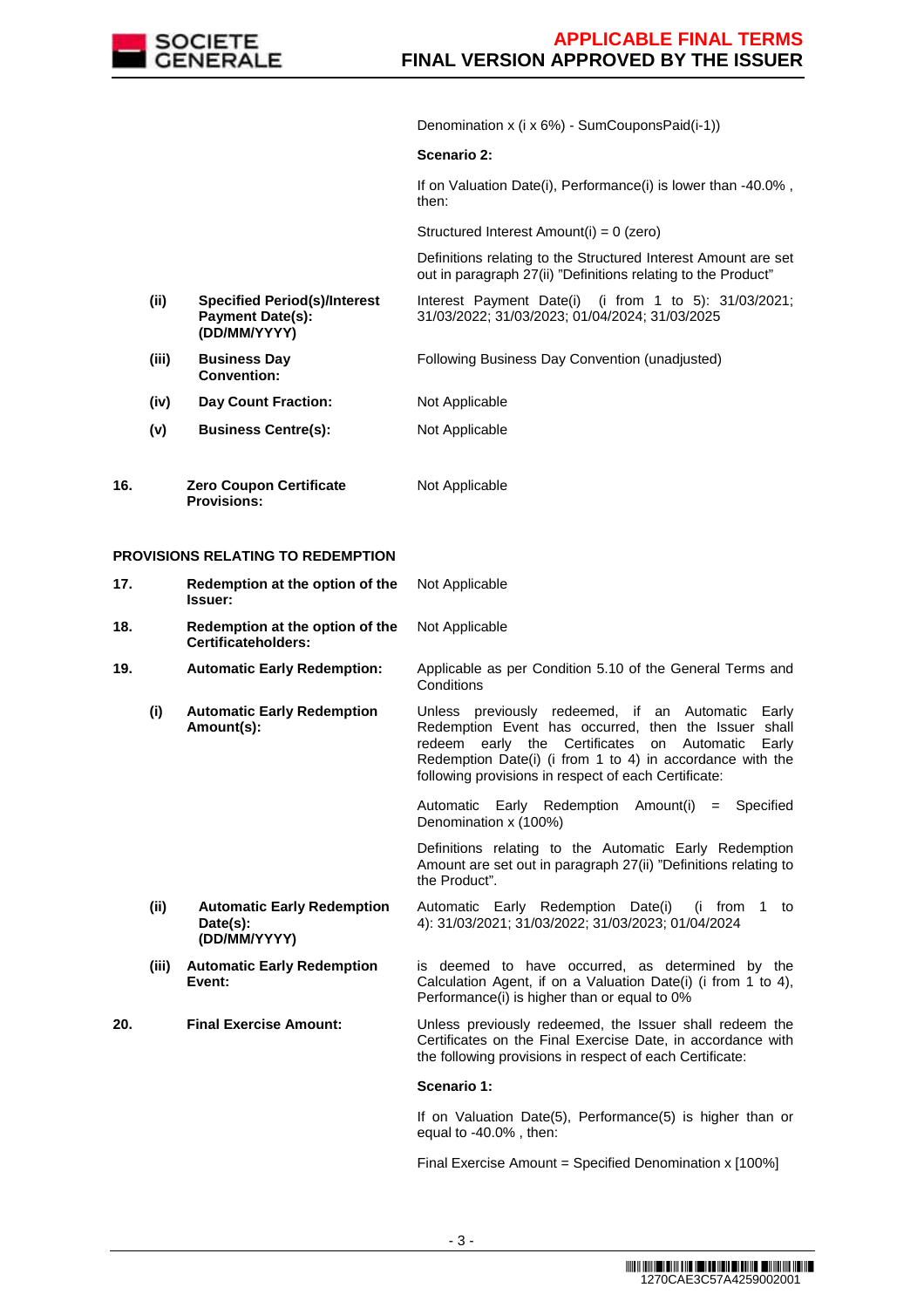

## **Scenario 2:**

|     |                                                                                                                                                                                                                                                               | If on Valuation Date(5), Performance(5) is lower than -40.0%<br>. then:                                                     |
|-----|---------------------------------------------------------------------------------------------------------------------------------------------------------------------------------------------------------------------------------------------------------------|-----------------------------------------------------------------------------------------------------------------------------|
|     |                                                                                                                                                                                                                                                               | Final Exercise Amount = Specified Denomination x (100% +<br>Performance(5))                                                 |
|     |                                                                                                                                                                                                                                                               | Definitions relating to the Final Exercise Amount are set out<br>in paragraph 27(ii) "Definitions relating to the Product". |
| 21. | <b>Physical Delivery Certificates</b><br><b>Provisions:</b>                                                                                                                                                                                                   | Not Applicable                                                                                                              |
| 22. | <b>Credit Linked Certificates</b><br><b>Provisions:</b>                                                                                                                                                                                                       | Not Applicable                                                                                                              |
| 23. | <b>Bond Linked Certificates</b><br><b>Provisions:</b>                                                                                                                                                                                                         | Not Applicable                                                                                                              |
| 24. | <b>Trigger redemption at the option</b> Not Applicable<br>of the Issuer:                                                                                                                                                                                      |                                                                                                                             |
| 25. | <b>Early Redemption for tax</b><br>reasons, special tax reasons,<br>regulatory reasons, Force<br><b>Majeure Event, Event of Default,</b><br>or at the option of the<br><b>Calculation Agent pursuant to</b><br>the Additional Terms and<br><b>Conditions:</b> | Early Redemption Amount: Market Value                                                                                       |

#### **PROVISIONS APPLICABLE TO THE UNDERLYING(S) IF ANY**

**Event(s) and/or any additional disruption event(s) as described in the relevant Additional Terms** 

**and Conditions:**

**26. (i) Underlying(s):** The following Share as defined below:

| <b>Company</b> | <b>Bloomberg</b><br><b>Ticker</b> | <b>Exchange</b>       | <b>Website</b>            |
|----------------|-----------------------------------|-----------------------|---------------------------|
| Banco BPM      | <b>BAMI IM</b>                    | <b>BORSA ITALIANA</b> | www.bancobpm.it/investor- |
| SpA            |                                   | S.P.A.                | relations                 |

(ii) **Information relating to the past** The information relating to the past and future performances and future performances of the of the Underlying(s) and volatility are available on the source **Underlying(s) and volatility:** specified in the table above.

**(iii) Provisions relating, amongst others, to the Market Disruption Event(s) and/or Extraordinary**  The provisions of the following Additional Terms and Conditions apply:

Additional Terms and Conditions for Share Linked Certificates and Depositary Receipts Linked Certificates

**(iv) Other information relating to the Underlying(s):** Information or summaries of information included herein with respect to the Underlying(s), has been extracted from general databases released publicly or by any other available information.

> Each of the Issuer and the Guarantor confirms that such information has been accurately reproduced and that, so far as it is aware and is able to ascertain from information published, no facts have been omitted which would render the reproduced information inaccurate or misleading.

# **DEFINITIONS APPLICABLE TO INTEREST (IF ANY), REDEMPTION AND THE UNDERLYING(S) IF ANY**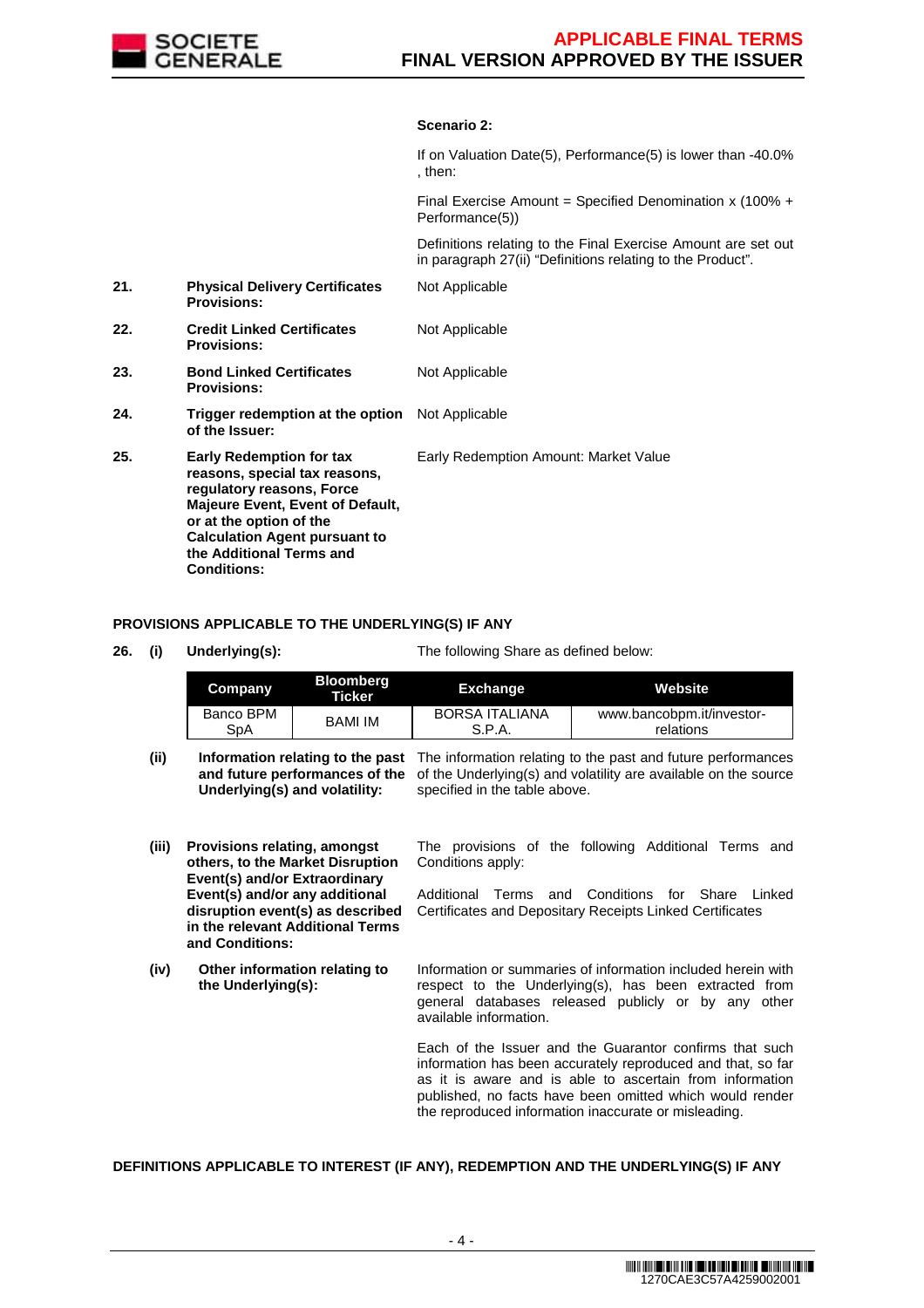

24/03/2021; 24/03/2022; 24/03/2023; 25/03/2024;

Applicable, subject to the provisions of Condition 4 of the Additional Terms and Conditions relating to Formulae

means SumCouponsPaid(i-2) + Structured Interest

**27. (i) Definitions relating to date(s):** Applicable **Valuation Date(0): (DD/MM/YYYY)** 24/03/2020

> **Valuation Date(i) (i from 1 to 5) (DD/MM/YYYY)**

**(ii) Definitions relating to the Product: SumCouponsPaid(i-1)**

**(i from 2 to 5)**

SumCouponsPaid(0) = 0 (zero)

With:

24/03/2025

Amount(i-1)

 **Performance(i) (i from 1 to 5)** 

 **S(i) (i from 0 to 5)**  means in respect of any Valuation Date(i) the Closing Price of the Underlying

means (S(i) / S(0)) - 100%

# **PROVISIONS RELATING TO SECURED CERTIFICATES**

**28. Secured Certificates Provisions:** Not Applicable

## **GENERAL PROVISIONS APPLICABLE TO THE CERTIFICATES**

| 29. |      | Provisions applicable to<br>payment date(s):                                                        |                                                                                                                               |
|-----|------|-----------------------------------------------------------------------------------------------------|-------------------------------------------------------------------------------------------------------------------------------|
|     |      | - Payment Business Day:                                                                             | <b>Following Payment Business Day</b>                                                                                         |
|     |      | - Financial Centre(s):                                                                              | Not Applicable                                                                                                                |
| 30. |      | Form of the Certificates:                                                                           |                                                                                                                               |
|     | (i)  | Form:                                                                                               | Non-US Registered Global Note registered in the name of a<br>nominee for a common depositary for Euroclear and<br>Clearstream |
|     | (ii) | New Global Note (NGN -<br>bearer notes) / New<br>Safekeeping Structure (NSS -<br>registered notes): | No                                                                                                                            |
| 31. |      | <b>Redenomination:</b>                                                                              | Not Applicable                                                                                                                |
| 32. |      | <b>Consolidation:</b>                                                                               | Applicable as per Condition 14.2 of the General Terms and<br>Conditions                                                       |
|     |      | <b>Consolidation:</b>                                                                               | Not Applicable                                                                                                                |
| 33. |      | <b>Partly Paid Certificates</b><br><b>Provisions:</b>                                               | Not Applicable                                                                                                                |
| 34. |      | <b>Instalment Certificates</b><br><b>Provisions:</b>                                                | Not Applicable                                                                                                                |
| 35. |      | Masse:                                                                                              | Not Applicable                                                                                                                |
| 36. |      | <b>Dual Currency Certificate</b><br><b>Provisions:</b>                                              | Not Applicable                                                                                                                |
| 37. |      | <b>Additional Amount Provisions</b>                                                                 | Not Applicable                                                                                                                |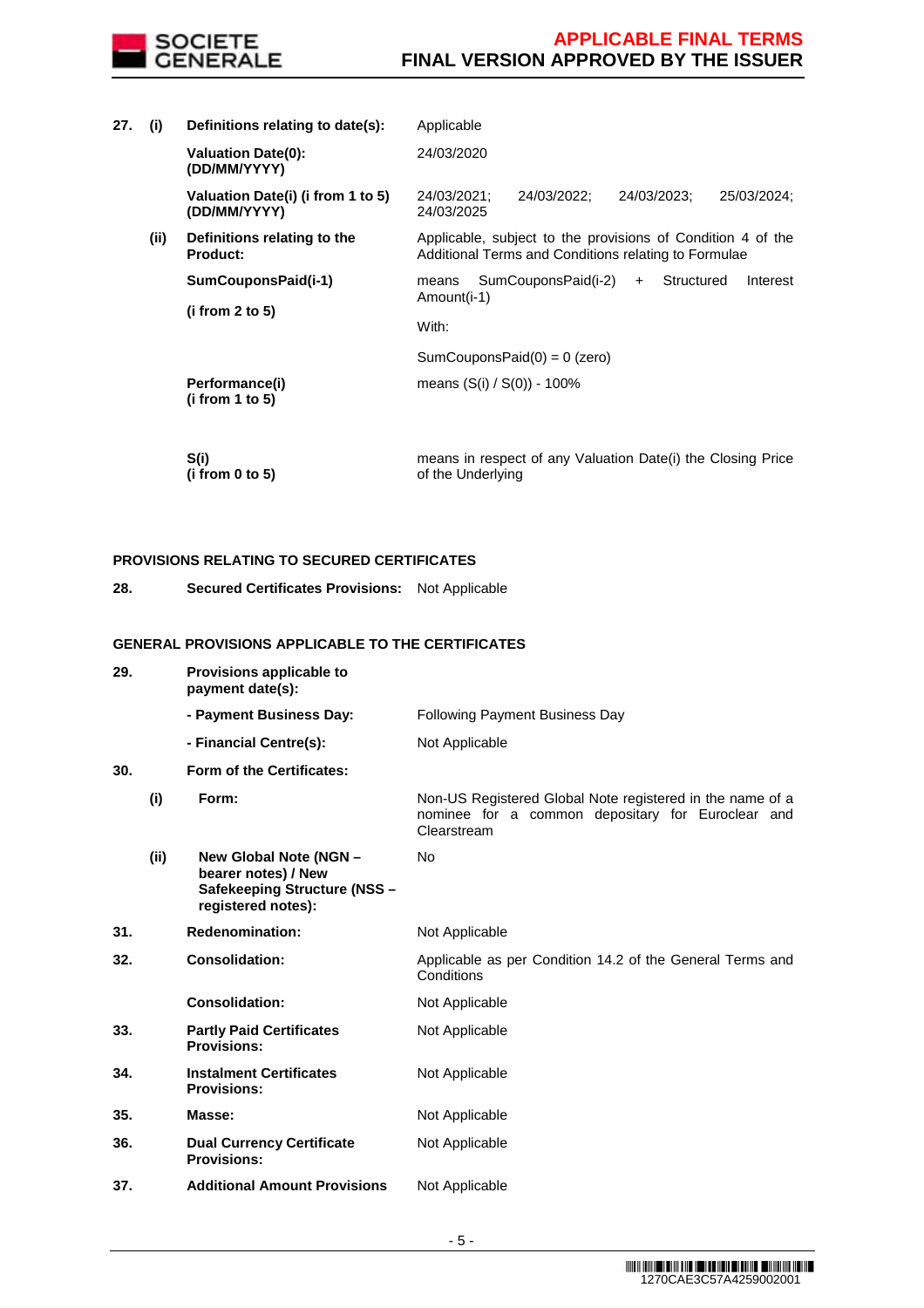

**for Italian Certificates:**

**38. Interest Amount and/or the Redemption Amount switch at the option of the Issuer:**

Not Applicable

**39. Portfolio Linked Certificates Provisions:**

Not Applicable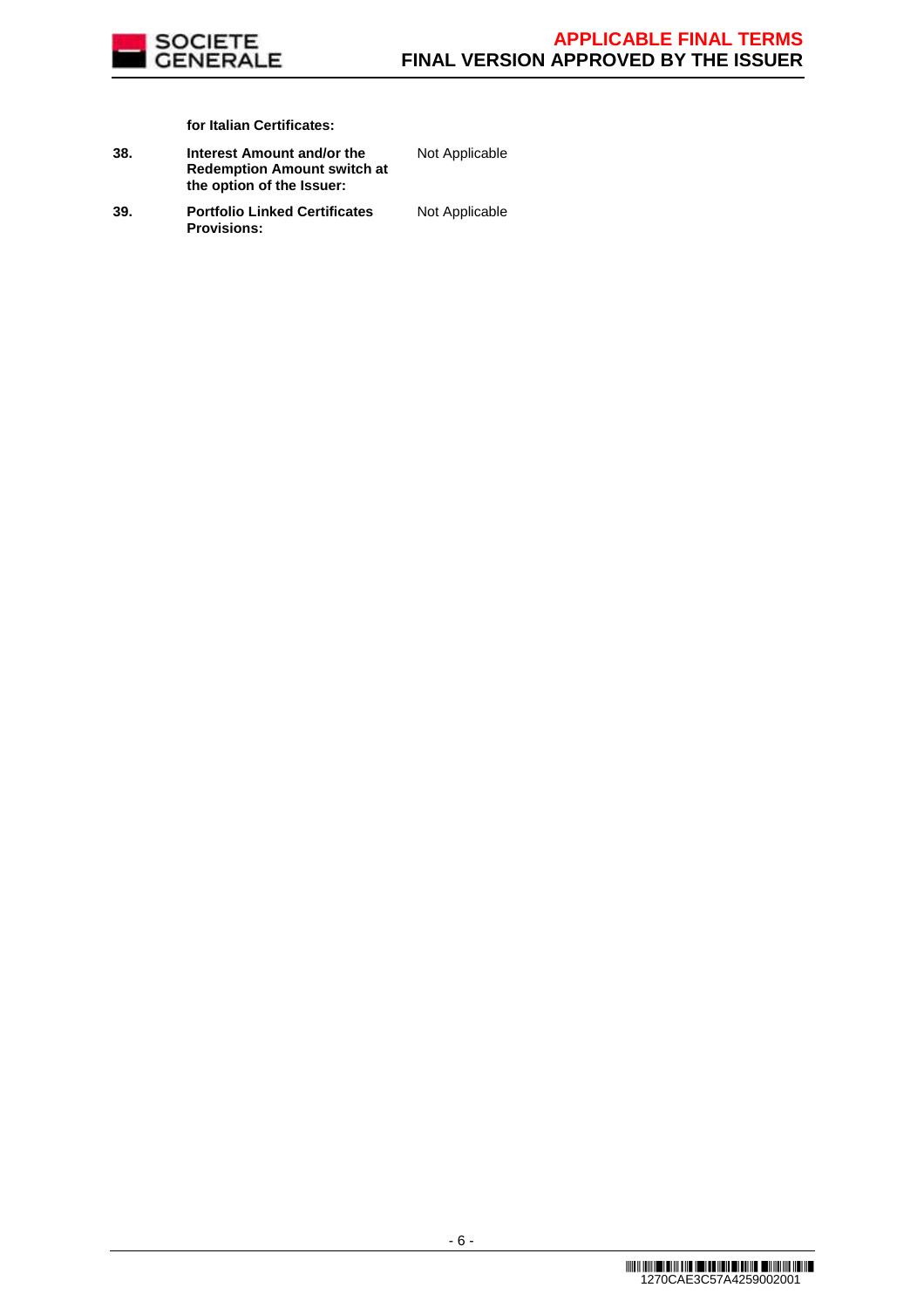

### **PART B – OTHER INFORMATION**

#### **1. LISTING AND ADMISSION TO TRADING**

- **(i) Listing:** None
- **(ii) Admission to trading:** Application shall be made for the Certificates to be admitted to trading on the Multilateral Trading Facility ("MTF") named EuroTLX organized and managed by Borsa Italiana S.p.A. with effect from or as soon as practicable after the Issue Date. Société Générale, directly or through a third party appointed by it, will act as specialist for the Certificates, in accordance with the rules and regulations of EuroTLX.

 **There can be no assurance that the listing and trading of the Certificates will be approved with effect on the Issue Date or at all, provided that if Borsa Italiana S.p.A. does not release its decision of admission to trading within the day immediately preceding the Issue Date, Section 10 – paragraph "Conditions to which the offer is subject" of these Final Terms shall apply.**

**(iii) Estimate of total expenses related to admission to trading:** Not Applicable **(iv) Information required for Certificates to be listed on SIX Swiss Exchange:** Not Applicable

### **2. RATINGS**

The Certificates to be issued have not been rated.

#### **3. INTERESTS OF NATURAL AND LEGAL PERSONS INVOLVED IN THE ISSUE/OFFER**

 Save for fees, if any, payable to the Dealer, and so far as the Issuer is aware, no person involved in the issue of the Certificates has an interest material to the offer.

The Dealer and its affiliates have engaged, and may in the future engage, in investment banking and/or commercial banking transactions with, and may perform other services for, the Issuer and its affiliates in the ordinary course of business.

 Société Générale will ensure the roles of provider of hedging instruments to the Issuer of the Certificates and Calculation Agent of the Certificates.

 The possibility of conflicts of interest between the different roles of Société Générale on one hand, and between those of Société Générale in these roles and those of the Certificateholders on the other hand cannot be excluded.

 Furthermore, given the banking activities of Société Générale, conflicts may arise between the interests of Société Générale acting in these capacities (including business relationship with the issuers of the financial instruments being underlyings of the Certificates or possession of non public information in relation with them) and those of the Certificateholders. Finally, the activities of Société Générale on the underlying financial instrument(s), on its proprietary account or on behalf of its customers, or the establishment of hedging transactions, may also have an impact on the price of these instruments and their liquidity, and thus may be in conflict with the interests of the Certificateholders.

## **4. REASONS FOR THE OFFER AND USE OF PROCEEDS**

**(i) Reasons for the offer and use of proceeds:**

The net proceeds from each issue of Certificates will be applied for the general financing purposes of the Société Générale Group, which include making a profit.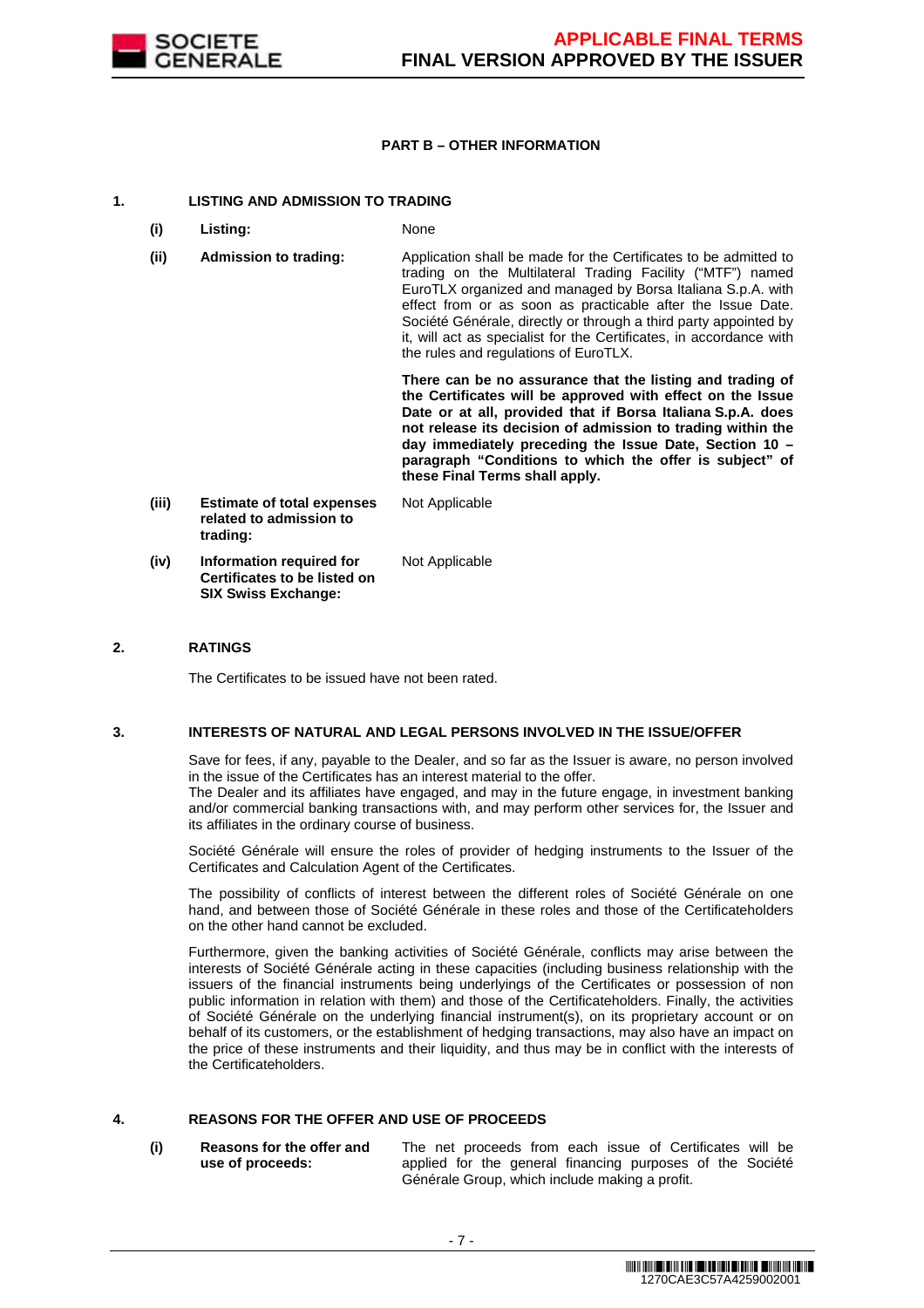

- **(ii) Estimated net proceeds:** Not Applicable
- **(iii) Estimated total expenses:** Not Applicable
- **5. INDICATION OF YIELD** (Fixed Rate Certificates only) Not Applicable
- **6. HISTORIC INTEREST RATES** (Floating Rate Certificates only)

Not Applicable

## **7. PERFORMANCE AND EFFECT ON VALUE OF INVESTMENT**

#### **(i) PERFORMANCE OF FORMULA, EXPLANATION OF EFFECT ON VALUE OF INVESTMENT**  (Structured Certificates only)

 The value of the Certificates, the payment of a coupon amount on a relevant interest payment date to a Certificateholder, the payment of an automatic early redemption amount on a relevant automatic early redemption date, and the payment of a redemption amount to a Certificateholder on the final exercise date will depend on the performance of the underlying asset(s), on the relevant valuation date(s).

 The value of the Certificates is linked to the positive or negative performance of the underlying instrument. The amount(s) to be paid is/are determined on the basis of the condition which is satisfied (or not) if the performance of the underlying instrument is higher than or equal to a predefined barrier performance.

 The Certificates may provide for an automatic early redemption linked to a specific event. Therefore, this may prevent the Certificateholders from benefitting from the performance of the underlying instrument(s) over the whole period initially envisaged.

 The terms and conditions of the Certificates may include provisions under which upon the occurrence of certain market disruptions delays in the settlement of the Certificates may be incurred or certain modifications be made. Moreover, in case of occurrence of events affecting the underlying instrument(s), the terms and conditions of the Certificates allow the Issuer to substitute the underlying instrument(s) by new underlying instrument(s), cease the exposure to the underlying asset(s) and apply a reference rate to the proceeds so obtained until the final exercise date of the Certificates, postpone the final exercise date of the Certificates, early redeem the Certificates on the basis of the market value of these Certificates, or deduct from any due amount the increased cost of hedging, and in each case without the consent of the Certificateholders.

Payments (whether in respect of principal and/or interest and whether at final exercise or otherwise) on the Certificates are calculated by reference to certain underlying(s), the return of the Certificates is based on changes in the value of the underlying(s), which may fluctuate. Prospective investors should be aware that these Certificates may be volatile and that they may receive no interest and may lose all or a substantial portion of their principal.

 During the lifetime of the Certificates, the market value of these Certificates may be lower than the invested capital. Furthermore, an insolvency of the Issuer and/or the Guarantor may cause a total loss of the invested capital.

**The attention of the investors is drawn to the fact that they could sustain an entire or a partial loss of their investment.**

**(ii) PERFORMANCE OF RATE(S) OF EXCHANGE AND EXPLANATION OF EFFECT ON VALUE OF INVESTMENT** (Dual Currency Certificates only)

Not Applicable

#### **8. OPERATIONAL INFORMATION**

**(i) Security identification**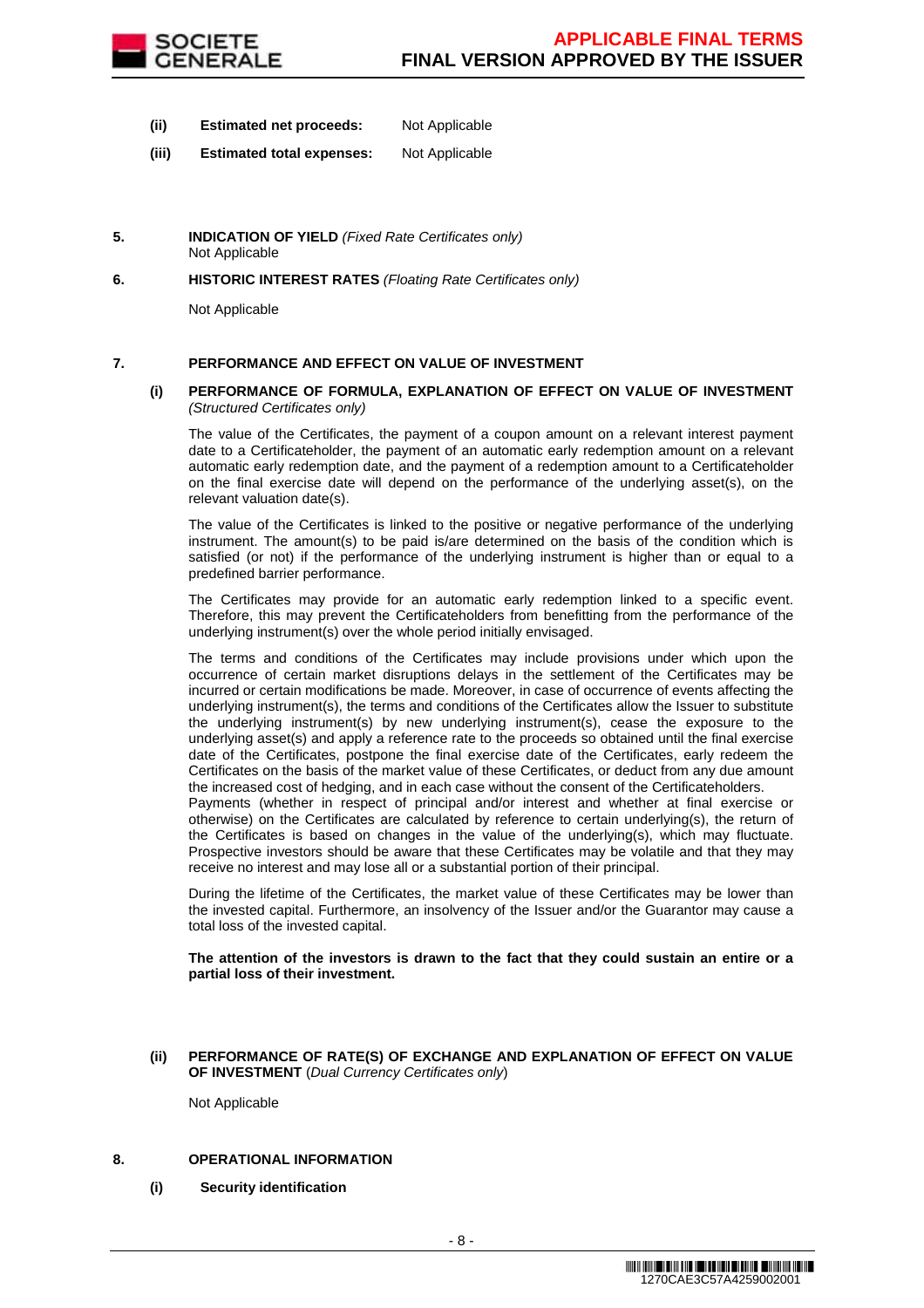

**code(s):**

- **ISIN code:** XS2108312310
- **Common code:** 210831231
- **(ii) Clearing System(s):** Euroclear Bank S.A/N.V. (**Euroclear) /** Clearstream Banking société anonyme (**Clearstream**)
- **(iii) Delivery of the Certificates:** Delivery against payment

**(iv) Calculation Agent:** Société Générale Tour Société Générale 17 Cours Valmy 92987 Paris La Défense Cedex France

- **(v) Paying Agent(s):** Société Générale Luxembourg SA 11, avenue Emile Reuter 2420 Luxembourg Luxembourg
- **(vi) Eurosystem eligibility of the Certificates:** No. Whilst the designation is specified as "no" at the date of these Final Terms, should the Eurosystem eligibility criteria be amended in the future such that the Certificates are capable of meeting them the Certificates may then be deposited with one of the ICSDs as common safekeeper and registered in the name of a nominee of one of the ICSDs acting as common safekeeper.Note that this does not necessarily mean that the Certificates will then be recognised as eligible collateral for Eurosystem monetary policy and intraday credit operations by the Eurosystem at any time during their life. Such recognition will depend upon the ECB being satisfied that Eurosystem eligibility criteria have been met.

| Société Générale                           |
|--------------------------------------------|
| Tour Société Générale                      |
| 17 Cours Valmy                             |
| 92987 Paris La Défense Cedex               |
| France                                     |
| Name: Sales Support Services - Derivatives |
| Tel: +33 1 57 29 12 12 (Hotline)           |
| Email: clientsupport-deai@sgcib.com        |
|                                            |

## **9. DISTRIBUTION**

**(i) Method of distribution:** Non-syndicated **- Dealer(s):** Société Générale Tour Société Générale 17 Cours Valmy 92987 Paris La Défense Cedex France **(ii) Total commission and concession:** There is no commission and/or concession paid by the Issuer to the Dealer or the Managers. Société Générale shall pay to Deutsche Bank SpA (the **Distributor)** an upfront remuneration of up to 4.00% of the nominal amount of Certificates effectively placed by such Distributor as of the Issue Date. **(iii) TEFRA rules:** Not Applicable **(iv) Non-exempt Offer:** A Non-exempt offer of the Certificates may be made by the Dealer and any **Initial Authorised Offeror** below mentioned, any **Additional Authorised Offeror**, the name and address of whom will be published on the website of the Issuer (http://prospectus.socgen.com) in the public offer jurisdiction(s) (**Public Offer Jurisdiction(s)**) during the offer period (**Offer**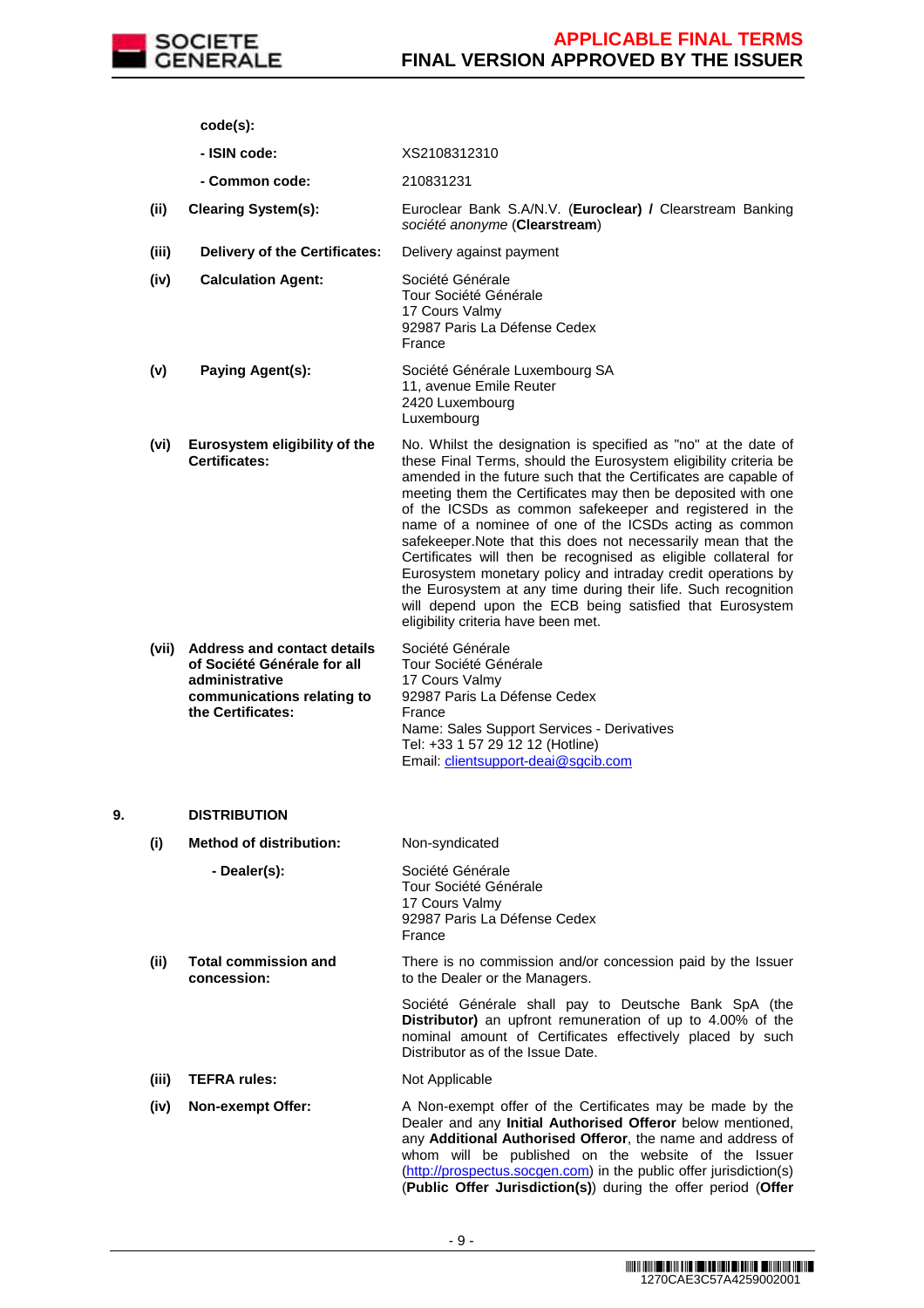

**Period**) as specified in the paragraph "Public Offers in European Economic Area" below.

The Certificates are not Specified Certificates for purposes of

 **- Individual Consent / Name(s) and address(es) of any Initial Authorised Offeror:** Applicable / Deutsche Bank SpA, Piazza del Calendario, 3, 20126 Milano

the Section 871(m) Regulations.

 **- General Consent/ Other conditions to consent:**

- **(v) U.S. federal income tax considerations:**
- **(vi) Prohibition of Sales to EEA Retail Investors:**

Not Applicable

Not Applicable

## **10. PUBLIC OFFERS IN EUROPEAN ECONOMIC AREA**

**- Public Offer Jurisdiction(s):** Italy

**- Offer Period:**

From and including February 20, 2020 at 9.00 a.m. Central European Time (CET) to and including March 20, 2020 at 4.00 p.m. CET, subject to any early closing of the Offer Period as described below.

The Certificates will be distributed:

(a) within the premises of the Distributors (at their offices and branches);

(b) through door-to-door selling (fuori sede) pursuant to Articles 30 and 31 of the Italian Legislative Decree No. 58 of 24<sup>th</sup> February 1998, as amended from time to time (the **"Italian Financial Services Act"**) from and including February 20, 2020 at 9.00 a.m. Central European Time (CET) to and including March 17, 2020 at 4.00 p.m. CET;

subject to any early closing of the Offer Period as described below.

The Distributor intending to distribute Certificates through doorto-door selling (fuori sede) pursuant to article 30 of the Italian Financial Services Act will collect the acceptance forms - other than directly at their branches and offices - through financial advisors for door-to-door selling (consulenti finanziari abilitati all'offerta fuori sede) pursuant to Article 31 of the Italian Financial Services Act.

Pursuant to Article 30, paragraph 6, of the Italian Financial Services Act, the validity and enforceability of contracts entered into through door-to-door selling (fuori sede) is suspended for a period of 7 (seven) days from the date of subscription of the acceptance form by the relevant investor.

Within such period investors may notify the relevant Distributor of their withdrawal without payment of any charge or commission.

 **- Offer Price:** The Certificates will be offered at the Issue Price of which up to a maximum of 4.00% is represented by distribution fee payable upfront by the Issuer to the Distributor.. **- Conditions to which the**  Offers of the Certificates are conditional on their issue and, on

**offer is subject:** any additional conditions set out in the standard terms of business of the financial intermediaries, notified to investors by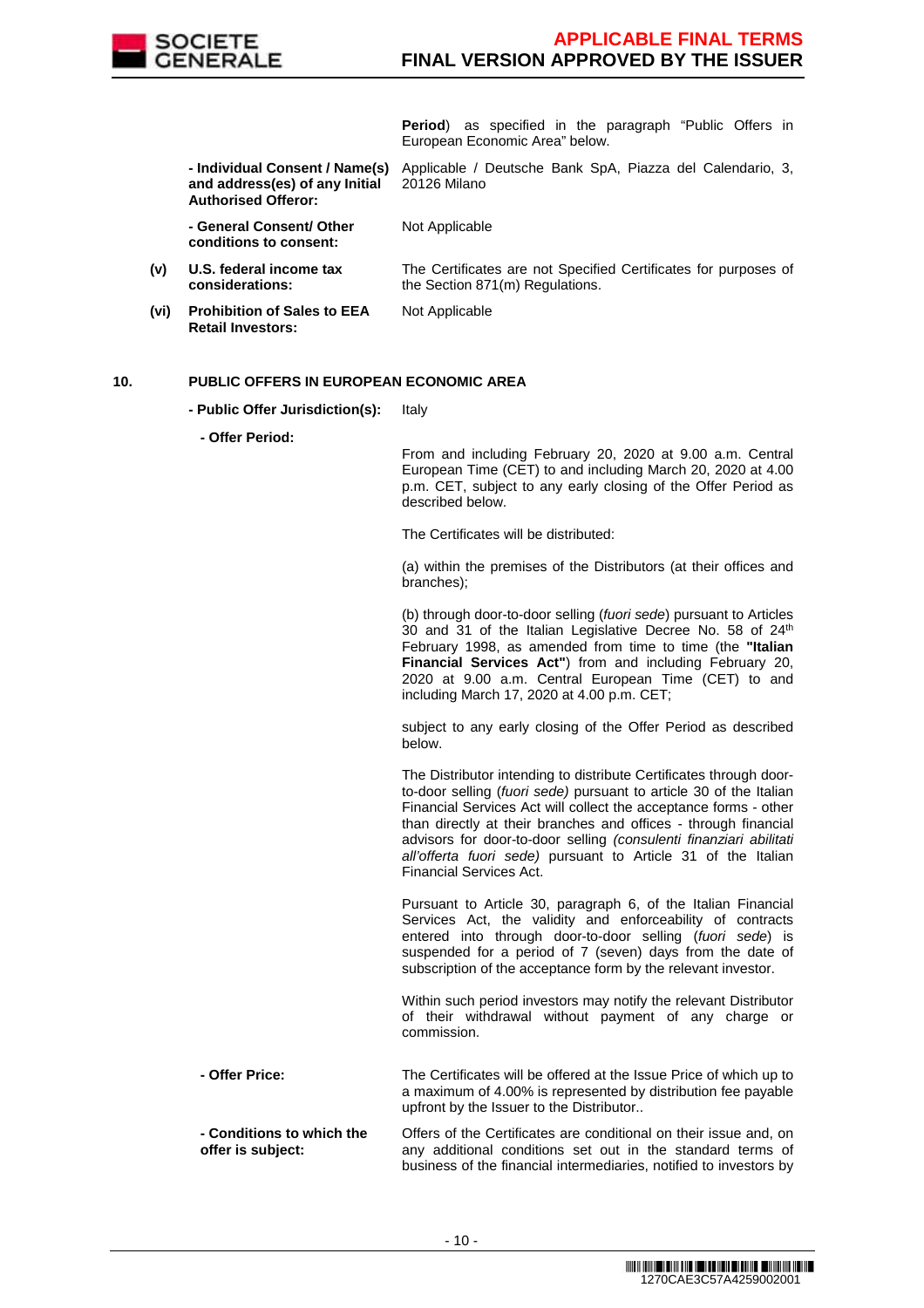

such relevant financial intermediaries.

The Issuer reserves the right to close the Offer Period prior to its stated expiry for any reason.

The Issuer reserves the right to withdraw the offer and cancel the issuance of the Certificates for any reason at any time on or prior to the Issue Date. For the avoidance of doubt, if any application has been made by a potential investor and the Issuer exercises such right, no potential investor shall be entitled to subscribe or otherwise acquire the Certificates. In each case, a notice to the investors on the early termination or the withdrawal, as applicable, will be published on the website of the Issuer (http://prospectus.socgen.com).

 The validity of the offer is subject to the condition that the decision of admission to trading on EuroTLX is released by Borsa Italiana S.p.A. by not later than on the day immediately preceding the Issue Date; otherwise, the offer will be deemed withdrawn and the issuance cancelled. The Issuer undertakes to file the relevant application with Borsa Italiana S.p.A. in due time to allow Borsa Italiana S.p.A. to release a decision, according to its rules, within the day immediately preceding the Issue Date.

 **- Description of the application process:**

 **- Description of possibility to reduce subscriptions and manner for refunding excess amount paid by applicants:**

 **- Details of the minimum and/or maximum amount of application:**

 **- Details of the method and time limits for paying up and delivering the Certificates:**

investors will not be required to enter into any contractual arrangements directly with the Issuer in relation to the subscription of the Certificates. Not Applicable

The distribution activity will be carried out in accordance with the financial intermediary's usual procedures. Prospective

Minimum amount of application : EUR 100 (i.e. 1 Certificate)

The Certificates will be issued on the Issue Date against payment to the Issuer of the net subscription moneys. However, the settlement and delivery of the Certificates will be executed through the Dealer mentioned above. Investors will be notified by the relevant financial intermediary of their allocations of Certificates and the settlement arrangements in respect thereof.

 The settlement and the delivery of the securities will be executed through the Dealer mentioned above only for technical reasons. However, the Issuer will be the only offeror and as such will assume all the responsibilities in connection with the information contained in the Final Terms together with the Base Prospectus.

 **- Manner and date in which results of the offer are to be made public:**

**negotiability of subscription rights and treatment of subscription rights not** 

**exercised:**

Publication on the website of the Issuer (http://prospectus.socgen.com) and in a daily newspaper of general circulation in the relevant place(s) of listing and/or public offer at the end of the subscription period if required by local regulation.

 **- Procedure for exercise of any right of pre-emption,**  Not Applicable

> <u> INITENTIAL DEN TANTE DEL TERMINE DEL TERMINE DEL INITIAT DE L'ENTRE DE L'ENTRE DE L'ENTRE DE L'ENTRE DE L'ENT</u> 1270CAE3C57A4259002001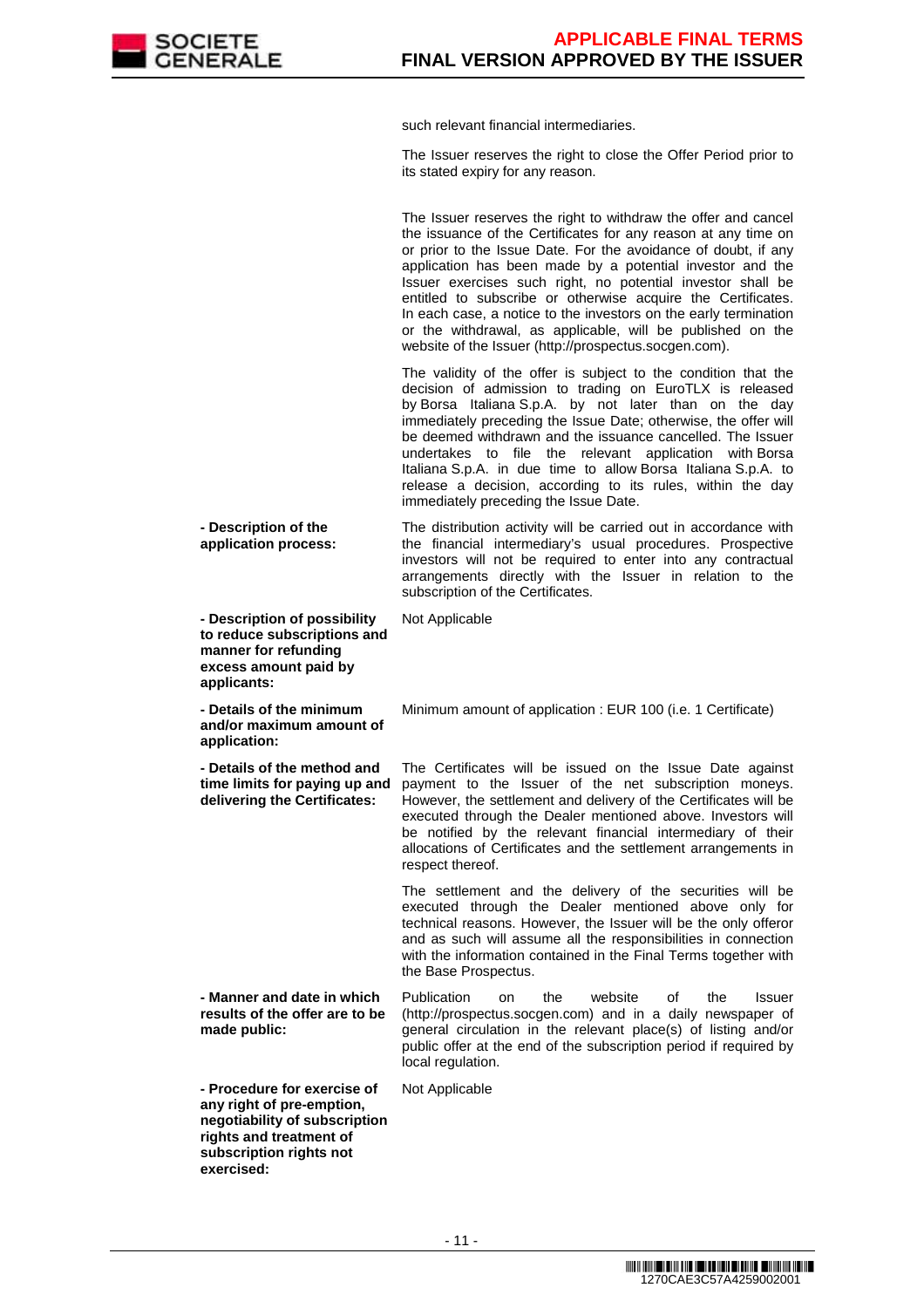**- Whether tranche(s) has/have been reserved for certain countries:**

 **- Process for notification to applicants of the amount allotted and the indication whether dealing may begin before notification is made:**

 **- Amount of any expenses and taxes specifically charged to the subscriber or purchaser:**

Taxes charged in connection with the subscription, transfer, purchase or holding of the Certificates must be paid by the Certificateholders and neither the Issuer nor the Guarantor shall have any obligation in relation thereto; in that respect, Certificateholders shall consult professional tax advisers to determine the tax regime applicable to their own situation. The Certificateholders shall also consult the Taxation section in the Base Prospectus.

Subscription fees or purchases fees: None

Not Applicable

Not Applicable

## **11. ADDITIONAL INFORMATION**

| - Minimum investment in the<br><b>Certificates:</b>                                                                        | EUR 100 (i.e. 1 Certificate)                              |
|----------------------------------------------------------------------------------------------------------------------------|-----------------------------------------------------------|
| - Minimum Trading Lot:                                                                                                     | EUR 100 (i.e. 1 Certificate)                              |
| - Location where the<br><b>Prospectus, any Supplements</b><br>thereto and the Final Terms<br>can be collected or inspected | Société Générale,<br>Via Olona n.2, 20123 Milano<br>Italy |

# **12. PUBLIC OFFERS IN OR FROM SWITZERLAND**

Not Applicable

## **13. BENCHMARK REGULATION**

**free of charge in Italy:**

Not Applicable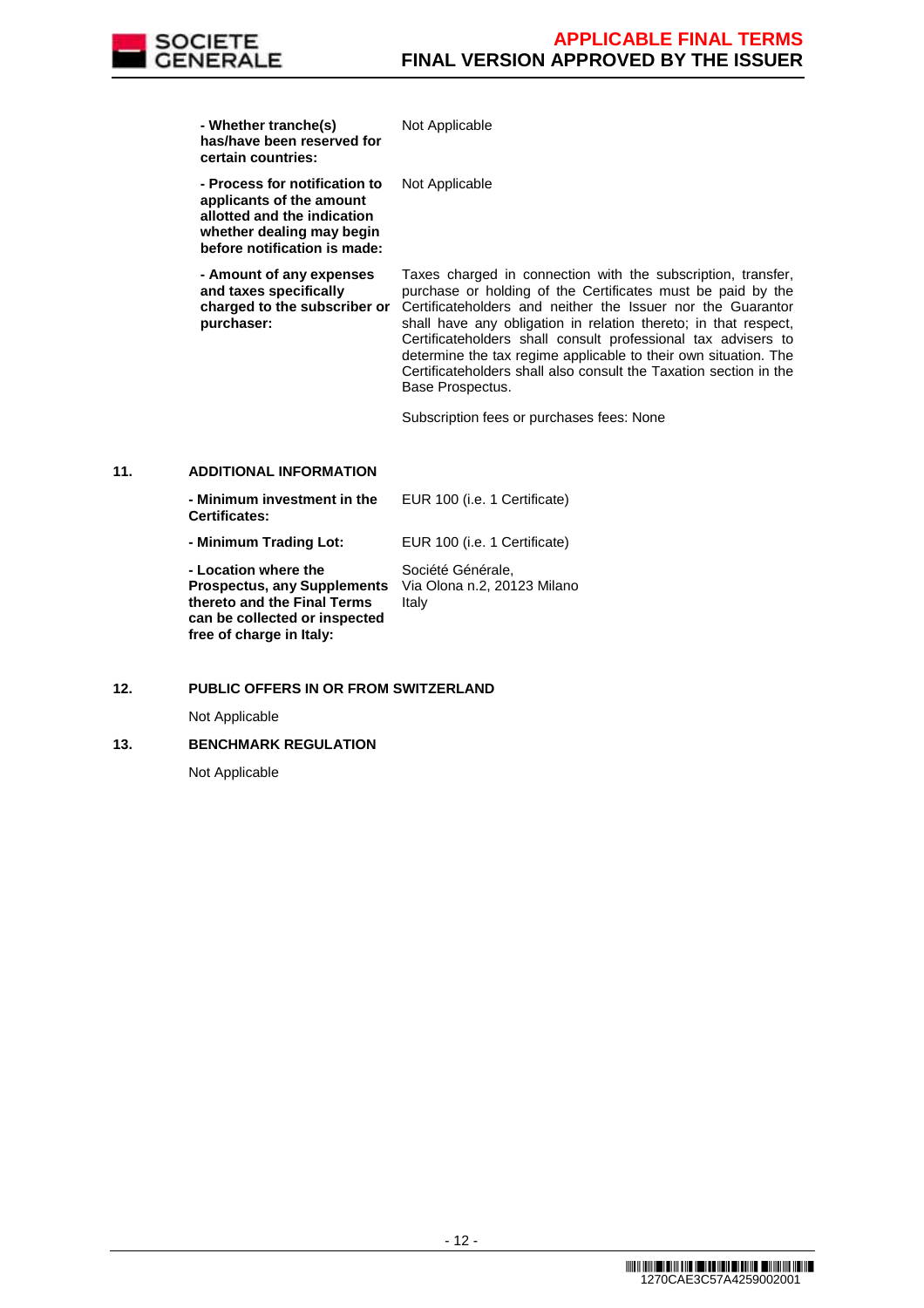

## **ISSUE SPECIFIC SUMMARY**

Summaries are made up of disclosure requirements known as **Elements** the communication of which is required by Annex XXII of the Commission Regulation (EC) No 809/2004 as amended. These elements are numbered in Sections –  $A - E(A.1 - E.7)$ .

This summary contains all the Elements required to be included in a summary for this type of securities and Issuer. Because some Elements are not required to be addressed, there may be gaps in the numbering sequence of the Elements.

Even though an Element may be required to be inserted in the summary because of the type of securities and Issuer, it is possible that no relevant information can be given regarding the Element. In this case, a short description of the Element is included in the summary with the mention of "Not Applicable".

|     | Section A – Introduction and warnings                                |                                                                                                                                                                                                                                                                                                                                                                                                                                                                                                                                                                            |  |  |  |
|-----|----------------------------------------------------------------------|----------------------------------------------------------------------------------------------------------------------------------------------------------------------------------------------------------------------------------------------------------------------------------------------------------------------------------------------------------------------------------------------------------------------------------------------------------------------------------------------------------------------------------------------------------------------------|--|--|--|
| A.1 | Warning                                                              | This summary must be read as an introduction to the Base Prospectus.                                                                                                                                                                                                                                                                                                                                                                                                                                                                                                       |  |  |  |
|     |                                                                      | Any decision to invest in the Certificates should be based on a consideration<br>of the Base Prospectus as a whole by the investor.                                                                                                                                                                                                                                                                                                                                                                                                                                        |  |  |  |
|     |                                                                      | Where a claim relating to the information contained in the Base Prospectus<br>and the applicable Final Terms is brought before a court, the plaintiff<br>investor might, under the national legislation of the Member States, have to<br>bear the costs of translating the Base Prospectus before the legal<br>proceedings are initiated.                                                                                                                                                                                                                                  |  |  |  |
|     |                                                                      | Civil liability attaches only to those persons who have tabled this summary,<br>including any translation thereof, but only if the summary is misleading,<br>inaccurate or inconsistent when read together with the other parts of the<br>Base Prospectus or it does not provide, when read together with the other<br>parts of this Base Prospectus, key information in order to aid investors when<br>considering whether to invest in the Certificates.                                                                                                                 |  |  |  |
| A.2 | Consent to the use of the<br><b>Base Prospectus</b>                  | The Issuer consents to the use of this Base Prospectus in connection with a<br>resale or placement of Certificates in circumstances where a prospectus is<br>required to be published under the Prospectus Directive (a Non-exempt<br>Offer) subject to the following conditions:                                                                                                                                                                                                                                                                                          |  |  |  |
|     |                                                                      | - the consent is only valid during the offer period from 20/02/2020 to<br>20/03/2020 and, in respect of Certificates placed in Italy through "door-to-<br>door selling", from and including 20/02/2020 to and including 17/03/2020<br>(the Offer Period);                                                                                                                                                                                                                                                                                                                  |  |  |  |
|     |                                                                      | - the consent given by the Issuer for the use of the Base Prospectus to<br>make the Non-exempt Offer is an individual consent (an Individual<br>Consent) in respect of Deutsche Bank SpA, Piazza del Calendario, 3,<br>20126 Milano (the Initial Authorised Offeror and Distributor) and if the<br>Issuer appoints any additional financial intermediaries after 18/02/2020 and<br>publishes details of them on its website http://prospectus.socgen.com, each<br>financial intermediary whose details are so published (each an Additional<br><b>Authorised Offeror);</b> |  |  |  |
|     |                                                                      | - the consent only extends to the use of this Base Prospectus to make Non-<br>exempt Offers of the Certificates in Italy.                                                                                                                                                                                                                                                                                                                                                                                                                                                  |  |  |  |
|     |                                                                      | The information relating to the conditions of the Non-exempt Offer<br>shall be provided to the investors by any Initial Authorised Offeror and<br>any Additional Authorised Offeror at the time the offer is made.                                                                                                                                                                                                                                                                                                                                                         |  |  |  |
|     | Section B - Issuer and Guarantor                                     |                                                                                                                                                                                                                                                                                                                                                                                                                                                                                                                                                                            |  |  |  |
| B.1 | <b>Legal and commercial</b><br>name of the issuer                    | SG Issuer (or the Issuer)                                                                                                                                                                                                                                                                                                                                                                                                                                                                                                                                                  |  |  |  |
| B.2 | Domicile, legal form,<br>legislation and country<br>of incorporation | Domicile: 16 Boulevard Royal, L-2449 Luxembourg.<br>Legal form: Public limited liability company (société anonyme).                                                                                                                                                                                                                                                                                                                                                                                                                                                        |  |  |  |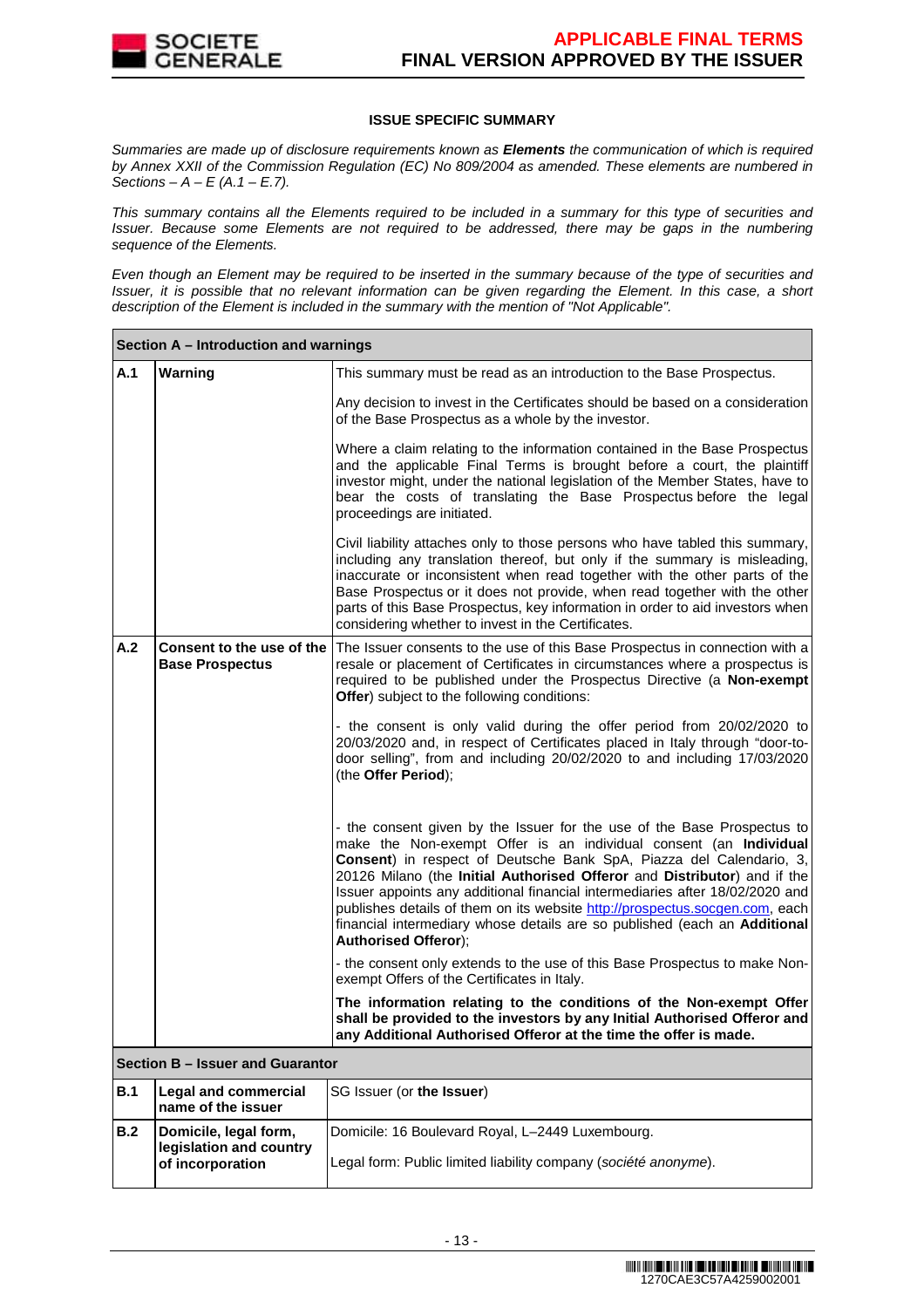

|             |                                                                                                                                                              | Legislation under which the Issuer operates: Luxembourg law.                                                                                                                                                                                                                                                                                                                                                                                                                                                                                     |            |                       |            |               |
|-------------|--------------------------------------------------------------------------------------------------------------------------------------------------------------|--------------------------------------------------------------------------------------------------------------------------------------------------------------------------------------------------------------------------------------------------------------------------------------------------------------------------------------------------------------------------------------------------------------------------------------------------------------------------------------------------------------------------------------------------|------------|-----------------------|------------|---------------|
|             |                                                                                                                                                              | Country of incorporation: Luxembourg.                                                                                                                                                                                                                                                                                                                                                                                                                                                                                                            |            |                       |            |               |
| <b>B.4b</b> | Known trends affecting<br>the issuer and the<br>industries in which it<br>operates                                                                           | The Issuer expects to continue its activity in accordance with its corporate<br>objects over the course of 2020.                                                                                                                                                                                                                                                                                                                                                                                                                                 |            |                       |            |               |
| B.5         | Description of the<br>issuer's group and the<br>issuer's position within<br>the group                                                                        | The Société Générale group (the Group) offers a wide range of advisory<br>services and tailored financial solutions to individual customers, large<br>corporate and institutional investors. The Group relies on three<br>complementary core businesses:<br>• French Retail Banking;<br>• International Retail Banking, Financial Services and Insurance and<br>• Corporate and Investment Banking, Private Banking, Asset and Wealth<br>Management and Securities Services.<br>The Issuer is a subsidiary of the Group and has no subsidiaries. |            |                       |            |               |
| <b>B.9</b>  | <b>Figure of profit forecast</b><br>or estimate of the issuer                                                                                                | Not applicable. The Issuer does not provide any figure of profit forecast or<br>estimate.                                                                                                                                                                                                                                                                                                                                                                                                                                                        |            |                       |            |               |
| <b>B.10</b> | Nature of any<br>qualifications in the<br>audit report on the<br>historical financial<br>information                                                         | Not Applicable. The audit report does not include any qualification.                                                                                                                                                                                                                                                                                                                                                                                                                                                                             |            |                       |            |               |
| <b>B.12</b> | Selected historical key<br>financial information                                                                                                             |                                                                                                                                                                                                                                                                                                                                                                                                                                                                                                                                                  | Half year  | Year                  | Half year  | Year<br>ended |
|             | regarding the issuer                                                                                                                                         | (in K€)                                                                                                                                                                                                                                                                                                                                                                                                                                                                                                                                          | 30.06.2019 | lended                | 30.06.2018 |               |
|             |                                                                                                                                                              |                                                                                                                                                                                                                                                                                                                                                                                                                                                                                                                                                  | (non       | 31.12.2018            | (non       | 31.12.2017    |
|             |                                                                                                                                                              |                                                                                                                                                                                                                                                                                                                                                                                                                                                                                                                                                  | audited)   | (audited)             | audited)   | (audited)     |
|             |                                                                                                                                                              | Total Revenue                                                                                                                                                                                                                                                                                                                                                                                                                                                                                                                                    | 33,557     | 68,302                | 29,760     | 92,353        |
|             |                                                                                                                                                              | Profit before tax                                                                                                                                                                                                                                                                                                                                                                                                                                                                                                                                | 350        | 105                   | 148        | 105           |
|             |                                                                                                                                                              | Profit for the financial <sub>263</sub>                                                                                                                                                                                                                                                                                                                                                                                                                                                                                                          |            | 187                   | 126        | 78            |
|             |                                                                                                                                                              | period/year                                                                                                                                                                                                                                                                                                                                                                                                                                                                                                                                      |            |                       |            |               |
|             |                                                                                                                                                              | <b>Total Assets</b>                                                                                                                                                                                                                                                                                                                                                                                                                                                                                                                              | 55,465,073 | 49,362,650 49,149,860 |            | 48,026,909    |
|             | Statement as no<br>in the prospects of the<br>issuer since the date of<br>its last published<br>audited financial<br><b>statements</b>                       | There has been no material adverse change in the prospects of the Issuer<br>material adverse change   since 31 December 2018.                                                                                                                                                                                                                                                                                                                                                                                                                    |            |                       |            |               |
|             | Significant changes in<br>the issuer's financial or<br>trading position<br>subsequent to the<br>period covered by the<br>historical financial<br>information | Not Applicable. There has been no significant change in the financial or<br>trading position of the Issuer since 30 June 2019.                                                                                                                                                                                                                                                                                                                                                                                                                   |            |                       |            |               |
| <b>B.13</b> | <b>Recent events particular</b><br>to the issuer which are<br>to a material extent                                                                           | Not Applicable. There have been no recent events particular to the Issuer<br>which are to a material extent relevant to the evaluation of the Issuer's<br>solvency.                                                                                                                                                                                                                                                                                                                                                                              |            |                       |            |               |
|             | relevant to the<br>evaluation of the<br><b>Issuer's solvency</b>                                                                                             |                                                                                                                                                                                                                                                                                                                                                                                                                                                                                                                                                  |            |                       |            |               |
| <b>B.14</b> | Statement as to whether<br>the issuer is dependent                                                                                                           | See Element B.5 above for the Issuers' position within the Group.                                                                                                                                                                                                                                                                                                                                                                                                                                                                                |            |                       |            |               |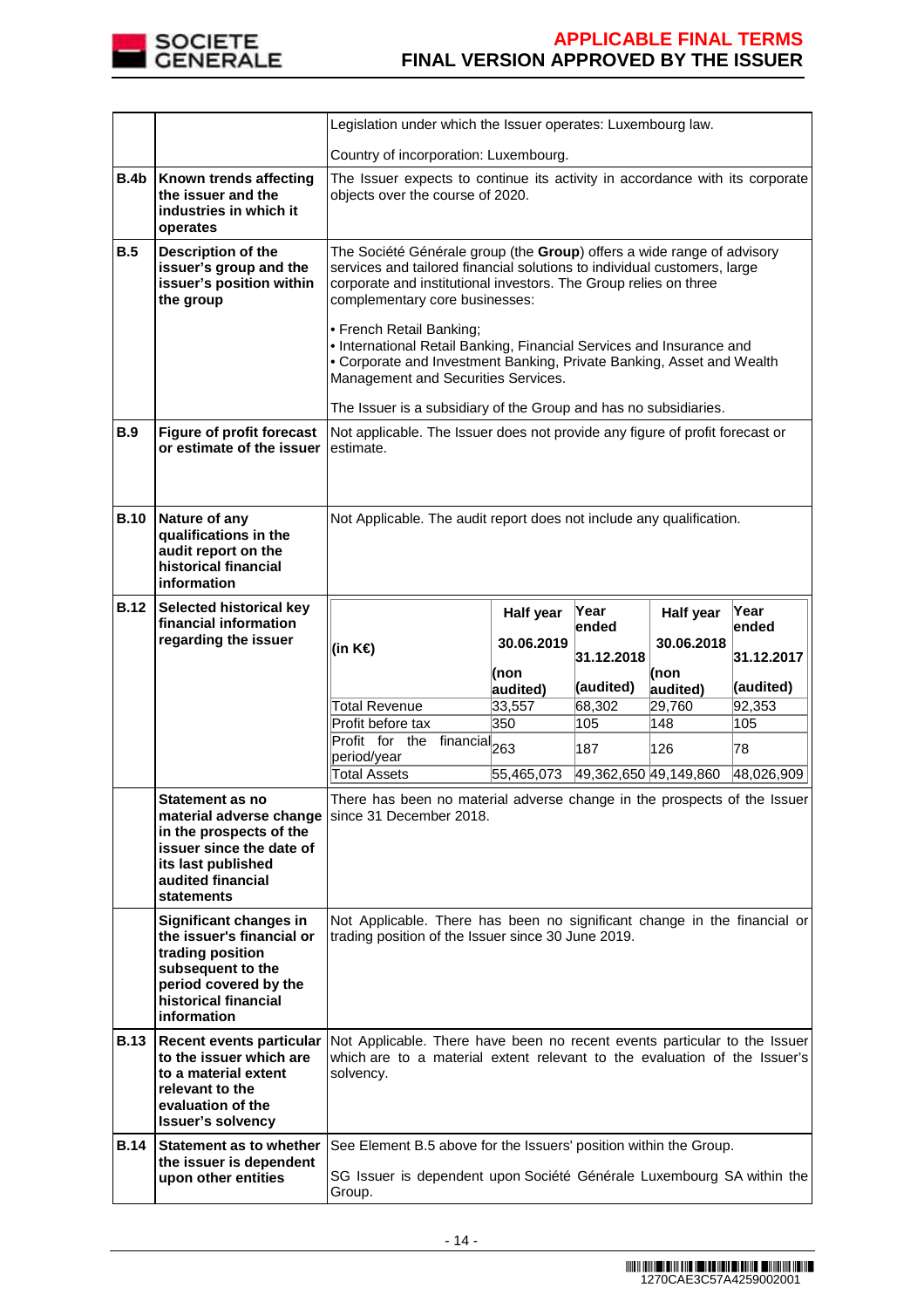

|             | within the group                                                                                                                                                                 |                                                                                                                                                                                                                                                                                                                                                                                                                                                                                                                        |
|-------------|----------------------------------------------------------------------------------------------------------------------------------------------------------------------------------|------------------------------------------------------------------------------------------------------------------------------------------------------------------------------------------------------------------------------------------------------------------------------------------------------------------------------------------------------------------------------------------------------------------------------------------------------------------------------------------------------------------------|
| <b>B.15</b> | <b>Description of the</b><br>issuer's principal<br>activities                                                                                                                    | The principal activity of SG Issuer is raising finance by the issuance of<br>warrants as well as debt securities designed to be placed to institutional<br>customers or retail customers through the distributors associated with<br>Société Générale. The financing obtained through the issuance of such debt<br>securities is then lent to Société Générale and to other members of the<br>Group.                                                                                                                   |
| <b>B.16</b> | To the extent known to<br>the issuer, whether the<br>issuer is directly or<br>indirectly owned or<br>controlled and by whom,<br>and description of the<br>nature of such control | SG Issuer is a 100 per cent. owned subsidiary of Société Générale<br>Luxembourg SA which is itself a 100 per cent. owned subsidiary of Société<br>Générale and is a fully consolidated company.                                                                                                                                                                                                                                                                                                                        |
| <b>B.18</b> | Nature and scope of the<br>guarantee                                                                                                                                             | The Certificates are unconditionally and irrevocably guaranteed by Société<br>Générale (the Guarantor) pursuant to the guarantee governed by French<br>law made as of 14 June 2019 (the Guarantee).                                                                                                                                                                                                                                                                                                                    |
|             |                                                                                                                                                                                  | The Guarantee obligations constitutes a direct, unconditional, unsecured and<br>unsubordinated obligations of the Guarantor ranking as senior preferred<br>obligations, as provided for in Article L. 613-30-3-I-3° of the Code and will<br>rank at least pari passu with all other existing and future direct, unconditional,<br>unsecured senior preferred obligations of the Guarantor, including those in<br>respect of deposits.                                                                                  |
|             |                                                                                                                                                                                  | Any references to sums or amounts payable by the Issuer which are<br>guaranteed by the Guarantor under the Guarantee shall be to such sums<br>and/or amounts as directly reduced, and/or in the case of conversion into<br>equity, as reduced by the amount of such conversion, and/or otherwise<br>modified from time to time resulting from the application of a bail-in power by<br>any relevant authority pursuant to directive 2014/59/EU of the European<br>Parliament and of the Council of the European Union. |
| <b>B.19</b> | Information about the<br>guarantor as if it were<br>the issuer of the same<br>type of security that is<br>subject of the guarantee                                               | The information about Société Générale as if it were the Issuer of the same<br>type of Certificates that is subject of the Guarantee is set out in accordance<br>with Elements B.19 / B.1, B.19 / B.2, B.19 / B.4b, B.19 / B.5, B.19 / B.9, B.19<br>/ B.10, B.19 / B.12, B.19 / B.13, B.19 / B.14, B.19 / B.15, B.19 / B.16 below,<br>respectively:                                                                                                                                                                    |
|             |                                                                                                                                                                                  | B.19/B.1: Legal and commercial name of the guarantor                                                                                                                                                                                                                                                                                                                                                                                                                                                                   |
|             |                                                                                                                                                                                  | Société Générale                                                                                                                                                                                                                                                                                                                                                                                                                                                                                                       |
|             |                                                                                                                                                                                  | B.19/B.2: Domicile, legal form, legislation and country of incorporation                                                                                                                                                                                                                                                                                                                                                                                                                                               |
|             |                                                                                                                                                                                  | Domicile: 29, boulevard Haussmann, 75009 Paris, France. Legal form: Public<br>limited liability company (société anonyme).                                                                                                                                                                                                                                                                                                                                                                                             |
|             |                                                                                                                                                                                  | Legislation under which the Issuer operates: French law. Country of<br>incorporation: France.                                                                                                                                                                                                                                                                                                                                                                                                                          |
|             |                                                                                                                                                                                  | B.19/B.4b: Known trends affecting the guarantor and the industries in<br>which it operates                                                                                                                                                                                                                                                                                                                                                                                                                             |
|             |                                                                                                                                                                                  | Société Générale continues to be subject to the usual risks and the risks<br>inherent to its business.                                                                                                                                                                                                                                                                                                                                                                                                                 |
|             |                                                                                                                                                                                  | Despite a welcome bounce back on the GDP figures of the first quarter of<br>2019 in many of the advanced economies, most signals still point to a<br>slowdown of the global economy ahead, amidst heightened tariff tensions<br>between the United States and China, on-going Brexit uncertainty and<br>various country-specific headwinds.                                                                                                                                                                            |
|             |                                                                                                                                                                                  | Financial markets have become more focused on the political risks amidst<br>concerns that these are now biting into the growth outlook. Tensions on the<br>markets related to the uncertainties mentioned cannot be excluded as well as<br>a more pronounced slowdown in investment, which could in turn precipitate a<br>more pronounced slowdown. In addition the oil market remains highly                                                                                                                          |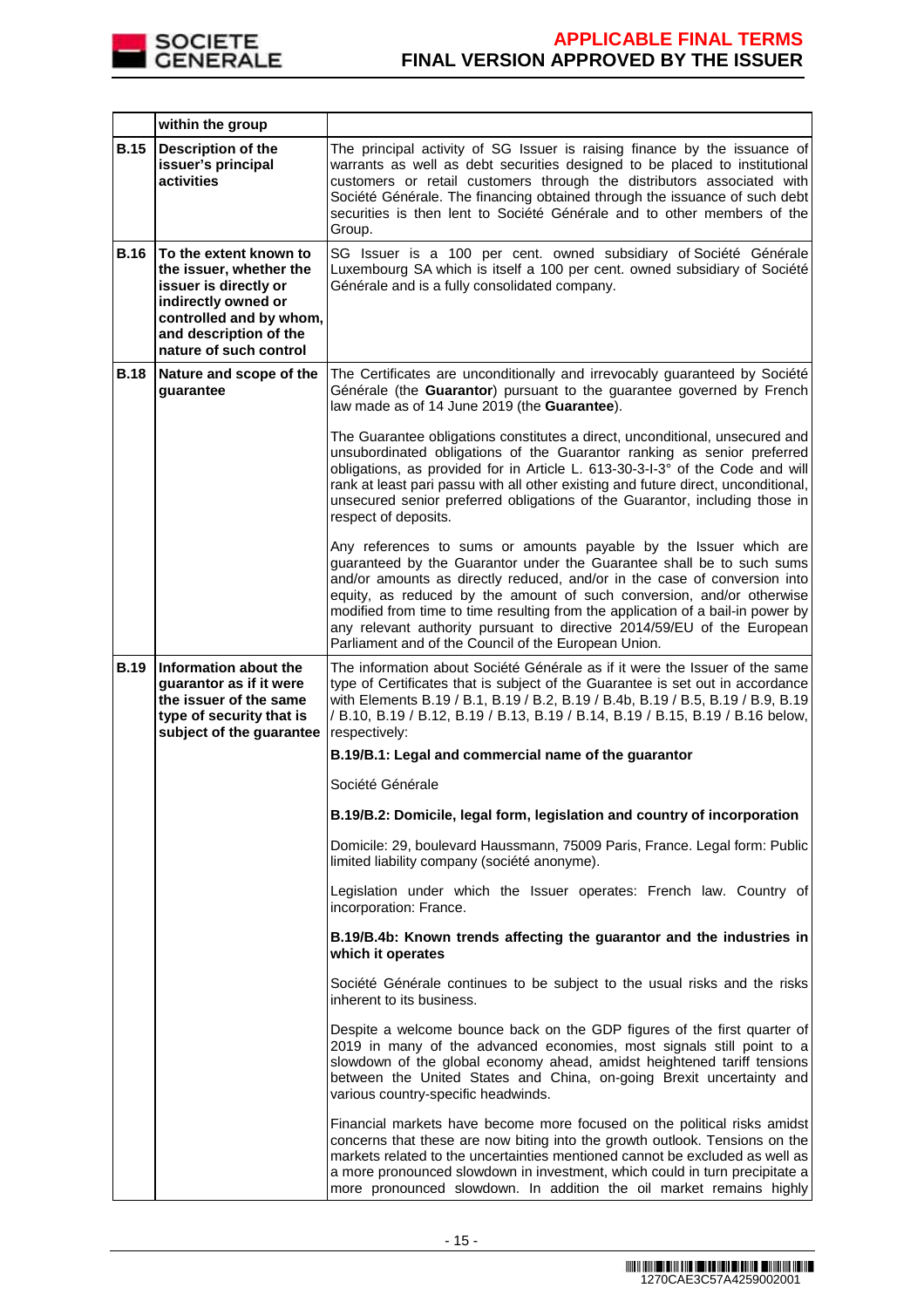

|  | volatile.                                                                                                                                                                                                                                                                                                                                                                                                                                                                                                                                                                                                                         |
|--|-----------------------------------------------------------------------------------------------------------------------------------------------------------------------------------------------------------------------------------------------------------------------------------------------------------------------------------------------------------------------------------------------------------------------------------------------------------------------------------------------------------------------------------------------------------------------------------------------------------------------------------|
|  | Against a backdrop of low inflation and signs of slowing growth, central<br>banks have shifted to a more accommodative tone in their forward guidance.                                                                                                                                                                                                                                                                                                                                                                                                                                                                            |
|  | The fiscal stance is set to turn less favourable in the US heading into 2020<br>but should remain supportive in China. Within the euro area, the fiscal policy<br>varies by member state.                                                                                                                                                                                                                                                                                                                                                                                                                                         |
|  | Regarding the evolution of the financial markets, the six-month extension<br>announced in early April for the Brexit had provided an initial reprieve after a<br>difficult start to 2019, but the escalation of trade tensions in May, fears of<br>technological supply chain disruption and geopolitical tensions (for example,<br>US sanctions against Iran) again undermined market confidence in the<br>second quarter of the year.                                                                                                                                                                                           |
|  | Concerning the specific trajectories of the world's major economies:                                                                                                                                                                                                                                                                                                                                                                                                                                                                                                                                                              |
|  | US growth remains dynamic driven by private and public<br>consumption, but we have doubts about the durability of such<br>performance. The fading of fiscal stimulus as of mid-2019 and lower<br>corporate earnings -as margins deteriorate with higher import<br>tariffs and rising labour costs- will weaken the economy going<br>forward.<br>Economic activity in the euro area is underpinned by firm domestic                                                                                                                                                                                                                |
|  | $\bullet$<br>consumption and strong labour markets, but growth is set to<br>decelerate in 2019 and 2020 amidst weakening exports and lower<br>investment.<br>The UK economy has lost significant momentum on the back of<br>$\bullet$                                                                                                                                                                                                                                                                                                                                                                                             |
|  | Brexit uncertainty.<br>Japan's economic growth accelerated in the first quarter of 2019 but<br>$\bullet$<br>private consumption and capital expenditure are now contracting.<br>Faced with the risk of a sharp slowdown, China has engaged policy<br>٠<br>easing using a mix of fiscal and monetary measures.<br>Growth prospects are uneven among emerging markets. While<br>$\bullet$<br>financial conditions remain benign, especially following the pullback<br>in US hike rates expectations, emerging markets face large                                                                                                    |
|  | corporate debt repayments in 2019-2021 and are still vulnerable to<br>changing market sentiment.                                                                                                                                                                                                                                                                                                                                                                                                                                                                                                                                  |
|  | From a regulatory perspective, H1 2019 was marked by the adoption of the<br>CRR2/CRD5 banking package. This group of texts entered into force on 27<br>June 2019. Most provisions apply in 2 years, from June 2021, but some of<br>them such as the TLAC (Total Loss Absorbing Capacity) apply as of the end<br>of June 2019. The CRD5 directive will apply once it will be transposed into<br>French law, expected by the end of 2020 at the latest. However, the<br>transposition into European law of the agreement finalizing the Basel III<br>reforms is not yet on the agenda as regards European legislative institutions. |
|  | B.19/B.5: Description of the guarantor's group and the guarantor's<br>position within the group                                                                                                                                                                                                                                                                                                                                                                                                                                                                                                                                   |
|  | The Group offers a wide range of advisory services and tailored financial<br>solutions to individual customers, large corporate and institutional investors.<br>The Group relies on three complementary core businesses:                                                                                                                                                                                                                                                                                                                                                                                                          |
|  | French Retail Banking;<br>International Retail Banking, Financial Services and Insurance and<br>$\bullet$<br>Corporate and Investment Banking, Private Banking, Asset and<br>$\bullet$<br>Wealth Management and Securities Services.                                                                                                                                                                                                                                                                                                                                                                                              |
|  | Société Générale is the parent company of the Société Générale Group.                                                                                                                                                                                                                                                                                                                                                                                                                                                                                                                                                             |
|  | B.19/B.9: Figure of profit forecast or estimate of the guarantor                                                                                                                                                                                                                                                                                                                                                                                                                                                                                                                                                                  |
|  | Not Applicable. The guarantor does not provide any figure of profit forecast<br>or estimate.                                                                                                                                                                                                                                                                                                                                                                                                                                                                                                                                      |
|  | B.19/B.10: Nature of any qualifications in the audit report on the                                                                                                                                                                                                                                                                                                                                                                                                                                                                                                                                                                |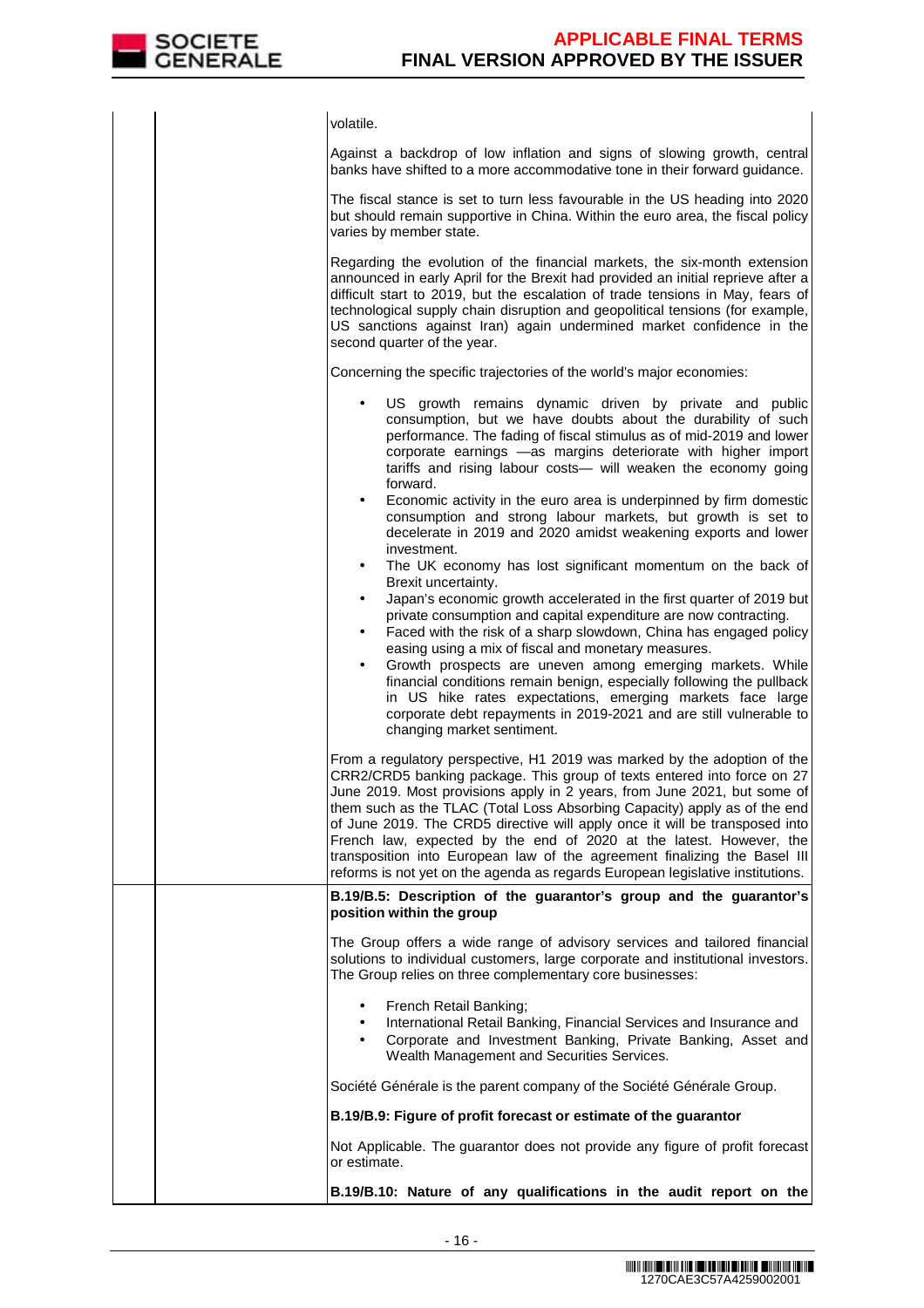

|  | historical financial information                                                                                                                                                                                           |                                                |                     |                                           |                                       |
|--|----------------------------------------------------------------------------------------------------------------------------------------------------------------------------------------------------------------------------|------------------------------------------------|---------------------|-------------------------------------------|---------------------------------------|
|  | Not Applicable. The audit report does not include any qualification.                                                                                                                                                       |                                                |                     |                                           |                                       |
|  | B.19/B.12: Selected historical key financial information regarding the<br>guarantor                                                                                                                                        |                                                |                     |                                           |                                       |
|  |                                                                                                                                                                                                                            | Nine Months Nine Months<br>2019<br>(unaudited) | 2018<br>(unaudited) | Year ended<br>31.12.2018(2)<br>(audited)  | Year ended<br>31.12.2017<br>(audited) |
|  | Results (in<br>millions of euros)                                                                                                                                                                                          |                                                |                     |                                           |                                       |
|  | Net Banking<br>Income                                                                                                                                                                                                      | 18,458                                         | 19,278              | 25,205                                    | 23,954                                |
|  | Operating<br>income                                                                                                                                                                                                        | 4,327                                          | 5,163               | 6,269                                     | 4,767                                 |
|  | Underlying<br>Group Net<br>income <sup>(1)</sup>                                                                                                                                                                           | 4,753                                          | 5,668               | 4,468                                     | 4,491                                 |
|  | Reported Group<br>Net income                                                                                                                                                                                               | 2,594                                          | 3,436               | 3,864                                     | 2,806                                 |
|  | French<br>retail<br>Banking                                                                                                                                                                                                | 901                                            | 955                 | 1,237                                     | 1,059                                 |
|  | International<br>Retail Banking &<br>Financial<br>Services                                                                                                                                                                 | 1,492                                          | 1,502               | 2,065                                     | 1,939                                 |
|  | Global<br>Banking<br>and<br>Investor<br><b>Solutions</b>                                                                                                                                                                   | 667                                            | 1,018               | 1,197                                     | 1,593                                 |
|  | Corporate<br>Centre                                                                                                                                                                                                        | (466)                                          | (39)                | (635)                                     | (1,785)                               |
|  | Net cost of risk                                                                                                                                                                                                           | (907)                                          | (642)               | (1,005)                                   | (1, 349)                              |
|  | Underlying<br>$ROTE$ ** (1)                                                                                                                                                                                                | 8.1%                                           | 11.0%               | 9.7%                                      | 9.6%                                  |
|  | Tier 1 Ratio **                                                                                                                                                                                                            | 15.2%                                          | 13.7%               | 13.7%                                     | 13.8%                                 |
|  | Cash<br>flow<br>statements<br>(in<br>millions of euros)<br><b>Net</b><br>inflow                                                                                                                                            |                                                |                     |                                           |                                       |
|  | (outflow) in cash<br>and<br>cash<br>equivalent                                                                                                                                                                             |                                                |                     | (17, 617)                                 | 18,023                                |
|  |                                                                                                                                                                                                                            | Nine Months Nine Months<br>2019<br>(unaudited) | 2018<br>(unaudited) | Year ended<br>31.12.2018 (2)<br>(audited) | 1/01/2018*<br>(audited)               |
|  | <b>Activity</b><br>(in<br>billions of euros)                                                                                                                                                                               |                                                |                     |                                           |                                       |
|  | Total assets and<br>liabilities                                                                                                                                                                                            | 1,411.1                                        | 1,303.9             | 1,309.4                                   | 1,274.2                               |
|  | loans<br>Customer<br>amortised<br>lat<br>costs                                                                                                                                                                             | 445.0                                          | 433.9               | 447.2                                     | 417.4                                 |
|  | Customer<br>deposits                                                                                                                                                                                                       | 415.1                                          | 411.4               | 416.8                                     | 410.6                                 |
|  | Equity<br>(in<br>billions of euros)                                                                                                                                                                                        |                                                |                     |                                           |                                       |
|  | Shareholders'<br>equity,<br>Group<br>Share                                                                                                                                                                                 | 63.7                                           | 61.4                | 61.0                                      | 58.4                                  |
|  | Non-controlling<br>interests                                                                                                                                                                                               | 4.9                                            | 4.6                 | 4.8                                       | 4.5                                   |
|  | * The consolidated balance sheet totaled EUR 1,309 billion at December<br>31st, 2018 (EUR 1,274 billion at January 1st, 2018, EUR 1,275 billion at<br>December 31st, 2017). Balances at January 1st, 2018 after first time |                                                |                     |                                           |                                       |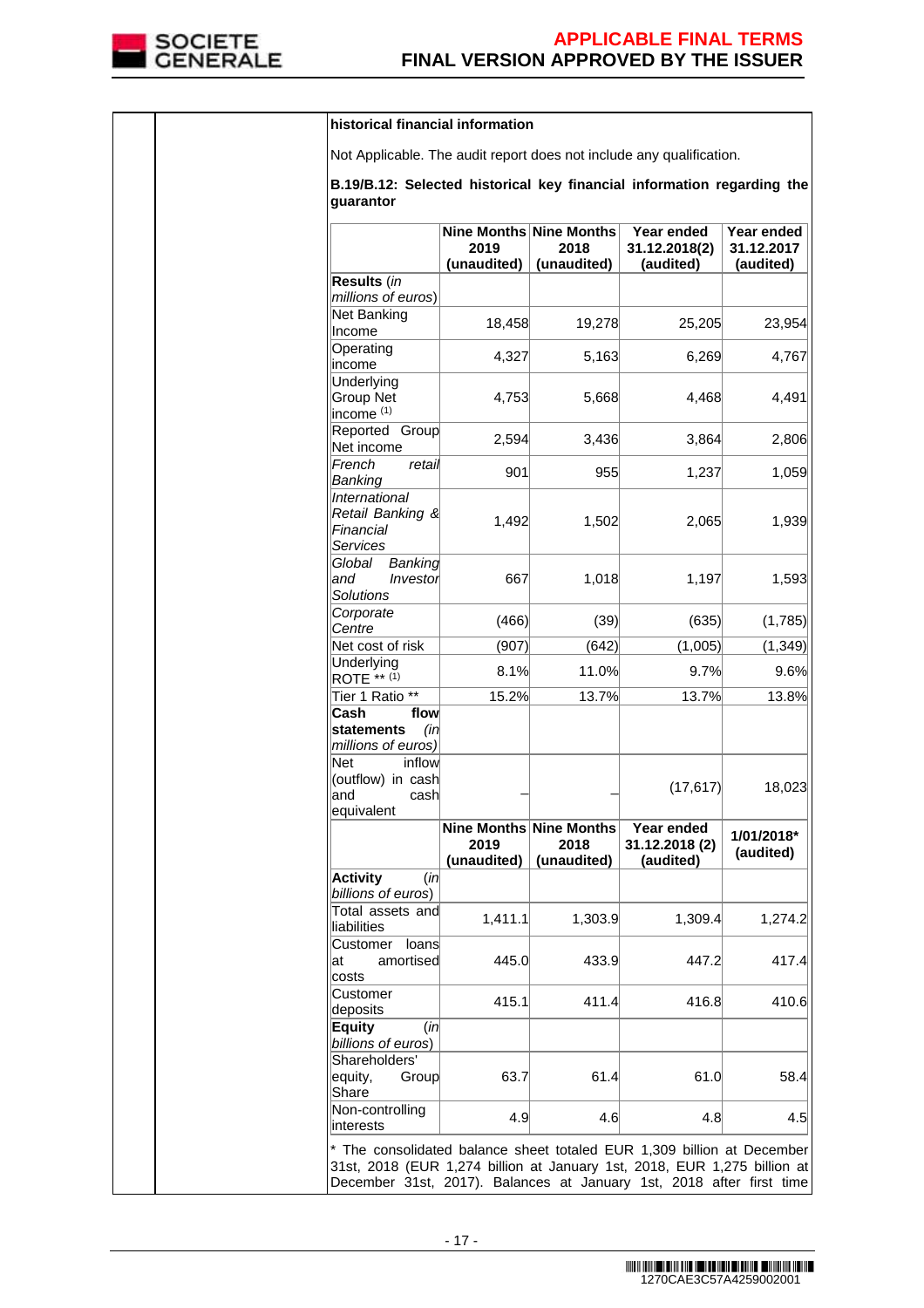|     |                                                                                        | application of IFRS 9 except for subsidiaries in the insurance sector<br>(unaudited).                                                                                                                                                                                                                                                       |
|-----|----------------------------------------------------------------------------------------|---------------------------------------------------------------------------------------------------------------------------------------------------------------------------------------------------------------------------------------------------------------------------------------------------------------------------------------------|
|     |                                                                                        | ** These financial ratios are neither audited nor subjected to a limited review.                                                                                                                                                                                                                                                            |
|     |                                                                                        | (1) Adjusted for exceptional items and linearisation of IFRIC 21.                                                                                                                                                                                                                                                                           |
|     |                                                                                        | (2) The presentation of the Group's consolidated income statement is<br>modified as from 2018 following the transition to IFRS 9: - income and<br>expenses from insurance activities are grouped on a specific line item within<br>the "Net banking income"; - the line item "Cost of risk" is now exclusively<br>dedicated to credit risk. |
|     |                                                                                        | Statement as no material adverse change in the prospects of the<br>guarantor since the date of its last published audited financial<br>statements:                                                                                                                                                                                          |
|     |                                                                                        | There has been no material adverse change in the prospects of Société<br>Générale since 31 December 2018.                                                                                                                                                                                                                                   |
|     |                                                                                        | Significant changes in the guarantor's financial or trading position<br>subsequent to the period covered by the historical financial<br>information:                                                                                                                                                                                        |
|     |                                                                                        | Not Applicable. There has been no significant change in the financial or<br>trading position of Société Générale since 30 September 2019.                                                                                                                                                                                                   |
|     |                                                                                        | B.19/B.13: Recent events particular to the guarantor which are to a<br>material extent relevant to the evaluation of the guarantor's solvency                                                                                                                                                                                               |
|     |                                                                                        | Not Applicable. There have been no recent events particular to Société<br>Générale which are to a material extent relevant to the evaluation of its<br>solvency.                                                                                                                                                                            |
|     |                                                                                        | B.19/B.14: Statement as to whether the guarantor is dependent upon<br>other entities within the group                                                                                                                                                                                                                                       |
|     |                                                                                        | See Element B.5 above for the Société Générale's position within the Group.                                                                                                                                                                                                                                                                 |
|     |                                                                                        | Société Générale is the ultimate holding company of the Group. However,<br>Société Générale operates its own business; it does not act as a simple<br>holding company vis-à-vis its subsidiaries.                                                                                                                                           |
|     |                                                                                        | B.19/B.15: Description of the guarantor's principal activities                                                                                                                                                                                                                                                                              |
|     |                                                                                        | See Element B.19/B.5 above                                                                                                                                                                                                                                                                                                                  |
|     |                                                                                        | B.19/B.16: To the extent known to the guarantor, whether the guarantor<br>is directly or indirectly owned or controlled and by whom, and<br>description of the nature of such control                                                                                                                                                       |
|     |                                                                                        | Not Applicable. To its knowledge, Société Générale is not owned or<br>controlled, directly or indirectly (under French law) by another entity.                                                                                                                                                                                              |
|     | <b>Section C - Securities</b>                                                          |                                                                                                                                                                                                                                                                                                                                             |
| C.1 | Type and class of the<br>securities being offered                                      | The certificates are derivative instruments (the <b>Certificates</b> )                                                                                                                                                                                                                                                                      |
|     | and/or admitted to                                                                     | The ISIN Code is: XS2108312310                                                                                                                                                                                                                                                                                                              |
|     | trading, including any<br>security identification<br>number                            | The Common Code is: 210831231                                                                                                                                                                                                                                                                                                               |
| C.2 | <b>Currency of the</b><br>securities issue                                             | <b>EUR</b>                                                                                                                                                                                                                                                                                                                                  |
| C.5 | Description of any<br>restrictions on the free<br>transferability of the<br>securities | Not Applicable. There is no restriction on the free transferability of the<br>Certificates, subject to selling and transfer restrictions which may apply in<br>certain jurisdictions including restrictions applicable to the offer and sale to,<br>or for the account or benefit of, persons other than Permitted Transferees.             |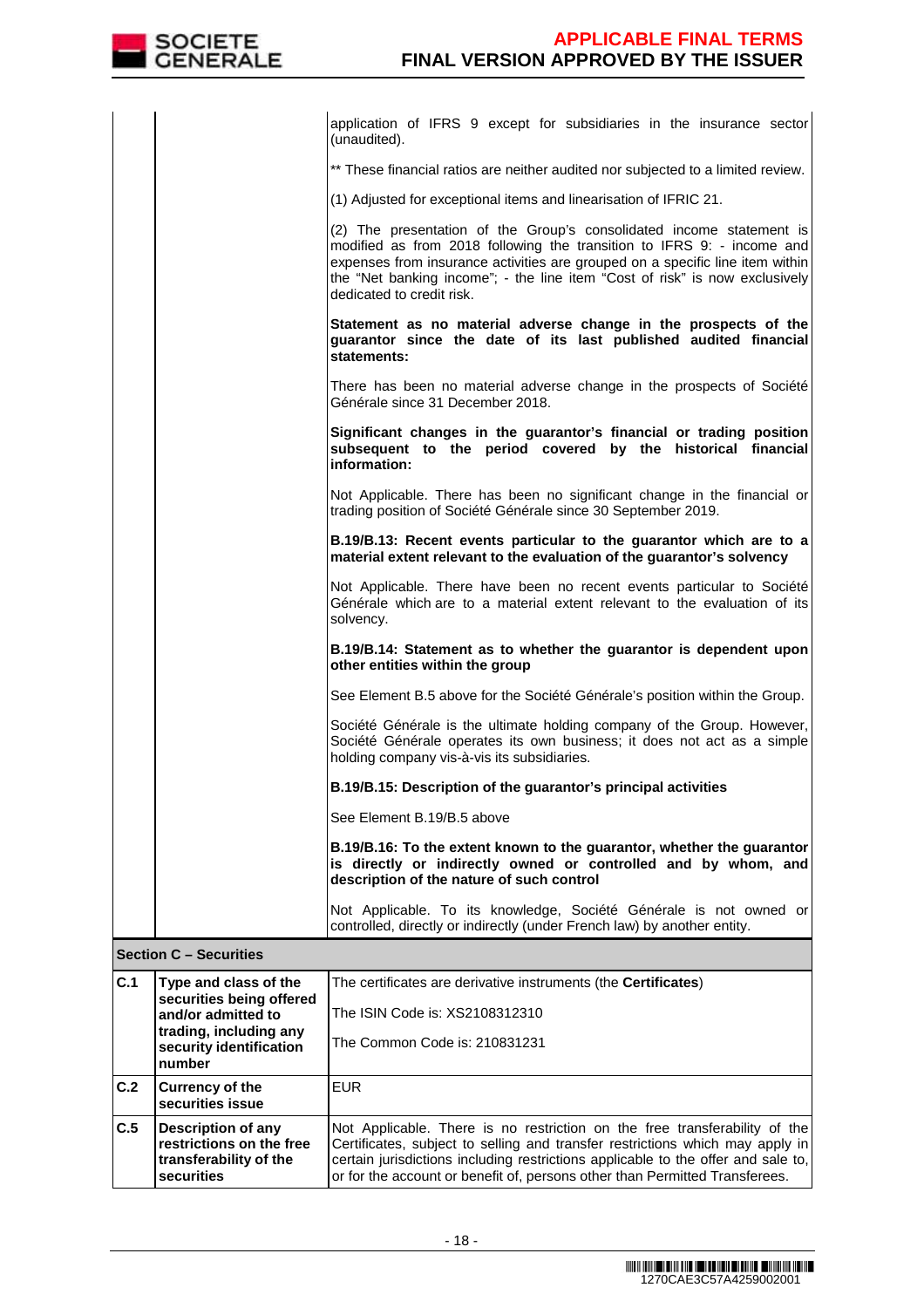

|     |                                                                                                      | A Permitted Transferee means any person who (i) is not a U.S. person as<br>defined pursuant to Regulation S (ii) is not a person who comes within any<br>definition of U.S. person for the purposes of the CEA or any CFTC Rule,<br>guidance or order proposed or issued under the CEA (for the avoidance of<br>doubt, any person who is not a "Non-United States person" defined under<br>CFTC Rule 4.7(a)(1)(iv), but excluding, for purposes of subsection (D)<br>thereof, the exception for any qualified eligible person who is not a "Non-<br>United States person," shall be considered a U.S. person); and (iii) is not a<br>"U.S. Person" for purposes of the final rules implementing the credit risk<br>retention requirements of Section 15G of the U.S. Securities Exchange Act<br>of 1934, as amended (the U.S. Risk Retention Rules) (a Risk Retention<br>U.S. Person). |
|-----|------------------------------------------------------------------------------------------------------|----------------------------------------------------------------------------------------------------------------------------------------------------------------------------------------------------------------------------------------------------------------------------------------------------------------------------------------------------------------------------------------------------------------------------------------------------------------------------------------------------------------------------------------------------------------------------------------------------------------------------------------------------------------------------------------------------------------------------------------------------------------------------------------------------------------------------------------------------------------------------------------|
| C.8 | <b>Rights attached to the</b><br>securities, including<br>ranking and limitations<br>to those rights | Rights attached to the securities:                                                                                                                                                                                                                                                                                                                                                                                                                                                                                                                                                                                                                                                                                                                                                                                                                                                     |
|     |                                                                                                      | Unless the Certificates are previously redeemed, the Certificates will entitle<br>each holder of the Certificates (a Certificateholder) to receive a redemption<br>amount which may be lower than, equal to or higher than the amount initially<br>invested (see Element C.18).                                                                                                                                                                                                                                                                                                                                                                                                                                                                                                                                                                                                        |
|     |                                                                                                      | A Certificateholder will be entitled to claim the immediate and due payment<br>of any sum in case:                                                                                                                                                                                                                                                                                                                                                                                                                                                                                                                                                                                                                                                                                                                                                                                     |
|     |                                                                                                      | - the Issuer fails to pay or to perform its other obligations under the<br>Certificates                                                                                                                                                                                                                                                                                                                                                                                                                                                                                                                                                                                                                                                                                                                                                                                                |
|     |                                                                                                      | - the Guarantor fails to perform its obligations under the Guarantee or in the<br>event that the guarantee of the Guarantor stops being valid; or                                                                                                                                                                                                                                                                                                                                                                                                                                                                                                                                                                                                                                                                                                                                      |
|     |                                                                                                      | - of insolvency or bankruptcy proceeding(s) affecting the Issuer.                                                                                                                                                                                                                                                                                                                                                                                                                                                                                                                                                                                                                                                                                                                                                                                                                      |
|     |                                                                                                      | The Certificateholders' consent shall have to be obtained to amend the<br>contractual terms of the Certificates pursuant to the provisions of an agency<br>agreement, made available to a Certificateholder upon request to the Issuer.                                                                                                                                                                                                                                                                                                                                                                                                                                                                                                                                                                                                                                                |
|     |                                                                                                      | <b>Waiver of Set-off rights:</b>                                                                                                                                                                                                                                                                                                                                                                                                                                                                                                                                                                                                                                                                                                                                                                                                                                                       |
|     |                                                                                                      | The Certificateholders waive any right of set-off, compensation and retention<br>in relation to the Certificates, to the extent permitted by law.                                                                                                                                                                                                                                                                                                                                                                                                                                                                                                                                                                                                                                                                                                                                      |
|     |                                                                                                      | <b>Governing law:</b>                                                                                                                                                                                                                                                                                                                                                                                                                                                                                                                                                                                                                                                                                                                                                                                                                                                                  |
|     |                                                                                                      | The Certificates and any non-contractual obligations arising out of or in<br>connection with the Certificates will be governed by, and shall be construed<br>in accordance with English law.                                                                                                                                                                                                                                                                                                                                                                                                                                                                                                                                                                                                                                                                                           |
|     |                                                                                                      | The Issuer accepts the competence of the courts of England in relation to<br>any dispute against the Issuer but accepts that such Certificateholders may<br>bring their action before any other competent court.                                                                                                                                                                                                                                                                                                                                                                                                                                                                                                                                                                                                                                                                       |
|     |                                                                                                      | Ranking:<br>The Certificates will be direct, unconditional, unsecured and unsubordinated<br>obligations of the Issuer and will rank at least pari passu with all other<br>outstanding direct, unconditional, unsecured and unsubordinated obligations<br>of the Issuer, present and future.                                                                                                                                                                                                                                                                                                                                                                                                                                                                                                                                                                                            |
|     |                                                                                                      | Limitations<br>securities:<br>rights<br>attached<br>the<br>to<br>to                                                                                                                                                                                                                                                                                                                                                                                                                                                                                                                                                                                                                                                                                                                                                                                                                    |
|     |                                                                                                      | - The Issuer may redeem the Certificates early on the basis of the market<br>value of these Certificates for tax or regulatory reasons, force majeure event<br>or in the case of occurrence of extraordinary events affecting the underlying<br>instrument(s) or in the case of occurrence of additional disruption event(s).                                                                                                                                                                                                                                                                                                                                                                                                                                                                                                                                                          |
|     |                                                                                                      | - The Issuer may adjust the financial terms in case of adjustment events<br>affecting the underlying instrument(s), and, in the case of occurrence of<br>extraordinary events affecting the underlying instrument(s) or in the case of<br>occurrence of additional disruption event(s), the Issuer may substitute the<br>underlying instrument(s) by new underlying instrument(s) or deduct from any<br>due amount the increased cost of hedging, and in each case without the<br>consent of the Certificateholders.                                                                                                                                                                                                                                                                                                                                                                   |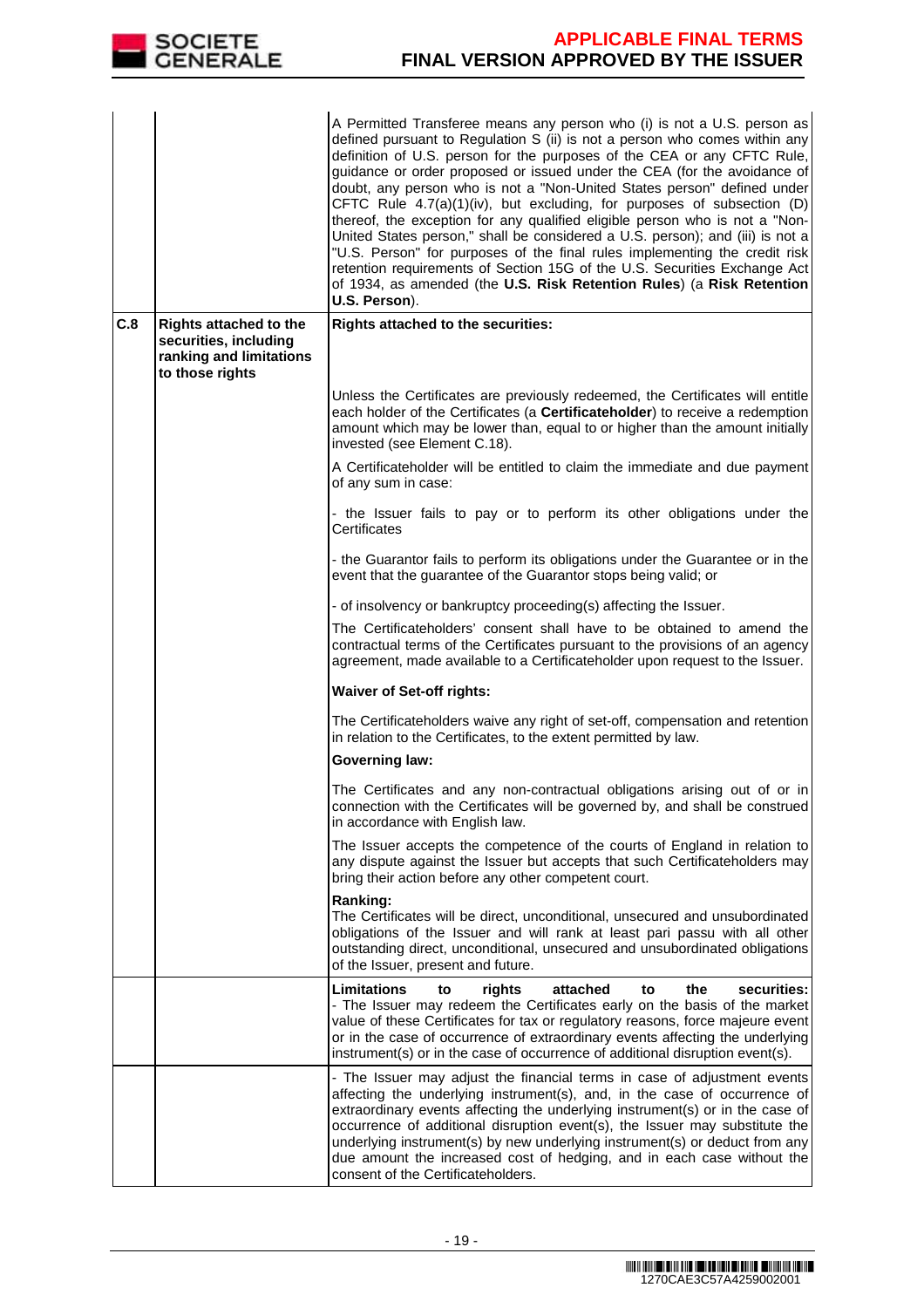

|      |                                                                                                                                                                                                                                                                | - The Issuer may monetise all or part of the due amounts until the final<br>exercise date of the Certificates in the case of occurrence of extraordinary<br>events affecting the underlying or in the case of occurrence of additional<br>disruption event(s).                                                                                                                                                                                                                                                                                                                                                                                                                                                                                           |
|------|----------------------------------------------------------------------------------------------------------------------------------------------------------------------------------------------------------------------------------------------------------------|----------------------------------------------------------------------------------------------------------------------------------------------------------------------------------------------------------------------------------------------------------------------------------------------------------------------------------------------------------------------------------------------------------------------------------------------------------------------------------------------------------------------------------------------------------------------------------------------------------------------------------------------------------------------------------------------------------------------------------------------------------|
|      |                                                                                                                                                                                                                                                                | - the rights to payment of principal and interest will be prescribed within a<br>period of ten years (in the case of principal) and five years (in the case of<br>interest) from the date on which the payment of these amounts has become<br>due for the first time and has remained unpaid.                                                                                                                                                                                                                                                                                                                                                                                                                                                            |
|      |                                                                                                                                                                                                                                                                | - In the case of a payment default by the Issuer, Certificateholders shall not<br>institute any proceedings, judicial or otherwise, or otherwise assert a claim<br>against the Issuer. Nevertheless, Certificateholders will continue to be able<br>to claim against the Guarantor in respect of any unpaid amount.                                                                                                                                                                                                                                                                                                                                                                                                                                      |
|      |                                                                                                                                                                                                                                                                | <b>Taxation:</b>                                                                                                                                                                                                                                                                                                                                                                                                                                                                                                                                                                                                                                                                                                                                         |
|      |                                                                                                                                                                                                                                                                | All payments in respect of Certificates, Receipts and Coupons or under the<br>Guarantee shall be made free and clear of, and without withholding or<br>deduction for or on account of, any present or future taxes, duties,<br>assessments or governmental charges of whatever nature imposed, levied,<br>collected, withheld or assessed by or on behalf of any Tax Jurisdiction<br>unless such withholding or deduction is required by law.                                                                                                                                                                                                                                                                                                            |
|      |                                                                                                                                                                                                                                                                | In the event that any amounts are required to be deducted or withheld for, or<br>on behalf of, any Tax Jurisdiction, the relevant Issuer or, as the case may be,<br>the Guarantor shall (except in certain circumstances), to the fullest extent<br>permitted by law, pay such additional amount as may be necessary, in order<br>that each Certificateholder, Receiptholder or Couponholder, after deduction<br>or such withholding of such taxes, duties, assessments or governmental<br>charges or deduction, will receive the full amount then due and payable.                                                                                                                                                                                      |
|      |                                                                                                                                                                                                                                                                | Notwithstanding the provisions above, in no event will the Issuer or, as the<br>case may be, the Guarantor, be required to pay any additional amounts in<br>respect of the Certificates, Receipts or Coupons for, or on account of, any<br>withholding or deduction (i) required pursuant to an agreement described in<br>Section 1471(b) of the U.S. Internal Revenue Code of 1986 (the "Code") or<br>otherwise imposed pursuant to Sections 1471 through 1474 of the Code, any<br>regulations or agreements thereunder, or any official interpretations thereof,<br>or any law implementing an intergovernmental approach thereto or (ii)<br>imposed pursuant to Section 871(m) of the Code or (iii) imposed by any<br>other law of the United States. |
|      |                                                                                                                                                                                                                                                                | Where                                                                                                                                                                                                                                                                                                                                                                                                                                                                                                                                                                                                                                                                                                                                                    |
|      |                                                                                                                                                                                                                                                                | Tax Jurisdiction means Luxembourg or any political subdivision or any<br>authority thereof or therein having power to tax.                                                                                                                                                                                                                                                                                                                                                                                                                                                                                                                                                                                                                               |
| C.11 | Whether the securities<br>offered are or will be the<br>object of an application<br>for admission to trading,<br>with a view to their<br>distribution in a<br>regulated market or<br>other equivalent markets<br>with indication of the<br>markets in question | Application will be made for the Certificates to be admitted to trading on<br>EuroTLX, a Multilateral Trading Facility organized and managed by Borsa<br>Italiana S.p.A                                                                                                                                                                                                                                                                                                                                                                                                                                                                                                                                                                                  |
| C.15 | How the value of the<br>investment is affected<br>by the value of the<br>underlying instrument(s)                                                                                                                                                              | The value of the Certificates, the payment of a coupon amount on a<br>relevant interest payment date to a Certificateholder, the payment of an<br>automatic early redemption amount on a relevant automatic early<br>redemption date, and the payment of a redemption amount to a<br>Certificateholder on the final exercise date will depend on the performance<br>of the underlying asset(s), on the relevant valuation date(s).                                                                                                                                                                                                                                                                                                                       |
|      |                                                                                                                                                                                                                                                                | The value of the Certificates is linked to the positive or negative<br>performance of the underlying instrument. The amount(s) to be paid is/are<br>determined on the basis of the condition which is satisfied (or not) if the                                                                                                                                                                                                                                                                                                                                                                                                                                                                                                                          |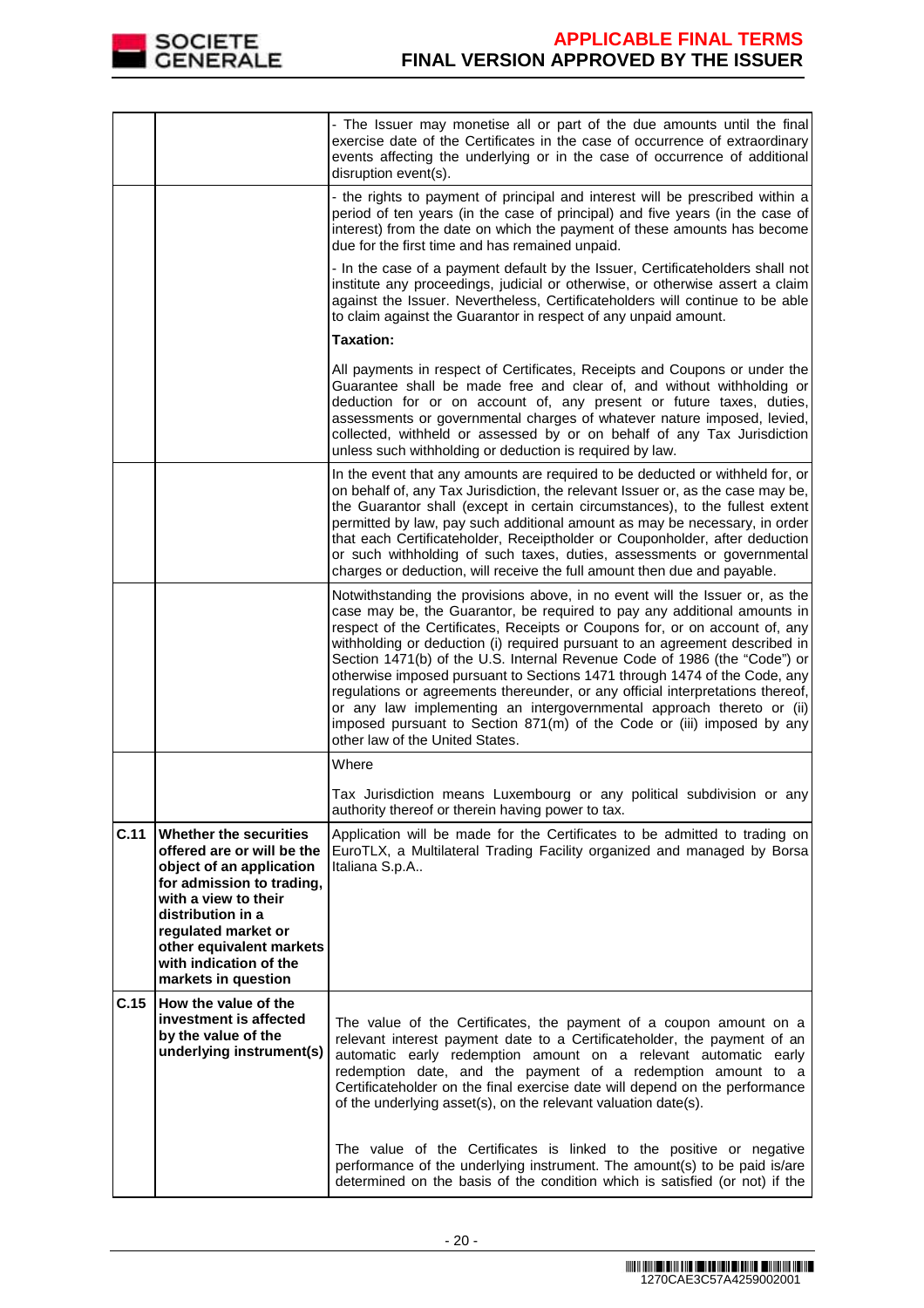

|      |                                                            | performance of the underlying instrument is higher than or equal to a<br>predefined barrier performance.                                                                                                                                                                                                                                        |                                                                                                                                                                                                                           |  |  |
|------|------------------------------------------------------------|-------------------------------------------------------------------------------------------------------------------------------------------------------------------------------------------------------------------------------------------------------------------------------------------------------------------------------------------------|---------------------------------------------------------------------------------------------------------------------------------------------------------------------------------------------------------------------------|--|--|
| C.16 | The final exercise date<br>and the final reference<br>date | The final exercise date of the Certificates will be 31/03/2025 (the Final<br>Exercise Date), and the final reference date will be the last valuation date.                                                                                                                                                                                      |                                                                                                                                                                                                                           |  |  |
|      |                                                            | The Final Exercise Datemay be modified pursuant to the provisions of<br>Element C.8 above and Element C.18 below.                                                                                                                                                                                                                               |                                                                                                                                                                                                                           |  |  |
| C.17 | Settlement procedure of<br>the derivative securities       | Cash delivery                                                                                                                                                                                                                                                                                                                                   |                                                                                                                                                                                                                           |  |  |
| C.18 | How the return on<br>derivative securities<br>takes place  | The issue date of the Certificates is 25/03/2020 (the Issue Date) and<br>each Certificate will have a specified denomination of EUR 100 (the<br><b>Specified Denomination).</b>                                                                                                                                                                 |                                                                                                                                                                                                                           |  |  |
|      |                                                            | <b>Structured Interest</b><br>Amount(s)                                                                                                                                                                                                                                                                                                         | Unless previously redeemed, on each<br>Interest Payment Date(i) (i from 1 to 5), the<br>Issuer shall pay to the Certificateholders, for<br>each Certificate, an amount determined by<br>the Calculation Agent as follows: |  |  |
|      |                                                            |                                                                                                                                                                                                                                                                                                                                                 | Scenario 1:                                                                                                                                                                                                               |  |  |
|      |                                                            |                                                                                                                                                                                                                                                                                                                                                 | If on Valuation Date(i), Performance(i) is<br>higher than or equal to -40.0%, then:                                                                                                                                       |  |  |
|      |                                                            |                                                                                                                                                                                                                                                                                                                                                 | Structured Interest Amount(i) = Max(0;<br>Specified Denomination x (i x 6%)<br>SumCouponsPaid(i-1))                                                                                                                       |  |  |
|      |                                                            | Scenario 2:                                                                                                                                                                                                                                                                                                                                     |                                                                                                                                                                                                                           |  |  |
|      |                                                            | If on Valuation Date(i), Performance(i) is<br>lower than -40.0%, then:                                                                                                                                                                                                                                                                          |                                                                                                                                                                                                                           |  |  |
|      |                                                            |                                                                                                                                                                                                                                                                                                                                                 | Structured Interest Amount(i) = 0 (zero)                                                                                                                                                                                  |  |  |
|      |                                                            | Specified Period(s)/Interest Interest Payment Date(i) (i from 1 to 5):<br><b>Payment Date(s):</b><br>31/03/2021;<br>31/03/2022;<br>31/03/2023;<br>(DD/MM/YYYY)<br>01/04/2024;<br>31/03/2025                                                                                                                                                     |                                                                                                                                                                                                                           |  |  |
|      |                                                            | <b>Automatic Early</b><br>Unless previously redeemed, if an Automatic<br><b>Redemption Amount(s):</b><br>Early Redemption Event has occurred, then<br>the Issuer shall redeem early the Certificates<br>on Automatic Early Redemption Date(i) (i<br>from 1 to 4) in accordance with the following<br>provisions in respect of each Certificate: |                                                                                                                                                                                                                           |  |  |
|      |                                                            | Automatic Early Redemption Amount(i) =<br>Specified Denomination x (100%)                                                                                                                                                                                                                                                                       |                                                                                                                                                                                                                           |  |  |
|      |                                                            | <b>Automatic Early</b><br><b>Redemption Date(s):</b><br>(DD/MM/YYYY)                                                                                                                                                                                                                                                                            | Automatic Early Redemption Date(i) (i from<br>1 to 4): 31/03/2021; 31/03/2022; 31/03/2023;<br>01/04/2024                                                                                                                  |  |  |
|      |                                                            | <b>Automatic Early</b><br><b>Redemption Event:</b>                                                                                                                                                                                                                                                                                              | is deemed to have occurred, as determined<br>by the Calculation Agent, if on a Valuation<br>Date(i) (i from 1 to 4), Performance(i) is<br>higher than or equal to 0%                                                      |  |  |
|      |                                                            | <b>Final Exercise Amount:</b>                                                                                                                                                                                                                                                                                                                   | Unless previously redeemed, the Issuer shall                                                                                                                                                                              |  |  |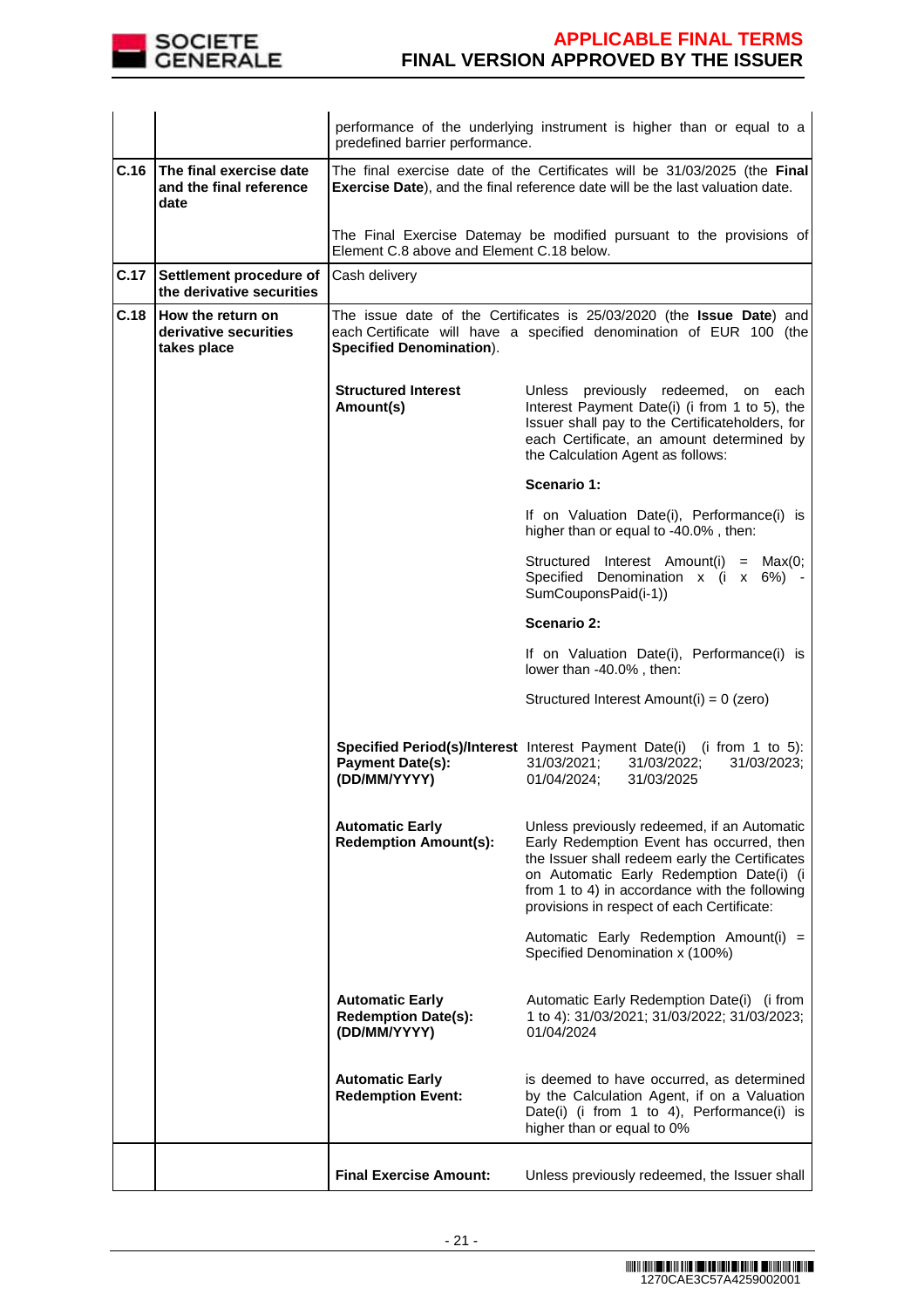

|      |                                               |                                                                                                 | redeem the Certificates on the Final Exercise<br>Date, in accordance with the following<br>provisions in respect of each Certificate:                                                                                            |  |
|------|-----------------------------------------------|-------------------------------------------------------------------------------------------------|----------------------------------------------------------------------------------------------------------------------------------------------------------------------------------------------------------------------------------|--|
|      |                                               |                                                                                                 | Scenario 1:                                                                                                                                                                                                                      |  |
|      |                                               |                                                                                                 | If on Valuation Date(5), Performance(5) is<br>higher than or equal to -40.0%, then:                                                                                                                                              |  |
|      |                                               |                                                                                                 | Final<br>Exercise<br>Specified<br>Amount<br>$=$<br>Denomination x [100%]                                                                                                                                                         |  |
|      |                                               |                                                                                                 | Scenario 2:                                                                                                                                                                                                                      |  |
|      |                                               |                                                                                                 | If on Valuation Date(5), Performance(5) is<br>lower than -40.0%, then:                                                                                                                                                           |  |
|      |                                               |                                                                                                 | Final<br>Exercise<br>Specified<br>Amount<br>$=$<br>Denomination x (100% + Performance(5))                                                                                                                                        |  |
|      |                                               | Definitions relating to date(s): Applicable                                                     |                                                                                                                                                                                                                                  |  |
|      |                                               | <b>Valuation Date(0):</b><br>(DD/MM/YYYY)                                                       | 24/03/2020                                                                                                                                                                                                                       |  |
|      |                                               | Valuation Date(i) (i from 1<br>to $5)$<br>(DD/MM/YYYY)                                          | 24/03/2021;<br>24/03/2023;<br>24/03/2022;<br>25/03/2024;<br>24/03/2025                                                                                                                                                           |  |
|      |                                               | Definitions relating to the<br>Product:                                                         | Applicable, subject to the provisions of the<br>Condition 4 of the Additional Terms and<br>Conditions relating to Formulae                                                                                                       |  |
|      |                                               | SumCouponsPaid(i-1)                                                                             | means SumCouponsPaid(i-2) + Structured<br>Interest Amount(i-1)                                                                                                                                                                   |  |
|      |                                               | (i from 2 to 5)                                                                                 | With:                                                                                                                                                                                                                            |  |
|      |                                               |                                                                                                 | SumCouponsPaid $(0) = 0$ (zero)                                                                                                                                                                                                  |  |
|      |                                               | Performance(i)<br>(i from 1 to 5)                                                               | means $(S(i) / S(0)) - 100\%$                                                                                                                                                                                                    |  |
|      |                                               | S(i)<br>(i from 0 to 5)                                                                         | means in respect of any Valuation Date(i)<br>the Closing Price of the Underlying                                                                                                                                                 |  |
| C.19 | The final reference price                     | See Element C.18 above.                                                                         |                                                                                                                                                                                                                                  |  |
|      | of the underlying                             | instrument(s).                                                                                  | Final reference price: the value of the underlying instrument(s) on the<br>relevant valuation date(s) for the redemption, subject to the occurrence of<br>certain extraordinary events and adjustments affecting such underlying |  |
| C.20 | Type of the underlying<br>and where the       | The type of underlying is: share.                                                               |                                                                                                                                                                                                                                  |  |
|      | information on the<br>underlying can be found | Information about the underlying is available on the following website(s) or<br>screen page(s). |                                                                                                                                                                                                                                  |  |
|      |                                               | <b>Bloomberg</b><br>Company                                                                     | <b>Exchange</b><br>Website                                                                                                                                                                                                       |  |
|      |                                               | <b>Ticker</b>                                                                                   |                                                                                                                                                                                                                                  |  |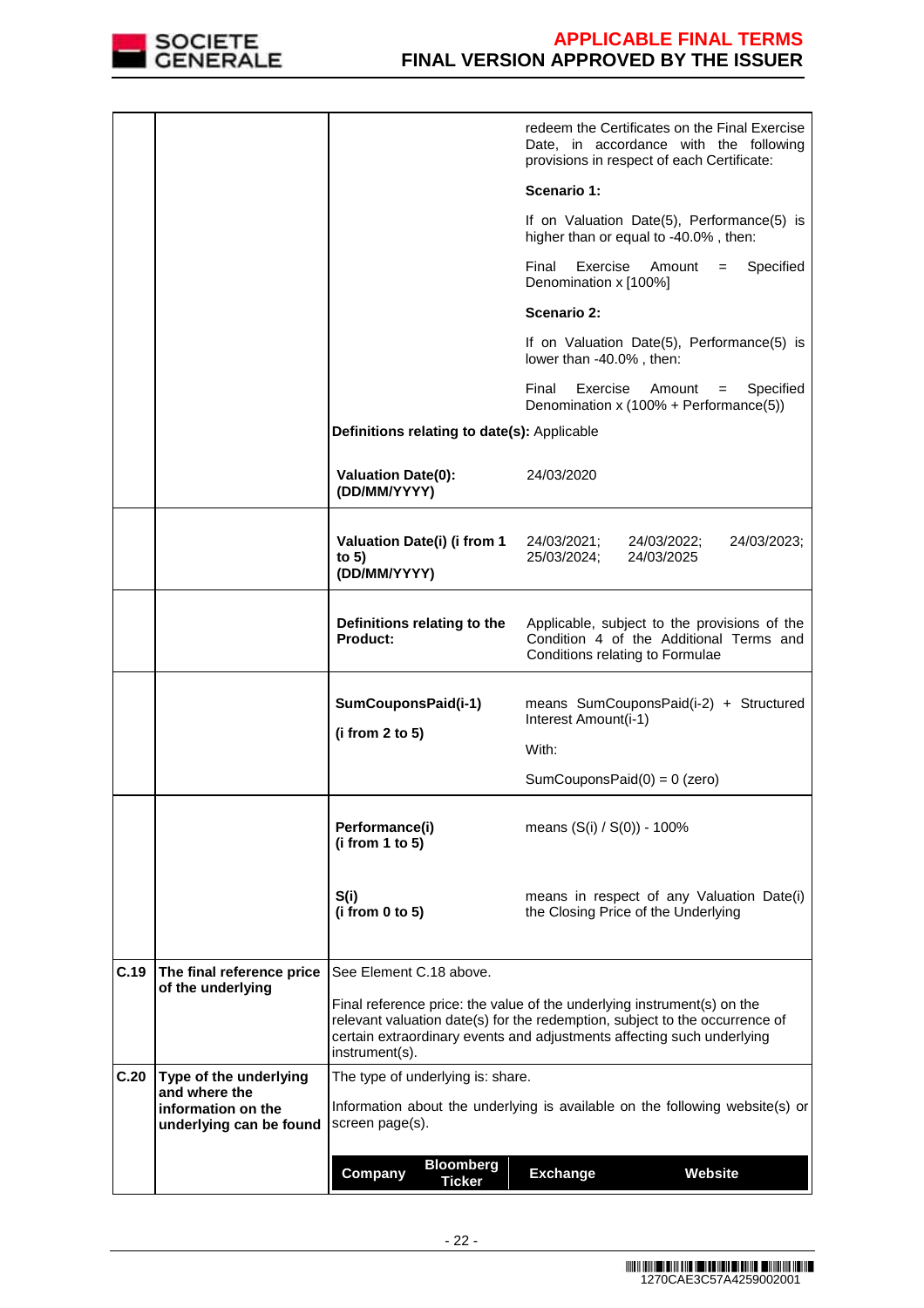

|     |                                                                                                                                                      | Banco BPM<br>SpA | <b>BAMI IM</b>                       | <b>BORSA</b><br><b>ITALIANA S.P.A.</b>        | www.bancobpm.it/investor-<br>relations                                                                                                                                                                                                                                                                                                                                                                              |
|-----|------------------------------------------------------------------------------------------------------------------------------------------------------|------------------|--------------------------------------|-----------------------------------------------|---------------------------------------------------------------------------------------------------------------------------------------------------------------------------------------------------------------------------------------------------------------------------------------------------------------------------------------------------------------------------------------------------------------------|
|     | <b>Section D - Risks</b>                                                                                                                             |                  |                                      |                                               |                                                                                                                                                                                                                                                                                                                                                                                                                     |
| D.2 | Key information on the The following categories of risk factors are identified:<br>key risks that are specific<br>to the issuer and the<br>quarantor |                  | environments                         |                                               | Risks related to the macroeconomic, market and regulatory                                                                                                                                                                                                                                                                                                                                                           |
|     |                                                                                                                                                      |                  |                                      |                                               | The global economic and financial context, as well as the context<br>of the markets in which the Group operates, may adversely affect<br>the Group's activities, financial position and results of operations.                                                                                                                                                                                                      |
|     |                                                                                                                                                      |                  | and results of operations.           |                                               | Brexit and its impact on financial markets and the economic<br>environment could have an adverse effect on the Group's activities                                                                                                                                                                                                                                                                                   |
|     |                                                                                                                                                      |                  |                                      |                                               | The Group is subject to an extensive supervisory and regulatory<br>framework in each of the countries in which it operates and<br>changes in this regulatory framework could have a significant effect<br>on the Group's businesses, financial position, costs, as well as on<br>the financial and economic environment in which it operates. Risks<br>related to the implementation of the Group's strategic plan. |
|     |                                                                                                                                                      |                  |                                      |                                               | Increased competition from banking and non-banking operators<br>could have an adverse effect on the Group's business and results,<br>both in its French domestic market and internationally.                                                                                                                                                                                                                        |
|     |                                                                                                                                                      |                  | <b>Credit and counterparty risks</b> |                                               |                                                                                                                                                                                                                                                                                                                                                                                                                     |
|     |                                                                                                                                                      |                  |                                      | results of operations and financial position. | The Group is exposed to counterparty and concentration risks,<br>which may have a material adverse effect on the Group's business,                                                                                                                                                                                                                                                                                  |
|     |                                                                                                                                                      |                  |                                      |                                               | The financial soundness and conduct of other financial institutions<br>and market participants could adversely affect the Group.                                                                                                                                                                                                                                                                                    |
|     |                                                                                                                                                      |                  | exposures.                           |                                               | The Group's results of operations and financial position could be<br>adversely affected by a late or insufficient provisioning of credit                                                                                                                                                                                                                                                                            |
|     |                                                                                                                                                      |                  | <b>Market and structural risks</b>   |                                               |                                                                                                                                                                                                                                                                                                                                                                                                                     |
|     |                                                                                                                                                      |                  | activities.                          |                                               | Changes and volatility in the financial markets may have a material<br>adverse effect on the Group's business and the results of market                                                                                                                                                                                                                                                                             |
|     |                                                                                                                                                      |                  | activities.                          |                                               | Changes in interest rates may adversely affect the retail banking                                                                                                                                                                                                                                                                                                                                                   |
|     |                                                                                                                                                      |                  | results.                             |                                               | Fluctuations in exchange rates could adversely affect the Group's                                                                                                                                                                                                                                                                                                                                                   |
|     |                                                                                                                                                      |                  | models risks                         |                                               | Operational risks (including risk of inappropriate conduct) and                                                                                                                                                                                                                                                                                                                                                     |
|     |                                                                                                                                                      |                  |                                      |                                               | The Group is exposed to legal risks that could have a material<br>adverse effect on its financial position or results of operations.                                                                                                                                                                                                                                                                                |
|     |                                                                                                                                                      |                  |                                      | damages to the reputation of the Group.       | Operational failure, termination or capacity constraints affecting<br>institutions the Group does business with, or failure or breach of<br>the Group's information technology systems, could have an<br>adverse effect on the Group's business and result in losses and                                                                                                                                            |
|     |                                                                                                                                                      |                  |                                      |                                               | Reputational damage could harm the Group's competitive position.                                                                                                                                                                                                                                                                                                                                                    |
|     |                                                                                                                                                      |                  |                                      |                                               | The Group's inability to attract and retain qualified employees may                                                                                                                                                                                                                                                                                                                                                 |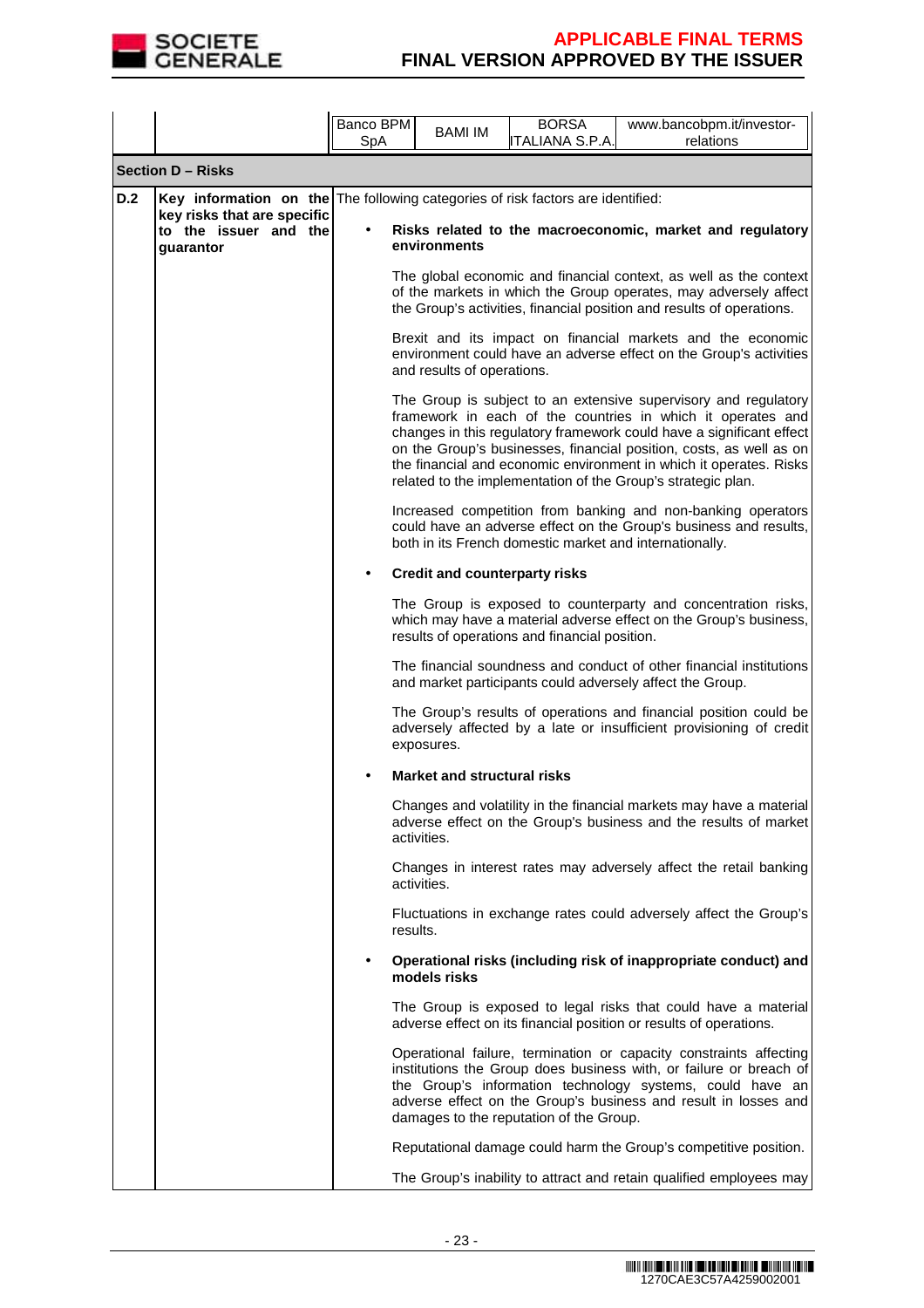

|            |                                                                                                                                                                                                     | adversely affect its performance.                                                                                                                                                                                                                                                                                                                                                                                                                                                                                                                                                                                                                                                                                                                                                                                                                                                                                                   |
|------------|-----------------------------------------------------------------------------------------------------------------------------------------------------------------------------------------------------|-------------------------------------------------------------------------------------------------------------------------------------------------------------------------------------------------------------------------------------------------------------------------------------------------------------------------------------------------------------------------------------------------------------------------------------------------------------------------------------------------------------------------------------------------------------------------------------------------------------------------------------------------------------------------------------------------------------------------------------------------------------------------------------------------------------------------------------------------------------------------------------------------------------------------------------|
|            |                                                                                                                                                                                                     | The models, in particular the Group's internal models, used in<br>strategic decision-making and in risk management systems could<br>fail or prove to be inadequate and result in financial losses for the<br>Group.                                                                                                                                                                                                                                                                                                                                                                                                                                                                                                                                                                                                                                                                                                                 |
|            |                                                                                                                                                                                                     | The Group may incur losses as a result of unforeseen or<br>catastrophic events, including terrorist attacks or natural disasters.                                                                                                                                                                                                                                                                                                                                                                                                                                                                                                                                                                                                                                                                                                                                                                                                   |
|            |                                                                                                                                                                                                     | <b>Liquidity and Funding Risks</b>                                                                                                                                                                                                                                                                                                                                                                                                                                                                                                                                                                                                                                                                                                                                                                                                                                                                                                  |
|            |                                                                                                                                                                                                     | A number of exceptional measures taken by governments, central<br>banks and regulators could have a material adverse effect on the<br>Group's cost of financing and its access to liquididy                                                                                                                                                                                                                                                                                                                                                                                                                                                                                                                                                                                                                                                                                                                                         |
|            |                                                                                                                                                                                                     | A downgrade in the Group's external rating or in the sovereign<br>rating of the French State could have an adverse effect on the<br>Group's cost of financing and its access to liquidity.                                                                                                                                                                                                                                                                                                                                                                                                                                                                                                                                                                                                                                                                                                                                          |
|            |                                                                                                                                                                                                     | Risks related to insurance activities                                                                                                                                                                                                                                                                                                                                                                                                                                                                                                                                                                                                                                                                                                                                                                                                                                                                                               |
|            |                                                                                                                                                                                                     | A deterioration in the market condition, and in particular a<br>significant increase or decrease in interest rates, could have a<br>material adverse effect on the life insurance activities of the<br>Group's Insurance business.                                                                                                                                                                                                                                                                                                                                                                                                                                                                                                                                                                                                                                                                                                  |
|            |                                                                                                                                                                                                     | Since the Issuer is part of the Group, these risk factors are<br>applicable to the Issuer.                                                                                                                                                                                                                                                                                                                                                                                                                                                                                                                                                                                                                                                                                                                                                                                                                                          |
| <b>D.6</b> | Key information on the<br>key risks that are specific<br>to the securities and risk<br>warning to the effect that<br>investors may lose the<br>value of their<br>entire<br>investment or part of it |                                                                                                                                                                                                                                                                                                                                                                                                                                                                                                                                                                                                                                                                                                                                                                                                                                                                                                                                     |
|            |                                                                                                                                                                                                     | The Certificates may provide for an automatic early redemption linked to a<br>specific event. Therefore, this may prevent the Certificateholders from<br>benefitting from the performance of the underlying instrument(s) over the<br>whole period initially envisaged.                                                                                                                                                                                                                                                                                                                                                                                                                                                                                                                                                                                                                                                             |
|            |                                                                                                                                                                                                     | The terms and conditions of the Certificates may include provisions under<br>which upon the occurrence of certain market disruptions delays in the<br>settlement of the Certificates may be incurred or certain modifications be<br>made. Moreover, in case of occurrence of events affecting the underlying<br>instrument(s), the terms and conditions of the Certificates allow the Issuer to<br>substitute the underlying instrument(s) by new underlying instrument(s),<br>cease the exposure to the underlying asset(s) and apply a reference rate to<br>the proceeds so obtained until the final exercise date of the Certificates,<br>postpone the final exercise date of the Certificates, early redeem the<br>Certificates on the basis of the market value of these Certificates or deduct<br>from any due amount the increased cost of hedging, and in each case<br>without the prior consent of the Certificateholders. |
|            |                                                                                                                                                                                                     | Payments (whether in respect of principal and/or interest and whether at<br>final exercise or otherwise) on the Certificates are calculated by reference to<br>certain underlying(s), the return of the Certificates is based on changes in<br>the value of the underlying(s), which may fluctuate. Prospective investors<br>should be aware that these Certificates may be volatile and that they may<br>receive no interest and may lose all or a substantial portion of their principal.                                                                                                                                                                                                                                                                                                                                                                                                                                         |
|            |                                                                                                                                                                                                     | The Guarantee constitutes a general and unsecured contractual obligation<br>of the Guarantor and no other person. Any payments on the Certificates are<br>also dependent on the creditworthiness of the Guarantor.                                                                                                                                                                                                                                                                                                                                                                                                                                                                                                                                                                                                                                                                                                                  |
|            |                                                                                                                                                                                                     | Prospective investors in Certificates benefiting from the Guarantee should                                                                                                                                                                                                                                                                                                                                                                                                                                                                                                                                                                                                                                                                                                                                                                                                                                                          |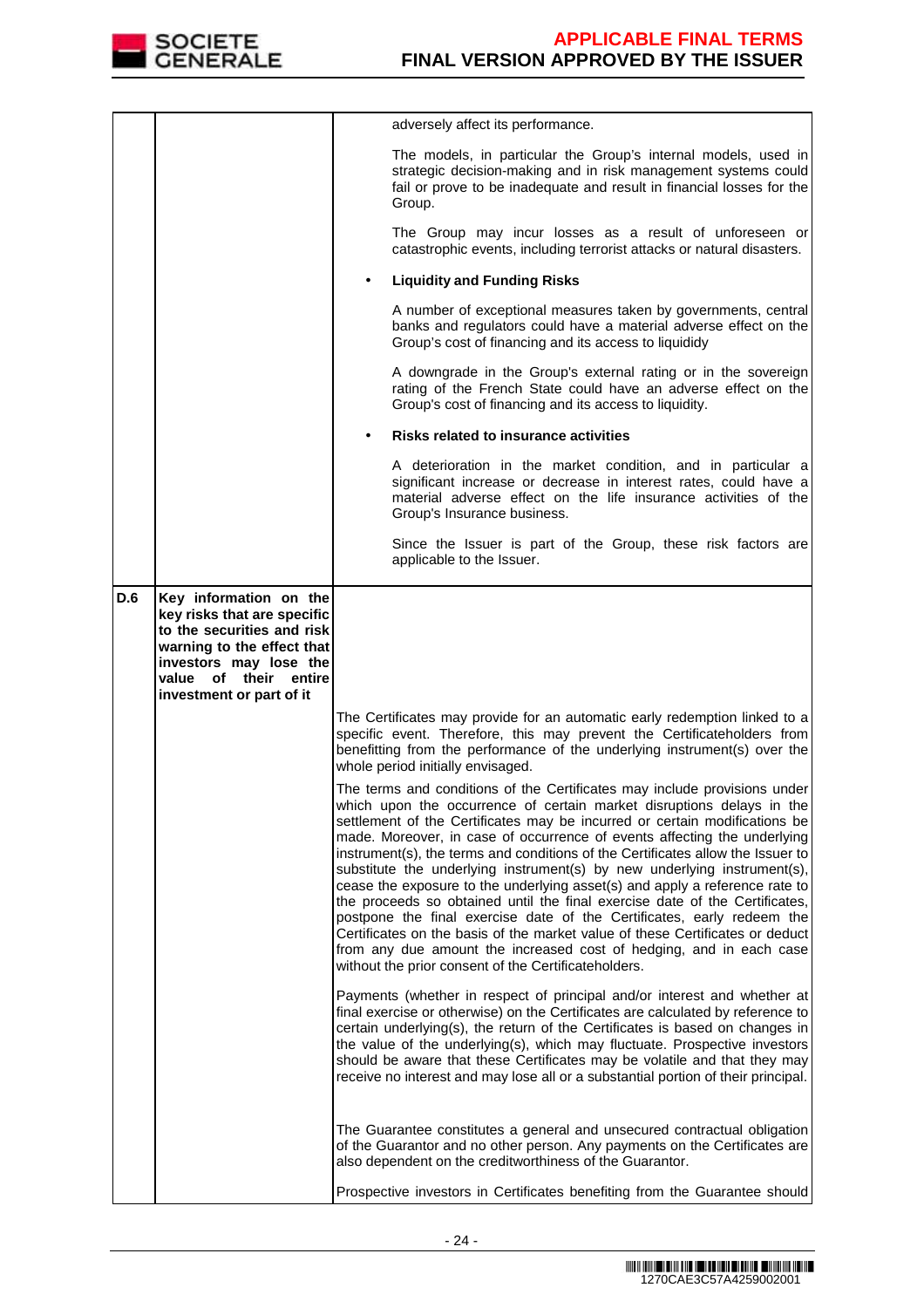|     |                                | note that in case of payment default of an Issuer the entitlement of the<br>Certificateholder will be limited to the sums obtained by making a claim<br>under the Guarantee, and the relevant provisions of the Guarantee and they<br>shall have no right to institute any proceeding, judicial or otherwise, or<br>otherwise assert a claim against the Issuer.                                                                                                                                                                                                                   |
|-----|--------------------------------|------------------------------------------------------------------------------------------------------------------------------------------------------------------------------------------------------------------------------------------------------------------------------------------------------------------------------------------------------------------------------------------------------------------------------------------------------------------------------------------------------------------------------------------------------------------------------------|
|     |                                | The Guarantee is a payment guarantee only and not a guarantee of the<br>performance by the relevant Issuer or any of its other obligations under the<br>Certificates benefiting from the Guarantee.                                                                                                                                                                                                                                                                                                                                                                                |
|     |                                | Société Générale will act as issuer under the Programme, as the Guarantor<br>of the Certificates issued by the Issuer and also as provider of hedging<br>instruments to the Issuer. As a result, investors will be exposed not only to<br>the credit risk of the Guarantor but also operational risks arising from the<br>lack of independence of the Guarantor, in assuming its duties and<br>obligations as the Guarantor and provider of the hedging instruments.                                                                                                               |
|     |                                | The potential conflicts of interests and operational risks arising from such<br>lack of independence are in part intended to be mitigated by the fact that<br>different divisions within the Guarantor will be responsible for implementing<br>the Guarantee and providing the hedging instruments and that each division<br>is run as a separate operational unit, segregated by Chinese walls<br>(information barriers) and run by different management teams.                                                                                                                   |
|     |                                | The Issuer and the Guarantor and any of their subsidiaries and/or their<br>affiliates, in connection with their other business activities, may possess or<br>acquire material information about the underlying assets. Such activities and<br>information may cause consequences adverse to Certificateholders.                                                                                                                                                                                                                                                                    |
|     |                                | The Issuer and the Guarantor and any of their subsidiaries and/or their<br>affiliates may act in other capacities with regard to the Certificates, such as<br>market maker, calculation agent or agent. Therefore, a potential conflict of<br>interests may arise. In connection with the offering of the Certificates, the<br>Issuer and the Guarantor and/or their affiliates may enter into one or more<br>hedging transaction(s) with respect to a reference asset(s) or related<br>derivatives, which may affect the market price, liquidity or value of the<br>Certificates. |
|     |                                | During the lifetime of the Certificates, the market value of these Certificates<br>may be lower than the invested capital. Furthermore, an insolvency of the<br>Issuer and/or the Guarantor may cause a total loss of the invested capital.                                                                                                                                                                                                                                                                                                                                        |
|     |                                | The attention of the investors is drawn to the fact that they could<br>sustain an entire or a partial loss of their investment.                                                                                                                                                                                                                                                                                                                                                                                                                                                    |
|     | <b>Section E - Offer</b>       |                                                                                                                                                                                                                                                                                                                                                                                                                                                                                                                                                                                    |
|     | use of proceeds                | <b>E.2.b Reasons for the offer and The net proceeds from each issue of Certificates will be applied for the</b><br>general financing purposes of the Société Générale Group, which include<br>making a profit.                                                                                                                                                                                                                                                                                                                                                                     |
| E.3 |                                | Description of the terms Public Offer Jurisdiction(s): Italy                                                                                                                                                                                                                                                                                                                                                                                                                                                                                                                       |
|     | and conditions of the<br>offer | Offer Period: From and including February 20, 2020 at 9.00 a.m. Central<br>European Time (CET) to and including March 20, 2020 at 4.00 p.m. CET,<br>subject to any early closing of the Offer Period as described below.                                                                                                                                                                                                                                                                                                                                                           |
|     |                                | The Certificates will be distributed:                                                                                                                                                                                                                                                                                                                                                                                                                                                                                                                                              |
|     |                                | (a) within the premises of the Distributors (at their offices and branches);                                                                                                                                                                                                                                                                                                                                                                                                                                                                                                       |
|     |                                | (b) through door-to-door selling (fuori sede) pursuant to Articles 30 and 31<br>of the Italian Legislative Decree No. 58 of 24th February 1998, as amended<br>from time to time (the "Italian Financial Services Act") from and including                                                                                                                                                                                                                                                                                                                                          |

February 20, 2020 at 9.00 a.m. Central European Time (CET) to and

including March 17, 2020 at 4.00 p.m. CET;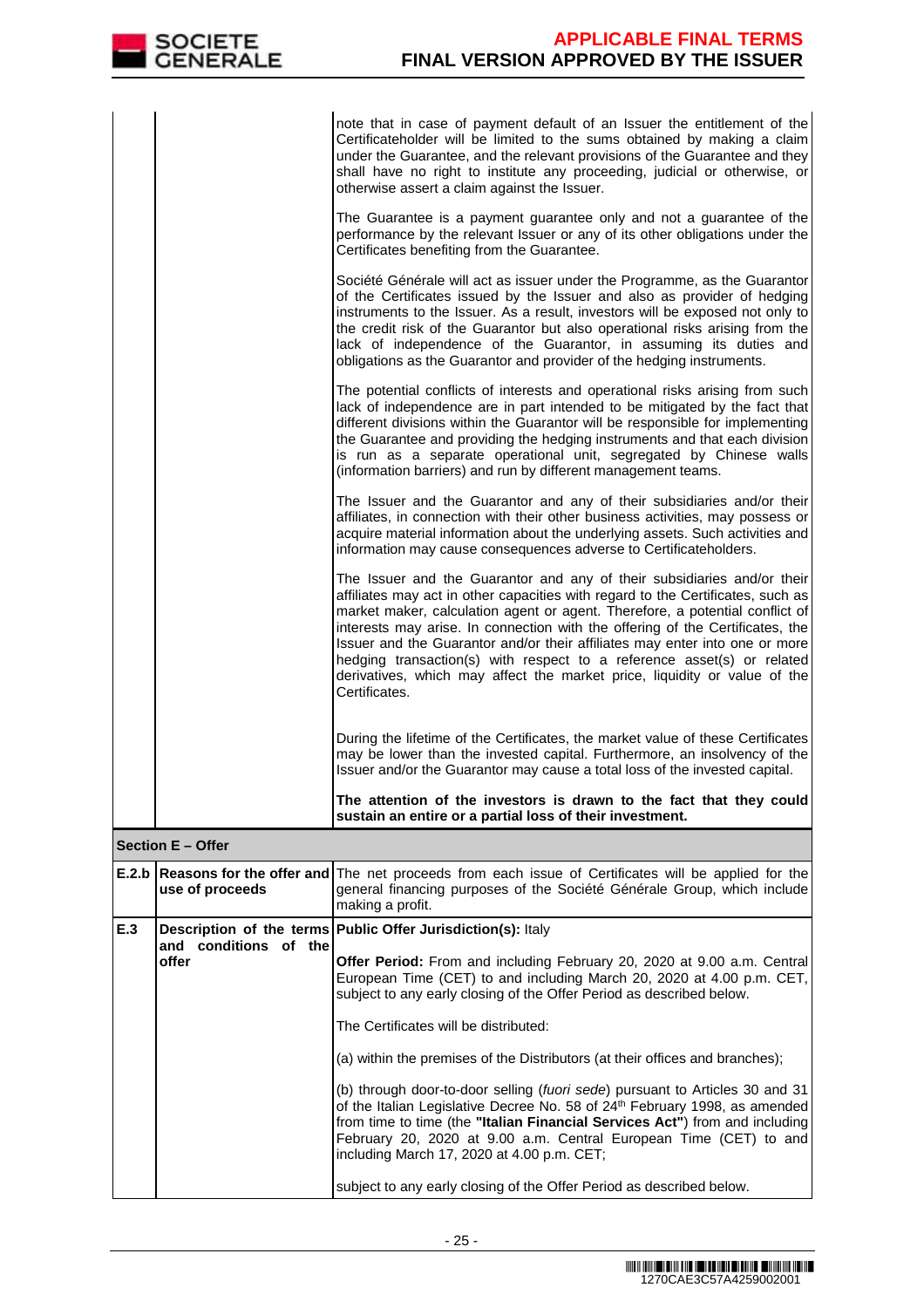

|     |                                                                                                             | The Distributor intending to distribute Certificates through door-to-door<br>selling (fuori sede) pursuant to article 30 of the Italian Financial Services Act<br>will collect the acceptance forms - other than directly at their branches and<br>offices - through financial advisors for door-to-door selling (consulenti<br>finanziari abilitati all'offerta fuori sede) pursuant to Article 31 of the Italian<br>Financial Services Act.                                                                                                   |
|-----|-------------------------------------------------------------------------------------------------------------|-------------------------------------------------------------------------------------------------------------------------------------------------------------------------------------------------------------------------------------------------------------------------------------------------------------------------------------------------------------------------------------------------------------------------------------------------------------------------------------------------------------------------------------------------|
|     |                                                                                                             | Pursuant to Article 30, paragraph 6, of the Italian Financial Services Act, the<br>validity and enforceability of contracts entered into through door-to-door<br>selling (fuori sede) is suspended for a period of 7 (seven) days from the<br>date of subscription of the acceptance form by the relevant investor.                                                                                                                                                                                                                             |
|     |                                                                                                             | Within such period investors may notify the relevant Distributor of their<br>withdrawal without payment of any charge or commission.                                                                                                                                                                                                                                                                                                                                                                                                            |
|     |                                                                                                             | Offer Price: The Certificates will be offered at the Issue Price of which up to<br>a maximum of 4.00% is represented by distribution fee payable upfront by<br>the Issuer to the Distributor.                                                                                                                                                                                                                                                                                                                                                   |
|     |                                                                                                             | Conditions to which the offer is subject: Offers of the Certificates are<br>conditional on their issue and, on any additional conditions set out in the<br>standard terms of business of the financial intermediaries, notified to<br>investors by such relevant financial intermediaries.                                                                                                                                                                                                                                                      |
|     |                                                                                                             | The Issuer reserves the right to close the Offer Period prior to its stated<br>expiry for any reason.                                                                                                                                                                                                                                                                                                                                                                                                                                           |
|     |                                                                                                             | The Issuer reserves the right to withdraw the offer and cancel the issuance<br>of the Certificates for any reason at any time on or prior to the Issue Date.<br>For the avoidance of doubt, if any application has been made by a potential<br>investor and the Issuer exercises such right, no potential investor shall be<br>entitled<br>subscribe<br>otherwise<br>acquire<br>Certificates.<br>to<br>or<br>the                                                                                                                                |
|     |                                                                                                             | In each case, a notice to the investors on the early termination or the<br>withdrawal, as applicable, will be published on the website of the Issuer<br>(http://prospectus.socgen.com).                                                                                                                                                                                                                                                                                                                                                         |
|     |                                                                                                             | The validity of the offer is subject to the condition that the decision of<br>admission to trading on EuroTLX is released by Borsa Italiana S.p.A. by not<br>later than on the day immediately preceding the Issue Date; otherwise, the<br>offer will be deemed withdrawn and the issuance cancelled. The Issuer<br>undertakes to file the relevant application with Borsa Italiana S.p.A. in due<br>time to allow Borsa Italiana S.p.A. to release a decision, according to its<br>rules, within the day immediately preceding the Issue Date. |
|     |                                                                                                             | <b>Issue Price:</b><br>EUR 100 per Certificate of EUR 100<br>Specified Denomination                                                                                                                                                                                                                                                                                                                                                                                                                                                             |
| E.4 | Description of any<br>interest that is material<br>to the issue/offer<br>including conflicting<br>interests | Save for fees, if any, payable to the Dealer, and so far as the Issuer is<br>aware, no person involved in the issue of the Certificates has an interest<br>material to the offer.                                                                                                                                                                                                                                                                                                                                                               |
|     |                                                                                                             | The Dealer and its affiliates have engaged, and may in the future engage, in<br>investment banking and/or commercial banking transactions with, and may<br>perform other services for, the Issuer and its affiliates in the ordinary course<br>of business.                                                                                                                                                                                                                                                                                     |
|     |                                                                                                             | Société Générale will ensure the roles of provider of hedging instruments to<br>the Issuer of the Certificates and Calculation Agent of the Certificates.                                                                                                                                                                                                                                                                                                                                                                                       |
|     |                                                                                                             | The possibility of conflicts of interest between the different roles of Société<br>Générale on one hand, and between those of Société Générale in these<br>roles and those of the Certificateholders on the other hand cannot be<br>excluded.                                                                                                                                                                                                                                                                                                   |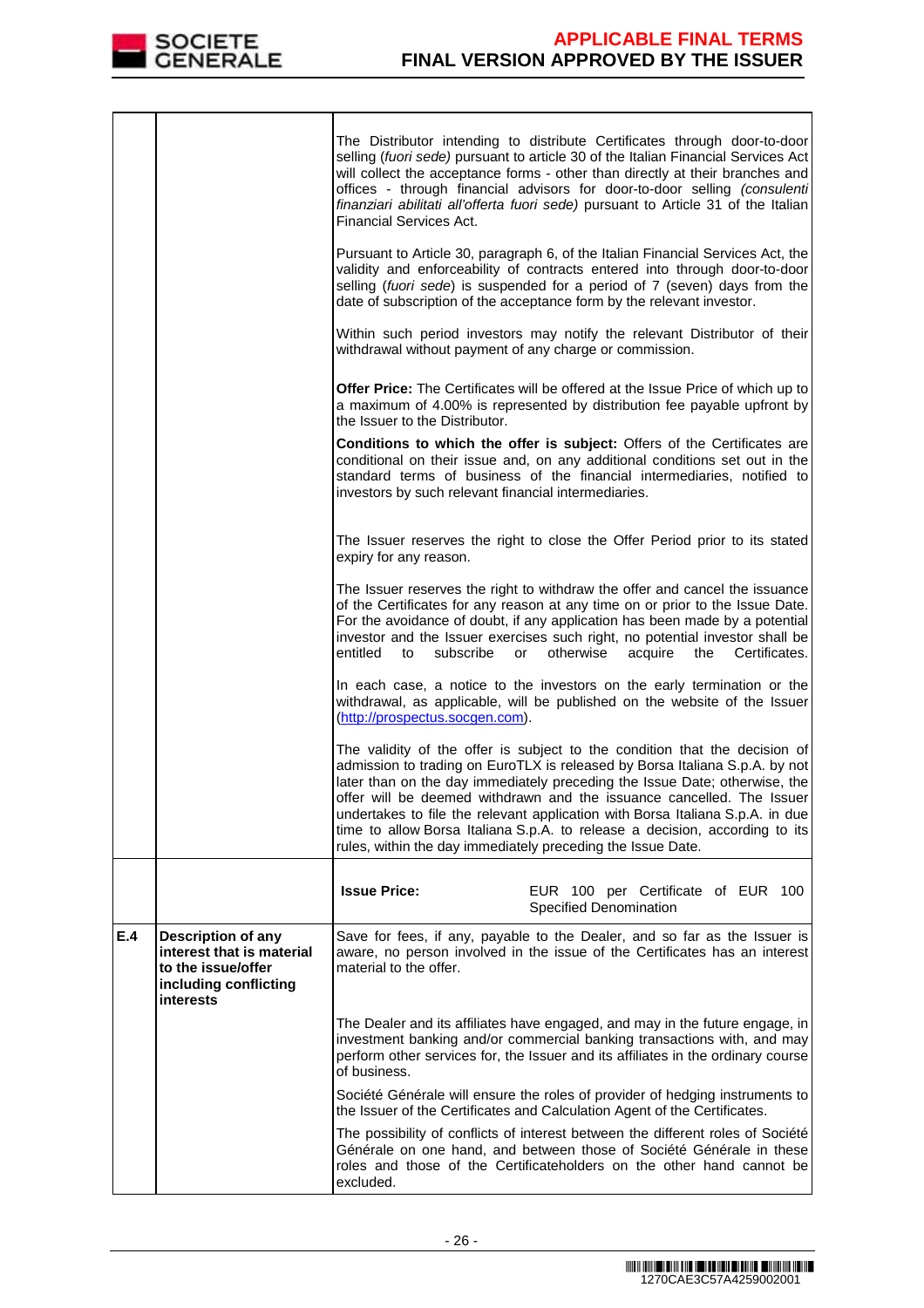

|     |                                                                                         | Furthermore, given the banking activities of Société Générale, conflicts may<br>arise between the interests of Société Générale acting in these capacities<br>(including business relationship with the issuers of the financial instruments<br>being underlyings of the Certificates or possession of non public information<br>in relation with them) and those of the Certificateholders. Finally, the<br>activities of Société Générale on the underlying financial instrument(s), on<br>its proprietary account or on behalf of its customers, or the establishment of<br>hedging transactions, may also have an impact on the price of these<br>instruments and their liquidity, and thus may be in conflict with the interests<br>of the Certificateholders. |
|-----|-----------------------------------------------------------------------------------------|---------------------------------------------------------------------------------------------------------------------------------------------------------------------------------------------------------------------------------------------------------------------------------------------------------------------------------------------------------------------------------------------------------------------------------------------------------------------------------------------------------------------------------------------------------------------------------------------------------------------------------------------------------------------------------------------------------------------------------------------------------------------|
| E.7 | <b>Estimated expenses</b><br>charged to the investor<br>by the Issuer or the<br>offeror | Not Applicable. No expenses are charged to the investor by the Issuer or<br>the offeror.                                                                                                                                                                                                                                                                                                                                                                                                                                                                                                                                                                                                                                                                            |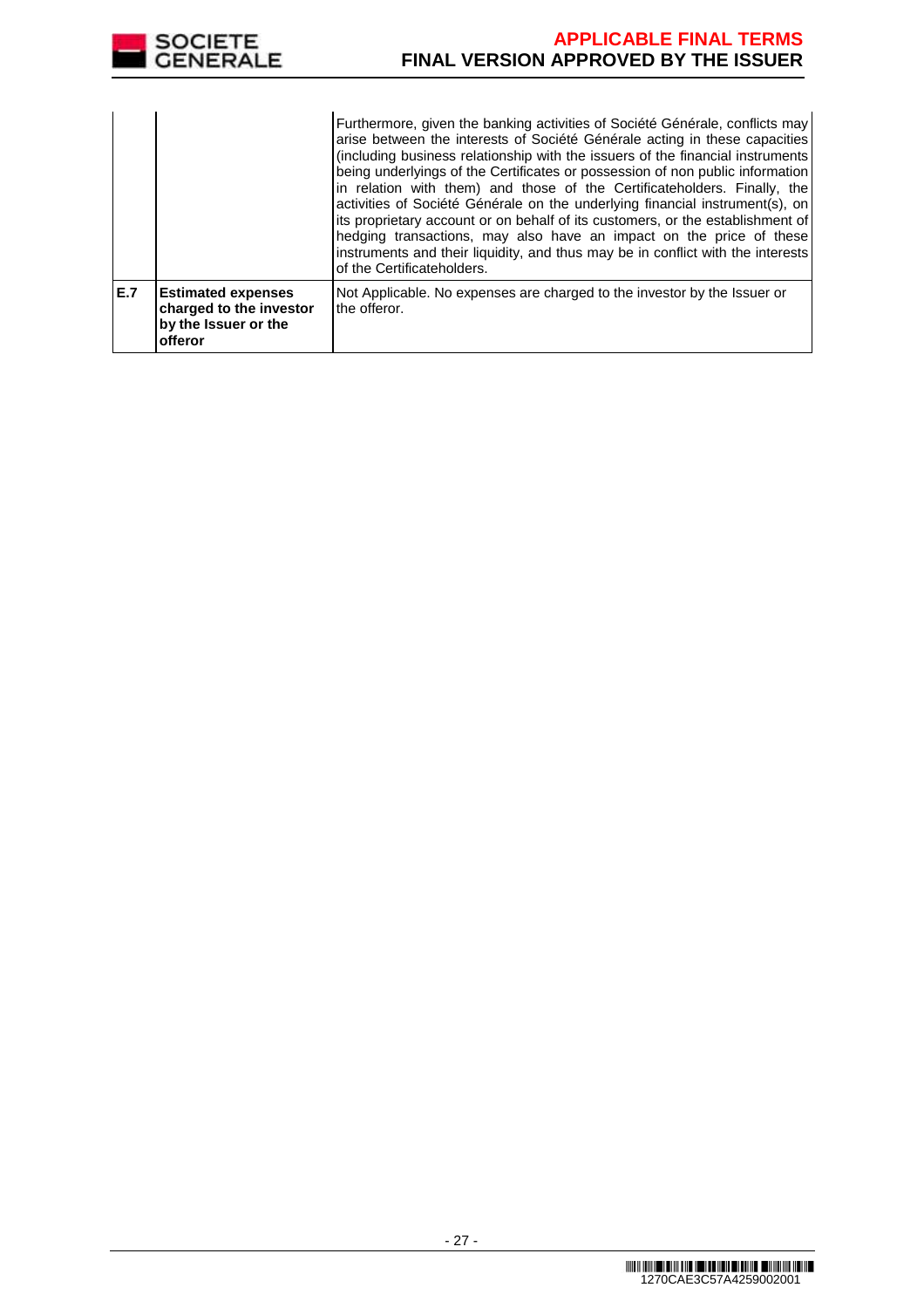

### **NOTA DI SINTESI SPECIFICA PER L'EMISSIONE**

Le Note di Sintesi sono composte da requisiti informativi noti come **Elementi**, la cui comunicazione è prevista dall'Allegato XXII del Regolamento (CE) della Commissione n. 809/2004, come successivamente modificato. Tali elementi sono riportati in successione numerata nelle Sezioni  $A - E(A.1 - E.7)$ .

La presente nota di sintesi contiene tutti gli Elementi che devono essere riportati in una nota di sintesi relativa a questa tipologia di valori mobiliari e di Emittente. Dato che l'inserimento di alcuni Elementi non è obbligatorio, potrebbero verificarsi dei salti nella sequenza numerica degli Elementi.

Anche nel caso in cui un Elemento debba essere inserito nella nota di sintesi in virtù della tipologia di valore mobiliare e di Emittente, è possibile che nessuna informazione rilevante possa essere fornita in relazione a tale Elemento. In tal caso, la nota di sintesi conterrà una breve descrizione dell'Elemento assieme alla dicitura "Non Applicabile".

|     | Sezione A - Introduzione e avvertenze          |                                                                                                                                                                                                                                                                                                                                                                                                                                                                                                                                                                                                                                                      |  |  |
|-----|------------------------------------------------|------------------------------------------------------------------------------------------------------------------------------------------------------------------------------------------------------------------------------------------------------------------------------------------------------------------------------------------------------------------------------------------------------------------------------------------------------------------------------------------------------------------------------------------------------------------------------------------------------------------------------------------------------|--|--|
| A.1 | Avvertenza                                     | La presente nota di sintesi deve essere letta come introduzione al Prospetto<br>di Base.                                                                                                                                                                                                                                                                                                                                                                                                                                                                                                                                                             |  |  |
|     |                                                | Qualsivoglia decisione da parte dell'investitore in merito all'investimento nei  <br>Certificati deve basarsi su una valutazione del Prospetto di Base nel suo<br>complesso.                                                                                                                                                                                                                                                                                                                                                                                                                                                                         |  |  |
|     |                                                | Qualora sia proposto un ricorso dinanzi all'autorità giudiziaria in merito alle<br>informazioni contenute nel Prospetto di Base e nelle Condizioni Definitive<br>applicabili, il ricorrente potrebbe essere tenuto a sostenere i costi della<br>traduzione del Prospetto di Base prima dell'avvio del procedimento, ai sensi<br>della legislazione nazionale degli Stati Membri.                                                                                                                                                                                                                                                                     |  |  |
|     |                                                | Nessun soggetto che ha provveduto alla predisposizione della presente<br>nota di sintesi, compresa l'eventuale traduzione, potrà essere ritenuto<br>responsabile civilmente, salvo che questa risulti fuorviante, imprecisa o<br>incoerente se letta congiuntamente alle altre parti del Prospetto di Base, o<br>non offra, se letta congiuntamente alle altre parti del presente Prospetto di<br>Base, informazioni essenziali volte ad agevolare la decisione dell'investitore<br>di investire nei Certificati.                                                                                                                                    |  |  |
| A.2 | Consenso all'utilizzo del<br>Prospetto di Base | L'Emittente acconsente all'utilizzo del presente Prospetto di Base in<br>relazione alla rivendita o al collocamento dei Certificati nel caso in cui sia<br>richiesta la pubblicazione di un prospetto ai sensi delle Direttiva Prospetti<br>(una Offerta Non Esente) subordinatamente alle seguenti condizioni:                                                                                                                                                                                                                                                                                                                                      |  |  |
|     | d'Offerta);                                    | - il consenso è valido solamente durante il periodo di offerta dal<br>20/02/2020 al 20/03/2020 e, in relazione ai Certificati collocati in Italia<br>attraverso "offerta fuori sede", dal 20/02/2020 al 17/03/2020 (il Periodo                                                                                                                                                                                                                                                                                                                                                                                                                       |  |  |
|     |                                                | - il consenso fornito dall'Emittente all'utilizzo del Prospetto di Base ai fini<br>dell'effettuazione dell'Offerta Non Esente è un consenso individuale (un<br>Consenso Individuale) relativo a Deutsche Bank SpA, Piazza del<br>Calendario, 3, 20126 Milano (l'Offerente Autorizzato Iniziale e il<br>Collocatore) e, qualora l'Emittente nomini uno o più intermediari finanziari<br>aggiuntivi successivamente al 18/02/2020 pubblicando i loro dati sul suo sito<br>web all'indirizzo http://.prospectus.socgen.com, a ciascun intermediario<br>finanziario i cui dati siano stati pubblicati (ciascuno un Offerente<br>Autorizzato Aggiuntivo); |  |  |
|     |                                                | - il consenso si applica esclusivamente all'utilizzo del presente Prospetto di<br>Base ai fini delle Offerte Non Esenti di Certificati in Italia.                                                                                                                                                                                                                                                                                                                                                                                                                                                                                                    |  |  |
|     |                                                | Le informazioni relative alle condizioni dell'Offerta Non Esente                                                                                                                                                                                                                                                                                                                                                                                                                                                                                                                                                                                     |  |  |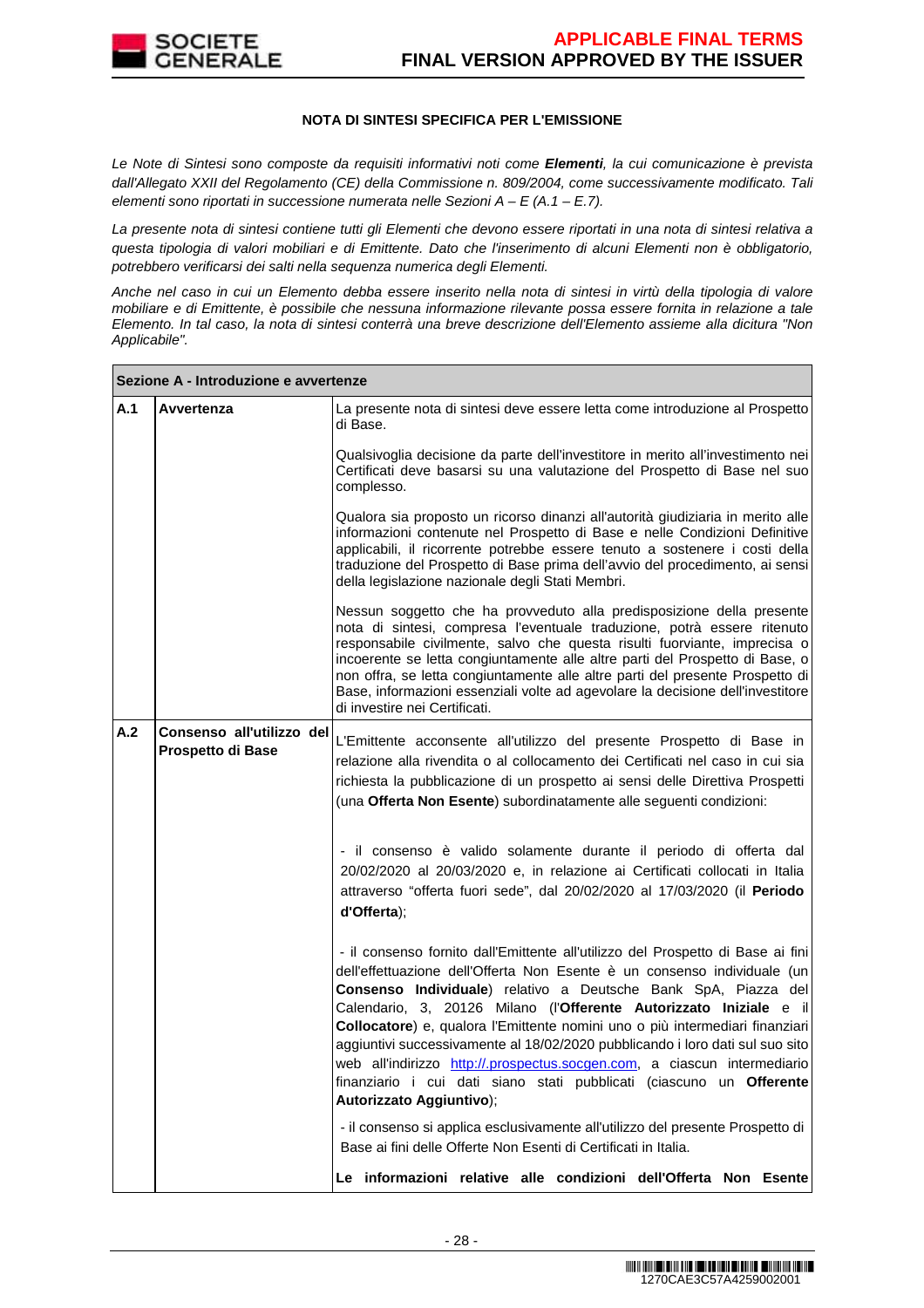

|             |                                                                                                                                                        |                                                                                                                                                                                                                                                                                                                                                                                                                                                                                                                                                                                  | saranno fornite agli investitori da qualunque Offerente Autorizzato<br>Iniziale nella giurisdizione in cui sarà effettuata l'offerta. |                                                                |                                                              |                                                                |  |
|-------------|--------------------------------------------------------------------------------------------------------------------------------------------------------|----------------------------------------------------------------------------------------------------------------------------------------------------------------------------------------------------------------------------------------------------------------------------------------------------------------------------------------------------------------------------------------------------------------------------------------------------------------------------------------------------------------------------------------------------------------------------------|---------------------------------------------------------------------------------------------------------------------------------------|----------------------------------------------------------------|--------------------------------------------------------------|----------------------------------------------------------------|--|
|             | Sezione B - Emittente e Garante                                                                                                                        |                                                                                                                                                                                                                                                                                                                                                                                                                                                                                                                                                                                  |                                                                                                                                       |                                                                |                                                              |                                                                |  |
| <b>B.1</b>  | Ragione<br>sociale e<br>denominazi<br>one<br>commercial<br>е<br>dell'emitten<br>te                                                                     |                                                                                                                                                                                                                                                                                                                                                                                                                                                                                                                                                                                  | SG Issuer (o l'Emittente)                                                                                                             |                                                                |                                                              |                                                                |  |
| B.2         | forma                                                                                                                                                  |                                                                                                                                                                                                                                                                                                                                                                                                                                                                                                                                                                                  | Sede legale, Sede legale: 16, Boulevard Royal, L-2449, Lussemburgo.                                                                   |                                                                |                                                              |                                                                |  |
|             | giuridica,<br>legislazione                                                                                                                             |                                                                                                                                                                                                                                                                                                                                                                                                                                                                                                                                                                                  | Forma giuridica: Società a responsabilità limitata pubblica (société anonyme).                                                        |                                                                |                                                              |                                                                |  |
|             | e paese di<br>costituzion                                                                                                                              |                                                                                                                                                                                                                                                                                                                                                                                                                                                                                                                                                                                  | Legislazione di riferimento dell'Emittente: diritto lussemburghese.                                                                   |                                                                |                                                              |                                                                |  |
|             | е                                                                                                                                                      |                                                                                                                                                                                                                                                                                                                                                                                                                                                                                                                                                                                  | Paese di costituzione: Lussemburgo.                                                                                                   |                                                                |                                                              |                                                                |  |
| B.4b        | Tendenze<br>note<br>suscettibili<br>di influire<br>sull'emitten<br>te e sui<br>settori in<br>cui opera                                                 | Nel corso del 2020, l'Emittente prevede di proseguire la propria attività in conformità al<br>proprio oggetto sociale.                                                                                                                                                                                                                                                                                                                                                                                                                                                           |                                                                                                                                       |                                                                |                                                              |                                                                |  |
| B.5         | del gruppo<br>e della<br>posizione<br>dell'emitten<br>te<br>all'interno<br>del gruppo                                                                  | Descrizione   Il Gruppo Société Générale (il Gruppo) offre una vasta gamma di servizi di consulenza e<br>soluzioni finanziarie su misura destinate a clienti privati, grandi aziende e investitori<br>istituzionali. Il Gruppo si basa su tre attività core complementari:<br>• Retail Banking in Francia;<br>• International Retail Banking, Financial Services and Insurance; e<br>• Corporate and Investment Banking, Private Banking, Asset and Wealth Management e<br>Securities Services.<br>L'Emittente è una controllata del Gruppo e non ha alcuna società controllata. |                                                                                                                                       |                                                                |                                                              |                                                                |  |
| <b>B.9</b>  | stime<br>relative agli<br>utili<br>dell'emitten<br>te                                                                                                  | Previsioni o Non Applicabile. L'Emittente non fornisce alcuna previsione o stima in relazione agli utili.                                                                                                                                                                                                                                                                                                                                                                                                                                                                        |                                                                                                                                       |                                                                |                                                              |                                                                |  |
| <b>B.10</b> | Natura di<br>eventuali<br>riserve<br>espresse<br>nella<br>relazione<br>della<br>società di<br>revisione in<br>merito ai<br>dati storico-<br>finanziari | Non Applicabile. Le relazioni della società di revisione non contengono alcuna riserva.                                                                                                                                                                                                                                                                                                                                                                                                                                                                                          |                                                                                                                                       |                                                                |                                                              |                                                                |  |
| <b>B.12</b> | Principali                                                                                                                                             |                                                                                                                                                                                                                                                                                                                                                                                                                                                                                                                                                                                  |                                                                                                                                       |                                                                |                                                              |                                                                |  |
|             | dati storico-<br>finanziari<br>selezionati<br>relativi<br>all'emittente                                                                                | (in migliaia<br>di EUR)                                                                                                                                                                                                                                                                                                                                                                                                                                                                                                                                                          | Primo<br><b>Semestre</b><br>30.06.2019<br>(non<br>sottoposto a                                                                        | Anno<br>terminato<br>31.12.2018<br>(sottoposto<br>a revisione) | Primo<br><b>Semestre</b><br>30.06.2018<br>(non<br>sottoposto | Anno<br>terminato<br>31.12.2017<br>(sottoposto<br>a revisione) |  |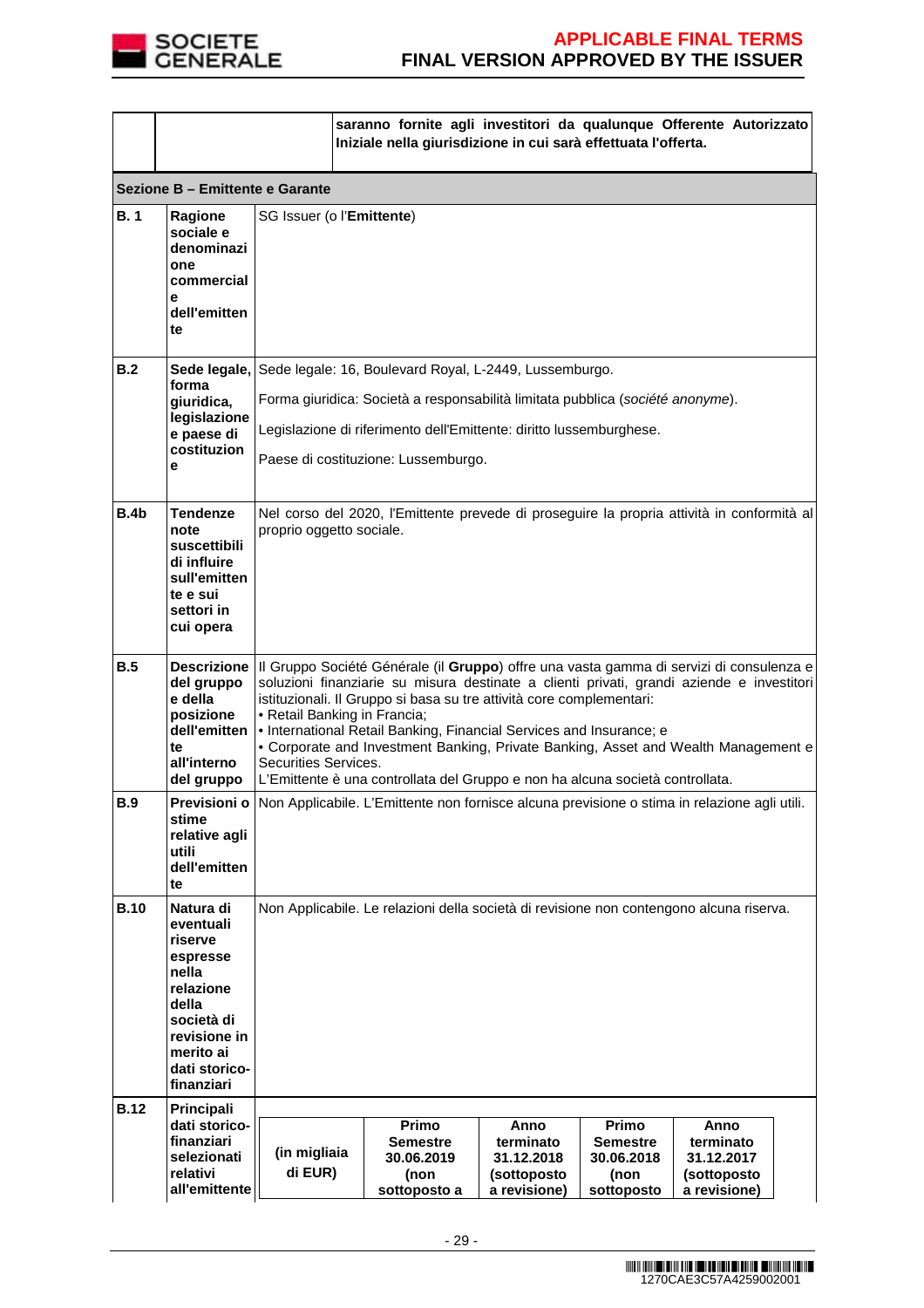

|             |                                                                                                                             |                                                                                                                                                                     | revisione)                                                                                                                                                                        |            | a              |            |  |
|-------------|-----------------------------------------------------------------------------------------------------------------------------|---------------------------------------------------------------------------------------------------------------------------------------------------------------------|-----------------------------------------------------------------------------------------------------------------------------------------------------------------------------------|------------|----------------|------------|--|
|             |                                                                                                                             |                                                                                                                                                                     |                                                                                                                                                                                   |            | revisione)     |            |  |
|             |                                                                                                                             | <b>Reddito</b><br>Complessivo                                                                                                                                       | 33.557                                                                                                                                                                            | 68.302     | 29.760         | 92.353     |  |
|             |                                                                                                                             | <b>Utile</b><br>ante<br>imposte                                                                                                                                     | 350                                                                                                                                                                               | 251        | 148            | 105        |  |
|             |                                                                                                                             | <b>Reddito</b><br>di<br>esercizio                                                                                                                                   | 263                                                                                                                                                                               | 187        | 126            | 78         |  |
|             |                                                                                                                             | <b>Totale</b><br>attivo                                                                                                                                             | 55.465.073                                                                                                                                                                        | 49.363.650 | 49.149.8<br>60 | 48.026.909 |  |
|             | <b>Dichiarazio</b><br>ne relativa<br>all'assenza<br>di                                                                      |                                                                                                                                                                     | Non si sono verificati cambiamenti sostanzialmente pregiudizievoli delle prospettive<br>dell'Emittente dalla data del 31 dicembre 2018.                                           |            |                |            |  |
|             | cambiamen<br>ti<br>sostanzial-                                                                                              |                                                                                                                                                                     |                                                                                                                                                                                   |            |                |            |  |
|             | mente<br>pregiudizie<br>voli delle<br>prospettive<br>dell'emitten<br>te dalla data                                          |                                                                                                                                                                     |                                                                                                                                                                                   |            |                |            |  |
|             | di<br>pubblicazio<br>ne                                                                                                     |                                                                                                                                                                     |                                                                                                                                                                                   |            |                |            |  |
|             | dell'ultimo<br>bilancio<br>certificato                                                                                      |                                                                                                                                                                     |                                                                                                                                                                                   |            |                |            |  |
|             | <b>Cambiamen</b><br>ti<br>significativi<br>relativi alla<br>situazione<br>finanziaria<br>$\mathbf{o}$                       | Non applicabile. Non si è verificato alcun cambiamento rilevante nella posizione<br>finanziaria o di negoziazione dell'Emittente successivamente al 30 giugno 2019. |                                                                                                                                                                                   |            |                |            |  |
|             | commercial<br>е<br>dell'Emitten                                                                                             |                                                                                                                                                                     |                                                                                                                                                                                   |            |                |            |  |
|             | te<br>successivi<br>al periodo<br>cui si<br>riferiscono i<br>dati storico-<br>finanziari                                    |                                                                                                                                                                     |                                                                                                                                                                                   |            |                |            |  |
| <b>B.13</b> | Eventi<br>recenti<br>relativi<br>all'emittente                                                                              |                                                                                                                                                                     | Non Applicabile. Non si sono verificati eventi recenti relativi all'Emittente che rilevano, in<br>misura sostanziale, ai fini della valutazione della solvibilità dell'Emittente. |            |                |            |  |
|             | che<br>rilevano, in<br>misura<br>sostanziale,<br>ai fini della<br>valutazione<br>della<br>solvibilità<br>dell'Emitten<br>te |                                                                                                                                                                     |                                                                                                                                                                                   |            |                |            |  |
| <b>B.14</b> | Dichiarazio                                                                                                                 |                                                                                                                                                                     | Per le informazioni sulla posizione dell'Emittente all'interno del Gruppo si rimanda                                                                                              |            |                |            |  |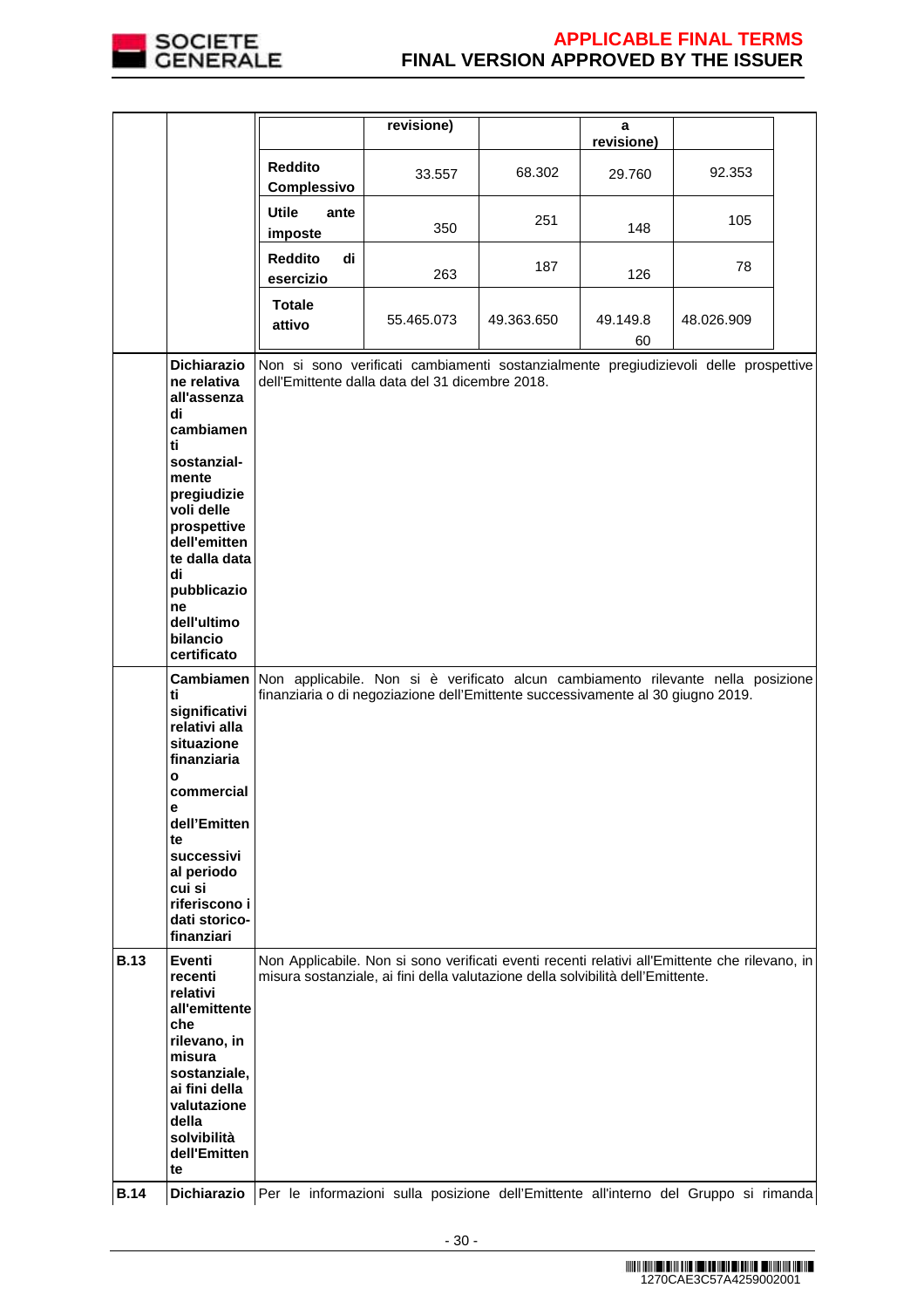

|             | alla<br>dipendenza<br>dell'emitten<br>te da altre<br>entità del<br>gruppo                                                                                        | ne in ordine all'Elemento B.5 che precede.<br>All'interno del Gruppo, SG Issuer fa capo a Société Générale Bank & Trust.                                                                                                                                                                                                                                                                                                                                                                                                                                                                                                                                                                                                                                                                                                                                                                                                                                                                                                                                                                                                                                                    |
|-------------|------------------------------------------------------------------------------------------------------------------------------------------------------------------|-----------------------------------------------------------------------------------------------------------------------------------------------------------------------------------------------------------------------------------------------------------------------------------------------------------------------------------------------------------------------------------------------------------------------------------------------------------------------------------------------------------------------------------------------------------------------------------------------------------------------------------------------------------------------------------------------------------------------------------------------------------------------------------------------------------------------------------------------------------------------------------------------------------------------------------------------------------------------------------------------------------------------------------------------------------------------------------------------------------------------------------------------------------------------------|
| <b>B.15</b> | <b>Descrizioni</b><br>principali<br>dell'emitten<br>te                                                                                                           | Le attività principali di SG Issuer sono rappresentate dalla raccolta di fondi tramite<br>delle attività l'emissione di warrant e titoli di debito destinati al collocamento presso clienti istituzionali<br>o retail tramite collocatori associati a Société Générale. I fondi derivanti all'emissione di<br>tali titoli di debito vengono quindi concessi in prestito a Société Générale ed altri membri<br>del Gruppo.                                                                                                                                                                                                                                                                                                                                                                                                                                                                                                                                                                                                                                                                                                                                                   |
| <b>B.16</b> | Per quanto<br>a<br>conoscenza<br>dell'emitten<br>te, soggetto<br>da cui<br>l'emittente è<br>controllato<br>O<br>partecipato,<br>direttament<br>e o               | SG Issuer è una società controllata al 100 % da Société Générale Bank & Trust S.A., che<br>è a sua volta un'entità interamente controllata da Société Générale e interamente<br>consolidata.                                                                                                                                                                                                                                                                                                                                                                                                                                                                                                                                                                                                                                                                                                                                                                                                                                                                                                                                                                                |
|             | indirettame<br>nte, e<br>descrizione<br>della natura<br>di tale<br>controllo                                                                                     |                                                                                                                                                                                                                                                                                                                                                                                                                                                                                                                                                                                                                                                                                                                                                                                                                                                                                                                                                                                                                                                                                                                                                                             |
| <b>B.18</b> | Natura e<br>ambito<br>della<br>garanzia                                                                                                                          | I Certificati sono garantiti incondizionatamente e irrevocabilmente da Société Générale (il<br>Garante) ai sensi della garanzia disciplinata dal diritto francese e rilasciata in data 14<br>giugno 2019 (la Garanzia).<br>La Garanzia costituisce un'obbligazione diretta, incondizionata, non garantita e non<br>subordinata del Garante, con il rango di obbligazione senior preferred di cui all'articolo L.<br>613-30-3-l-3° del Codice e sarà almeno pari passu rispetto a tutte le altre obbligazioni,<br>esistenti e future, dirette, incondizionate, non garantite e senior preferred del Garante, ivi<br>comprese quelle relative ai depositi.<br>Qualsiasi riferimento a somme o importi pagabili dall'Emittente, garantiti dal Garante ai<br>sensi della Garanzia, dovrà essere rivolto a somme e/o importi direttamente ridotti, e/o in<br>caso di conversione in equity, ridotte dell'importo di tale conversione, e/o altrimenti<br>modificati di volta in volta in seguito all'applicazione del potere di bail-in di qualsivoglia<br>autorità pertinente ai sensi della direttiva 2014/59/UE del Parlamento Europeo e del<br>Consiglio dell'Unione Europea. |
| <b>B.19</b> | <b>Informazion</b><br>i relative al<br>garante<br>come se<br>questi<br>fosse<br>l'emittente<br>del<br>medesimo<br>tipo di titoli<br>oggetto<br>della<br>garanzia | Le informazioni in merito a Société Générale come se questa fosse l'Emittente del<br>medesimo tipo dei Certificati oggetto della Garanzia sono di seguito riportate in<br>conformità a quanto previsto rispettivamente agli Elementi B.19 / B.1, B.19 / B.2, B.19 /<br>B.4b, B.19 / B.5, B.19 / B.9, B.19 / B.10, B.19 / B.12, B.19 / B.13, B.19 / B.14, B.19 /<br>B.15, B.19 / B.16<br>B.19/B.1: Ragione sociale e denominazione commerciale del garante<br>Société Générale<br>B.19/B.2:Sede legale, forma giuridica, legislazione e paese di costituzione<br>Sede legale: 29, boulevard Haussmann, 75009 Parigi, Francia.                                                                                                                                                                                                                                                                                                                                                                                                                                                                                                                                                |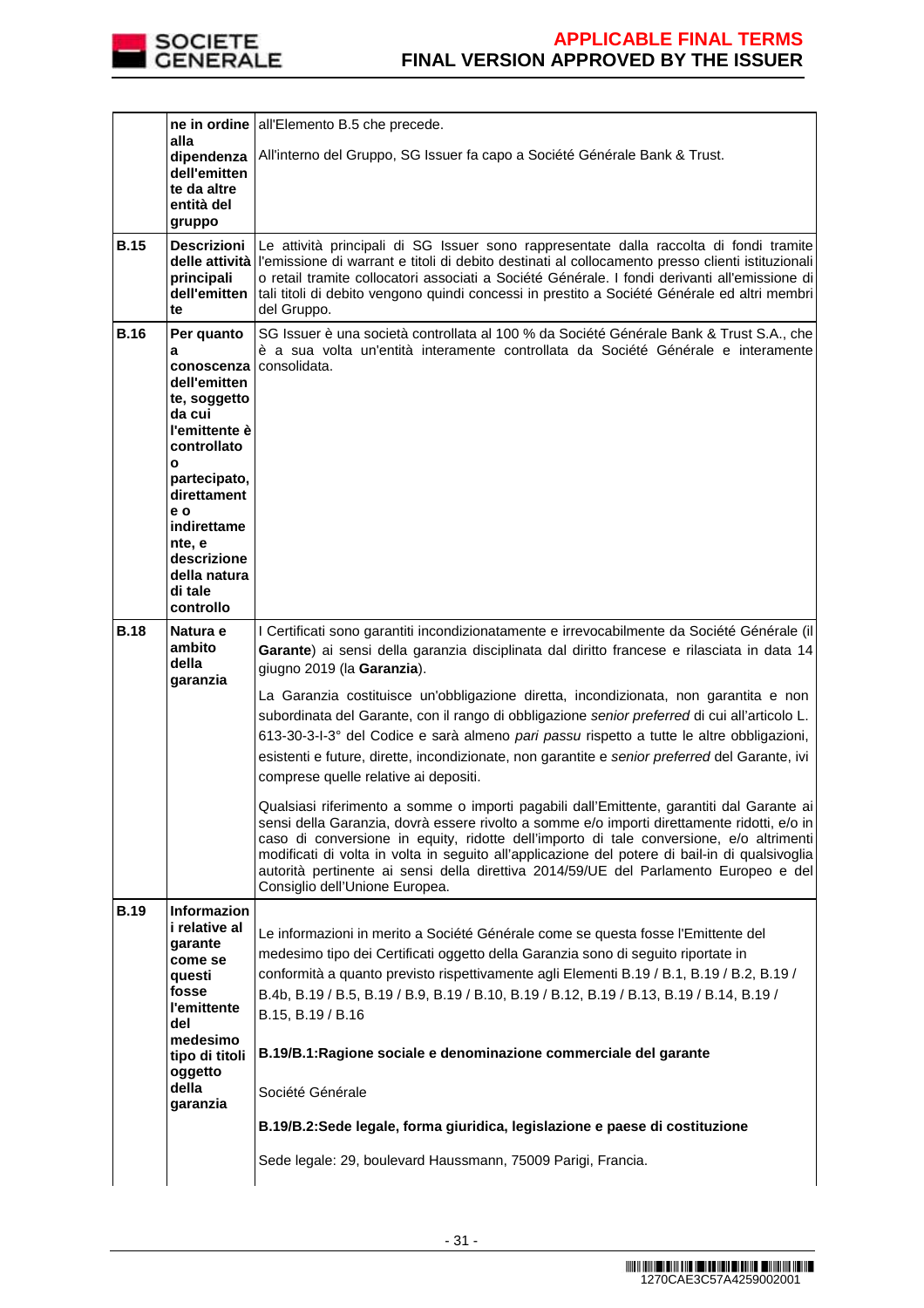

Forma giuridica: Società per azioni a responsabilità limitata pubblica (société anonyme). Legislazione di riferimento dell'Emittente: diritto francese. Paese di costituzione: Francia. **B.19/B.4b: Tendenze note suscettibili di influire sul garante e sui settori in cui opera**  Société Générale continua ad essere soggetta ai consueti rischi ed ai rischi inerenti alla propria attività. Nonostante in molte delle economie avanzate si sia registrata una gradita ripresa del PIL del primo trimestre del 2019, la maggior parte dei segnali indicano ancora un rallentamento dell'economia mondiale, tra l'acuirsi delle tensioni tariffarie tra Stati Uniti e Cina, il perdurare dell'incertezza sulla Brexit e vari fattori di instabilità a Performance nazionale. I mercati finanziari sono diventati più focalizzati sui rischi politici, in un contesto di preoccupazione per le prospettive di crescita. Non si possono escludere tensioni sui mercati legate alle incertezze citate, nonché un rallentamento più pronunciato degli investimenti, che a sua volta potrebbe provocare un rallentamento della crescita economica più pronunciato. Inoltre, il mercato petrolifero rimane altamente volatile. In un contesto di bassa inflazione e di segnali di lenta crescita, le banche centrali hanno adottato un tono più accomodante nei loro orientamenti prospettici. La politica di bilancio è destinata a diventare meno favorevole negli Stati Uniti nel 2020, ma dovrebbe rimanere favorevole in Cina. All'interno dell'area dell'euro, la politica di bilancio varia a seconda degli Stati membri. Per quanto riguarda l'evoluzione dei mercati finanziari, la proroga di sei mesi annunciata all'inizio di aprile per la Brexit aveva fornito una prima attenuazione dopo un difficile inizio del 2019, ma l'inasprimento delle tensioni commerciali nel mese di maggio, i timori di possibili interruzioni della catena di approvvigionamento tecnologico e le tensioni geopolitiche (ad esempio le sanzioni statunitensi contro l'Iran) hanno nuovamente minato la fiducia del mercato nel secondo trimestre dell'anno. Per quanto riguarda le peculiari prospettive delle principali economie mondiali: - La crescita degli Stati Uniti rimane dinamicamente trainata dai consumi privati e pubblici, ma nutriamo dubbi sulla tenuta di tale performance. Il venir meno degli stimoli fiscali a partire dalla metà del 2019 e il calo degli utili delle imprese - con il peggioramento dei margini con l'aumento dei dazi all'importazione e del costo del lavoro indebolirà l'economia in futuro. - L'attività economica nell'area dell'euro è sostenuta da consumi interni e mercati del lavoro solidi, ma la crescita dovrebbe rallentare nel 2019 e nel 2020 a fronte di un indebolimento delle esportazioni e di un calo degli investimenti. - L'economia del Regno Unito ha perso slancio a causa dell'incertezza della Brexit. - La crescita economica del Giappone ha registrato un'accelerazione nel primo trimestre del 2019, ma i consumi privati e la spesa in conto capitale sono ora in contrazione. - Di fronte al rischio di un forte rallentamento, la Cina si è impegnata in una politica di allentamento utilizzando un mix di misure fiscali e monetarie. - Le prospettive di crescita sono disomogenee tra i mercati emergenti. Mentre le condizioni finanziarie rimangono favorevoli, soprattutto a seguito del ridimensionamento delle aspettative di aumento dei tassi di crescita negli Stati Uniti, i mercati emergenti si trovano ad affrontare ingenti rimborsi del debito delle imprese nel 2019-2021 e sono ancora vulnerabili ai cambiamenti del clima dei mercati. Dal punto di vista normativo, il primo semestre del 2019 è stato caratterizzato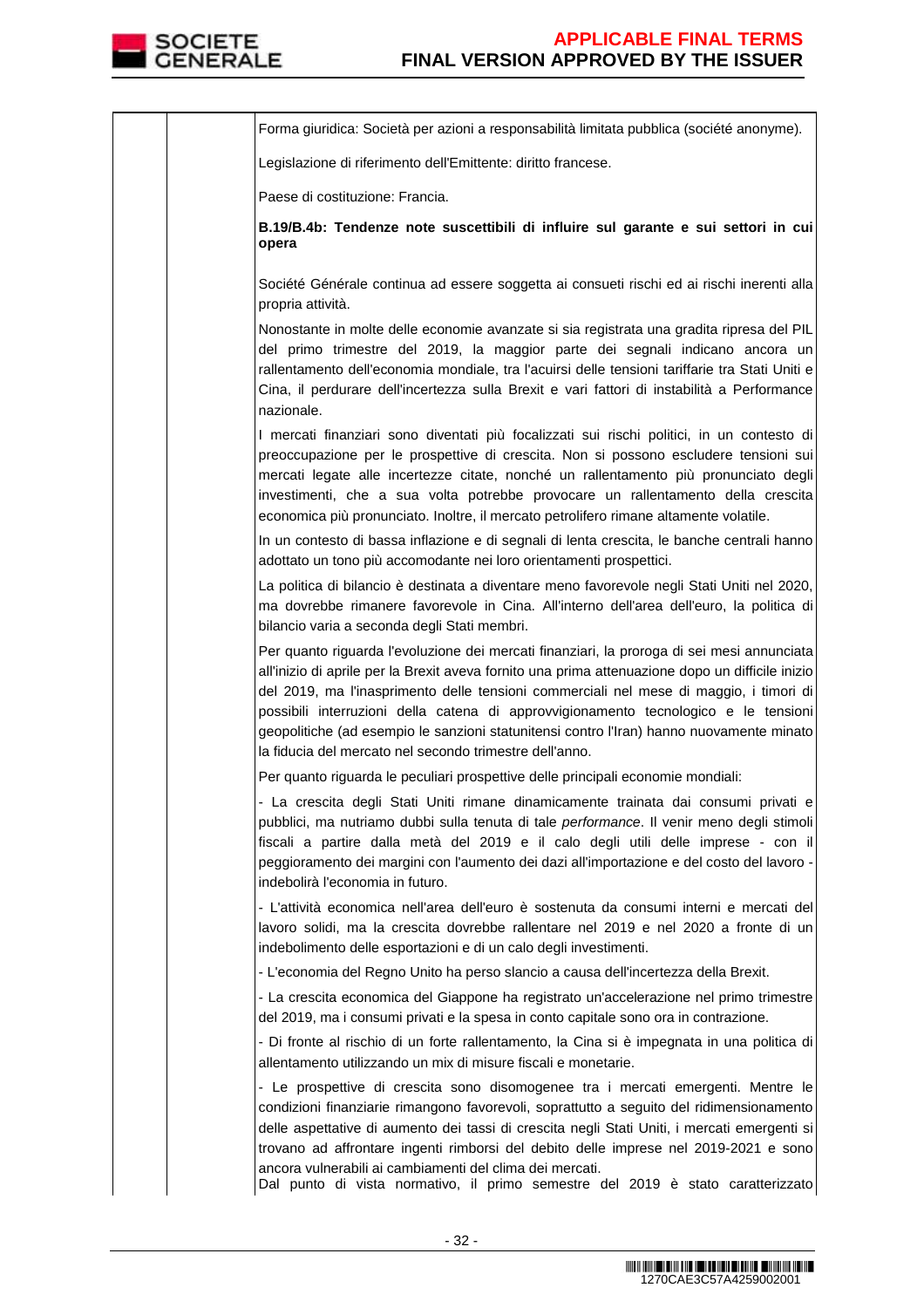

dall'adozione del pacchetto bancario CRR2/CRD5. Questo gruppo di testi è entrato in vigore il 27 giugno 2019. La maggior parte di tali disposizioni si applicheranno tra due anni, a partire da giugno 2021, ma alcune di esse, come il TLAC (Total Loss Absorbing Capacity), si applicheranno a partire dalla fine di giugno 2019. La direttiva CRD5, invece, si applicherà una volta recepita dal diritto francese, ricezione che dovrebbe avvenire, al più tardi, entro la fine del 2020. Tuttavia, il recepimento nel diritto europeo dell'accordo che completa le riforme di Basilea III non è ancora all'ordine del giorno per quanto riguarda le istituzioni legislative europee **B.19/B.5**:**Descrizione del gruppo e della posizione del garante all'interno del gruppo** Il Gruppo Société Générale offre una vasta gamma di servizi di consulenza e soluzioni finanziarie su misura destinate a clienti privati, grandi aziende e investitori istituzionali. Il Gruppo si basa su tre attività core complementari: • attività di Retail Banking in Francia; • International Retail Banking, Financial Services and Insurance; e • Corporate and Investment Banking, Private Banking, Asset and Wealth Management e Securities Services. **B.19/B.9: Previsioni o stime relative agli utili del garante**  Non Applicabile. Il Garante non fornisce alcuna previsione o stima in relazione agli utili. **B.19/B.10**:**Natura di eventuali riserve espresse nella relazione della società di revisione in merito ai dati storico-finanziari** Non Applicabile. La relazione della società di revisione non contiene alcuna riserva. **B.19/B.12:Principali dati storico-finanziari selezionati relativi al garante Nove mesi 2019 (non sottoposto a revisione) Nove mesi 2018 (non sottoposto a revisione) Anno concluso il 31.12.2018**(2) **(sottoposto a revisione) Anno concluso il 31.12.2017 (sottoposto a revisione) Risultati** (in milioni di EUR) Risultato<br>netto delle netto attività bancarie 18 458 19 278 25 205 23 954 Reddito Operativo 4 327 | 5 163 | 6 269 | 4 767 **Risultato** netto del gruppo sottostante<sup>(1)</sup> 4 753 5 668 4 468 4 491 Risultato netto gruppo riportato 2 594 3 436 3 864 2 806 Retail Banking in Francia 901 955 1 237 1 059 **International** Retail Banking & Financial Services 1 492 1 502 2 065 1 939 **Global** Banking and Investor **Solutions** 667 1 018 1 197 1 593 Corporate (466) (39) (635) (1 785)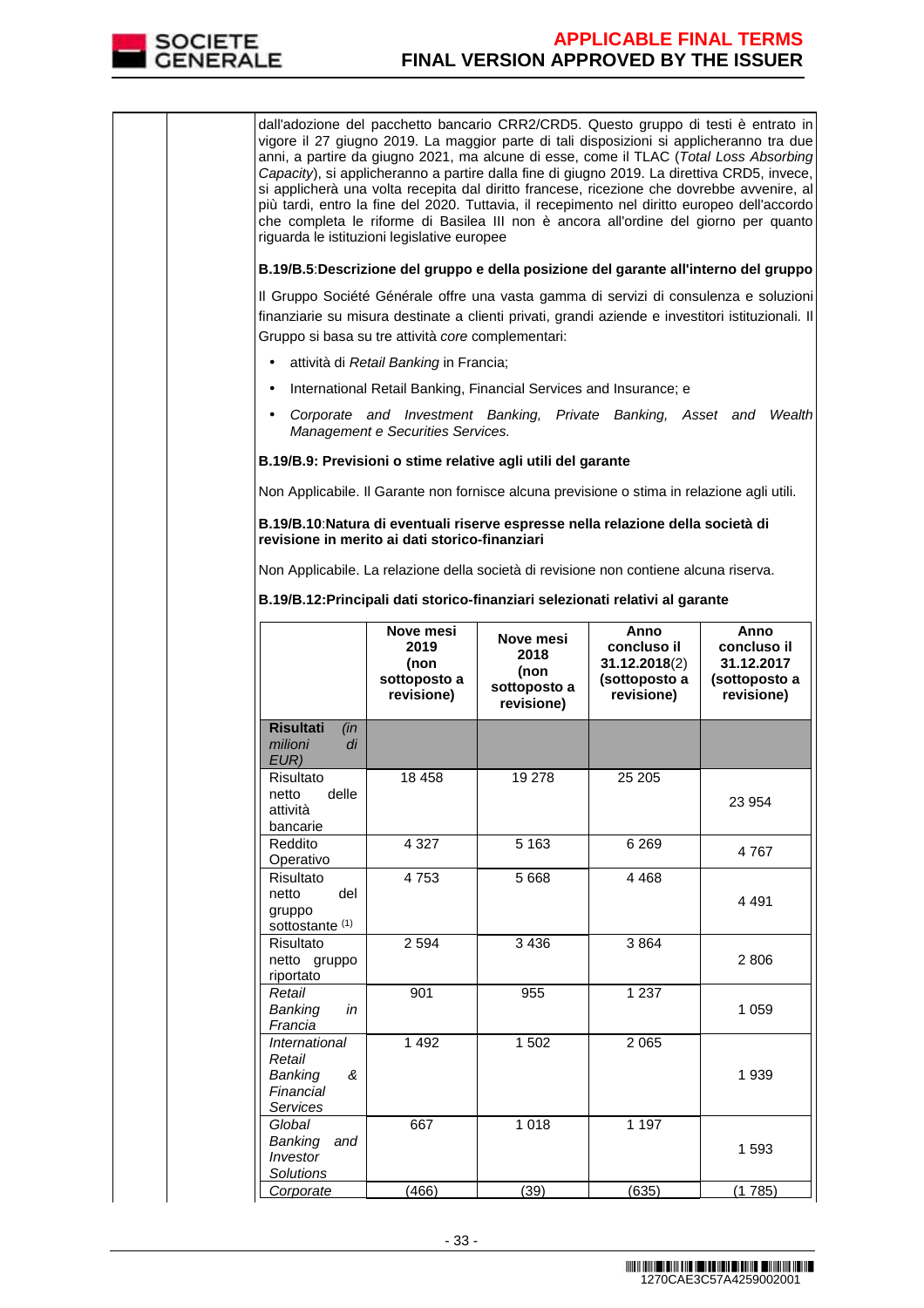

|  | Centre<br>Costo<br>netto                                                                           | (907)                                                | (642)                                                   | (1005)                                                                                                                                                                                                                                                                                                                   |                                                                                                                                                                                                                                                                                                                                                                                                                                                                 |
|--|----------------------------------------------------------------------------------------------------|------------------------------------------------------|---------------------------------------------------------|--------------------------------------------------------------------------------------------------------------------------------------------------------------------------------------------------------------------------------------------------------------------------------------------------------------------------|-----------------------------------------------------------------------------------------------------------------------------------------------------------------------------------------------------------------------------------------------------------------------------------------------------------------------------------------------------------------------------------------------------------------------------------------------------------------|
|  | del rischio                                                                                        |                                                      |                                                         |                                                                                                                                                                                                                                                                                                                          | (1349)                                                                                                                                                                                                                                                                                                                                                                                                                                                          |
|  | <b>ROTE</b><br>sottostante **<br>(2)                                                               | 8,1%                                                 | 11,0%                                                   | 9,7%                                                                                                                                                                                                                                                                                                                     | 9,6%                                                                                                                                                                                                                                                                                                                                                                                                                                                            |
|  | Tier 1 Ratio **                                                                                    | 15,2%                                                | 13,7%                                                   | 13,7%                                                                                                                                                                                                                                                                                                                    | 13,8%                                                                                                                                                                                                                                                                                                                                                                                                                                                           |
|  | <b>Rendiconto</b><br>finanziario<br>(in milioni di<br>EUR)                                         |                                                      |                                                         |                                                                                                                                                                                                                                                                                                                          |                                                                                                                                                                                                                                                                                                                                                                                                                                                                 |
|  | Flussi netti in<br>entrata<br>(uscita) delle<br>disponibilità<br>liquide e<br>mezzi<br>equivalenti |                                                      |                                                         | (17, 617)                                                                                                                                                                                                                                                                                                                | 18,023                                                                                                                                                                                                                                                                                                                                                                                                                                                          |
|  |                                                                                                    | Nove mesi<br>2019 (non<br>sottoposto a<br>revisione) | Nove mesi<br>2018<br>(non<br>sottoposto a<br>revisione) | Anno<br>concluso il<br>31.12.2018(2)<br>(sottoposto a<br>revisione)                                                                                                                                                                                                                                                      | 1/01/2018*<br>(sottoposto a<br>revisione)                                                                                                                                                                                                                                                                                                                                                                                                                       |
|  | <b>Attivo</b><br>(in<br>miliardi<br>di<br>EUR)                                                     |                                                      |                                                         |                                                                                                                                                                                                                                                                                                                          |                                                                                                                                                                                                                                                                                                                                                                                                                                                                 |
|  | Totale attivo e<br>passivo                                                                         | 1 411,1                                              | 1 303,9                                                 | 1 309,4                                                                                                                                                                                                                                                                                                                  | 1 274,2                                                                                                                                                                                                                                                                                                                                                                                                                                                         |
|  | Finanziamenti                                                                                      | 445,0                                                | 433,9                                                   | 447,2                                                                                                                                                                                                                                                                                                                    |                                                                                                                                                                                                                                                                                                                                                                                                                                                                 |
|  | costi<br>a<br>ammortizzati<br>per i clienti                                                        |                                                      |                                                         |                                                                                                                                                                                                                                                                                                                          | 417,4                                                                                                                                                                                                                                                                                                                                                                                                                                                           |
|  | Depositi<br>clienti                                                                                | 415,1                                                | 411,4                                                   | 416,8                                                                                                                                                                                                                                                                                                                    | 410,6                                                                                                                                                                                                                                                                                                                                                                                                                                                           |
|  | <b>Patrimonio</b><br><b>Netto</b><br>(in<br>miliardi<br>di<br>EUR)                                 |                                                      |                                                         |                                                                                                                                                                                                                                                                                                                          |                                                                                                                                                                                                                                                                                                                                                                                                                                                                 |
|  | Patrimonio<br>netto, Quota<br>di gruppo                                                            | 63,7                                                 | 61,4                                                    | 61,0                                                                                                                                                                                                                                                                                                                     | 58,4                                                                                                                                                                                                                                                                                                                                                                                                                                                            |
|  | Partecipazioni<br>di minoranza                                                                     | 4.9                                                  | 4.6                                                     | 4.8                                                                                                                                                                                                                                                                                                                      | 4,5                                                                                                                                                                                                                                                                                                                                                                                                                                                             |
|  | (1)                                                                                                | dal 2018 a seguito della transizione all'IFRS 9:     |                                                         | controllate nel settore assicurativo (non sottoposte a revisione contabile).<br>** Tali rapporti finanziari non sono sottoposti né a revisione né a revisione limitata.<br>Rettificato per elementi eccezionali e linearizzazione dell'IFRIC 21.<br>specifica voce denominata "Risultato netto delle attività bancarie"; | * Al 31 dicembre 2018 il bilancio consolidato ammontava a 1.309 miliardi di euro (1.274<br>miliardi di euro al 1º gennaio 2018, 1.275 miliardi di euro al 31 dicembre 2017). Bilanci al<br>1° gennaio 2018 dopo la prima applicazione dell'IFRS 9 ad eccezione delle società<br>(2) La presentazione del conto economico consolidato del Gruppo è modificata a partire<br>- i proventi e gli oneri derivanti dall'attività assicurativa sono raggruppati in una |
|  |                                                                                                    |                                                      |                                                         | - la voce "Costo del rischio" è ora dedicata esclusivamente al rischio di credito;                                                                                                                                                                                                                                       | Dichiarazione relativa all'assenza di cambiamenti sostanzialmente pregiudizievoli                                                                                                                                                                                                                                                                                                                                                                               |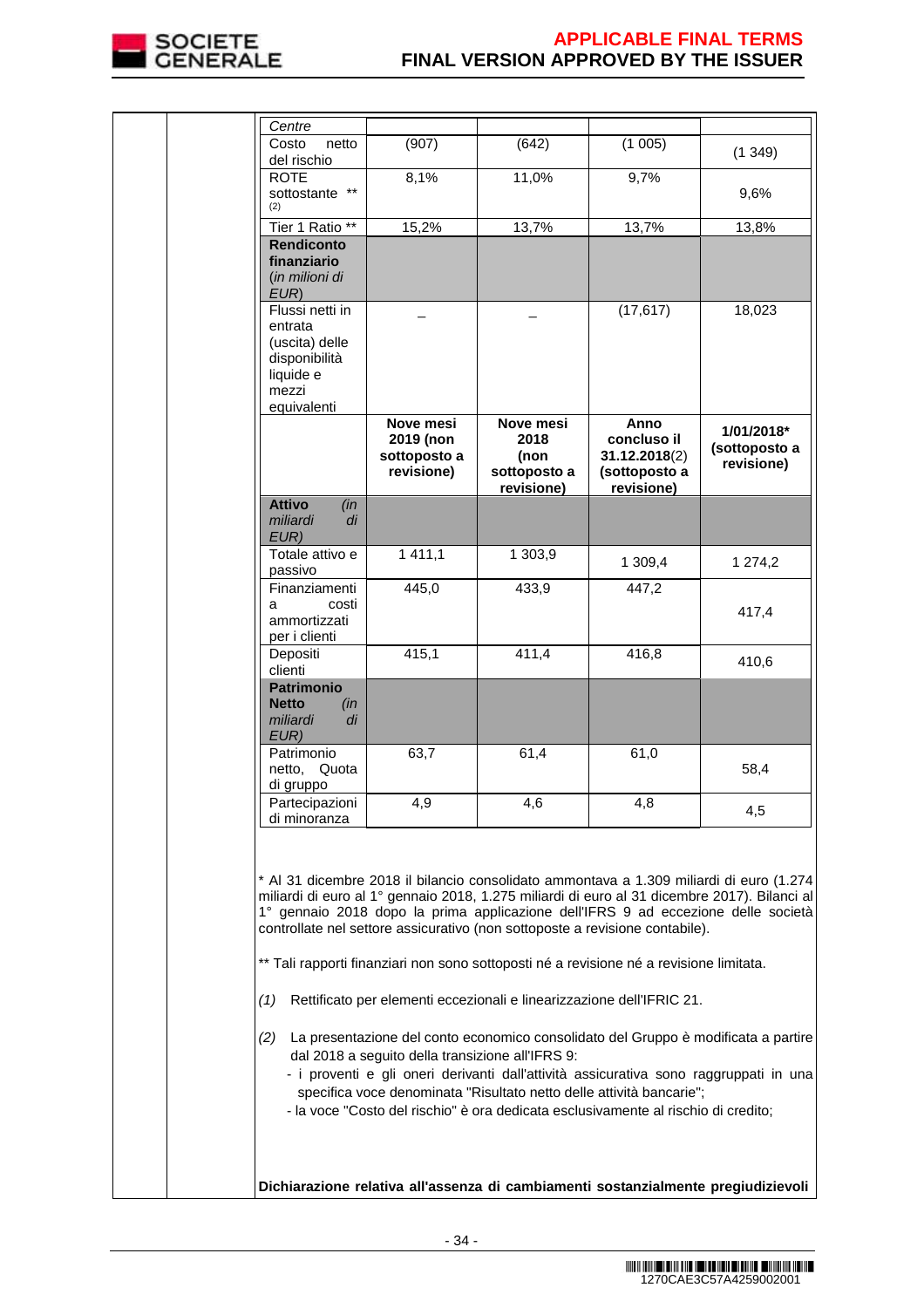

| delle prospettive del garante dalla data di pubblicazione dell'ultimo bilancio<br>certificato                                                                                                            |
|----------------------------------------------------------------------------------------------------------------------------------------------------------------------------------------------------------|
| Non si sono verificati cambiamenti sostanzialmente pregiudizievoli nelle prospettive di<br>Société Générale successivamente alla data del 31 dicembre 2018.                                              |
| Cambiamenti significativi relativi alla situazione finanziaria o commerciale del<br>garante successivi al periodo cui si riferiscono i dati storico-finanziari                                           |
| Non Applicabile. Non si è verificato alcun cambiamento rilevante nella posizione<br>finanziaria o commerciale di Société Générale successivamente alla data del 30<br>settembre 2019.                    |
| B.19/B.13: Eventi recenti relativi al garante che rilevano, in misura sostanziale, ai<br>fini della valutazione della solvibilità del garante                                                            |
| Non Applicabile. Non si sono verificati eventi recenti relativi a Société Générale che<br>rilevano, in misura sostanziale, ai fini della valutazione della sua solvibilità.                              |
| B.19/B.14: Dichiarazione in ordine alla eventuale dipendenza del garante da altre<br>entità del gruppo                                                                                                   |
| Per le informazioni sulla posizione di Société Générale all'interno del Gruppo si rimanda<br>all'Elemento B.5 che precede.                                                                               |
| Société Générale è la holding finale del Gruppo. Tuttavia, Société Générale gestisce<br>anche una propria attività e non opera semplicemente in qualità di holding rispetto alle<br>proprie controllate. |
| B.19/B.15:Descrizioni delle attività principali del garante                                                                                                                                              |
| Si rimanda all'Elemento B.19/B.5 che precede.                                                                                                                                                            |
| B.19/B.16:Per quanto a conoscenza del garante, soggetto da cui il garante è<br>controllato o partecipato, direttamente o indirettamente, e descrizione della natura<br>di tale controllo                 |
| Non Applicabile. Per quanto a sua conoscenza, Société Générale non é controllata, né<br>partecipata, direttamente o indirettamente (ai sensi delle leggi francesi), da alcun'altra<br>entità.            |

|     | Sezione C - Titoli                                                                                                                               |                                                                                                                                                                                                                                                                                                                                                                                                                                                                                                                                                                                                                                                                                                                                                                                                                                                                                                                       |  |  |  |
|-----|--------------------------------------------------------------------------------------------------------------------------------------------------|-----------------------------------------------------------------------------------------------------------------------------------------------------------------------------------------------------------------------------------------------------------------------------------------------------------------------------------------------------------------------------------------------------------------------------------------------------------------------------------------------------------------------------------------------------------------------------------------------------------------------------------------------------------------------------------------------------------------------------------------------------------------------------------------------------------------------------------------------------------------------------------------------------------------------|--|--|--|
| C.1 | Tipologia e classe dei<br>titoli oggetto dell'offerta<br>e/o ammessi alla<br>negoziazione, ivi<br>compresi i rispettivi<br>codici identificativi | I certificati sono strumenti derivati (i <b>Certificati)</b><br>Il Codice ISIN è: XS2108312310<br>Il Codice Common è: 210831231                                                                                                                                                                                                                                                                                                                                                                                                                                                                                                                                                                                                                                                                                                                                                                                       |  |  |  |
| C.2 | Valuta dei titoli oggetto<br>di emissione                                                                                                        | <b>EUR</b>                                                                                                                                                                                                                                                                                                                                                                                                                                                                                                                                                                                                                                                                                                                                                                                                                                                                                                            |  |  |  |
| C.5 | Descrizione di eventuali<br>limitazioni alla libera<br>trasferibilità dei titoli                                                                 | Non Applicabile. Non sussiste alcuna limitazione alla libera trasferibilità deli<br>certificati, ferme restando le restrizioni di vendita e trasferimento<br>eventualmente in vigore in talune giurisdizioni, incluse le restrizioni applicabili<br>all'offerta e alla vendita a, o per conto o a beneficio di, Cessionari Autorizzati.<br>Un Cessionario Consentito indica qualsiasi soggetto che (i) non è una U.S.<br>person secondo la definizione di cui al Regulation S; e (ii) non è un soggetto<br>che rientra in una qualsiasi definizione di soggetto U.S. ai fini di qualsivoglia<br>regola CEA o CFTC, o linee guida o ordinanze proposte o emesse da CEA<br>(per fini di chiarezza, qualsiasi soggetto che non sia un "soggetto non<br>statunitense" ai sensi della norma CFTC 4.7(a)(1)(iv), ma escludendo, ai fini<br>della sottosezione (D), l'eccezione riferita a qualsiasi soggetto qualificato ed |  |  |  |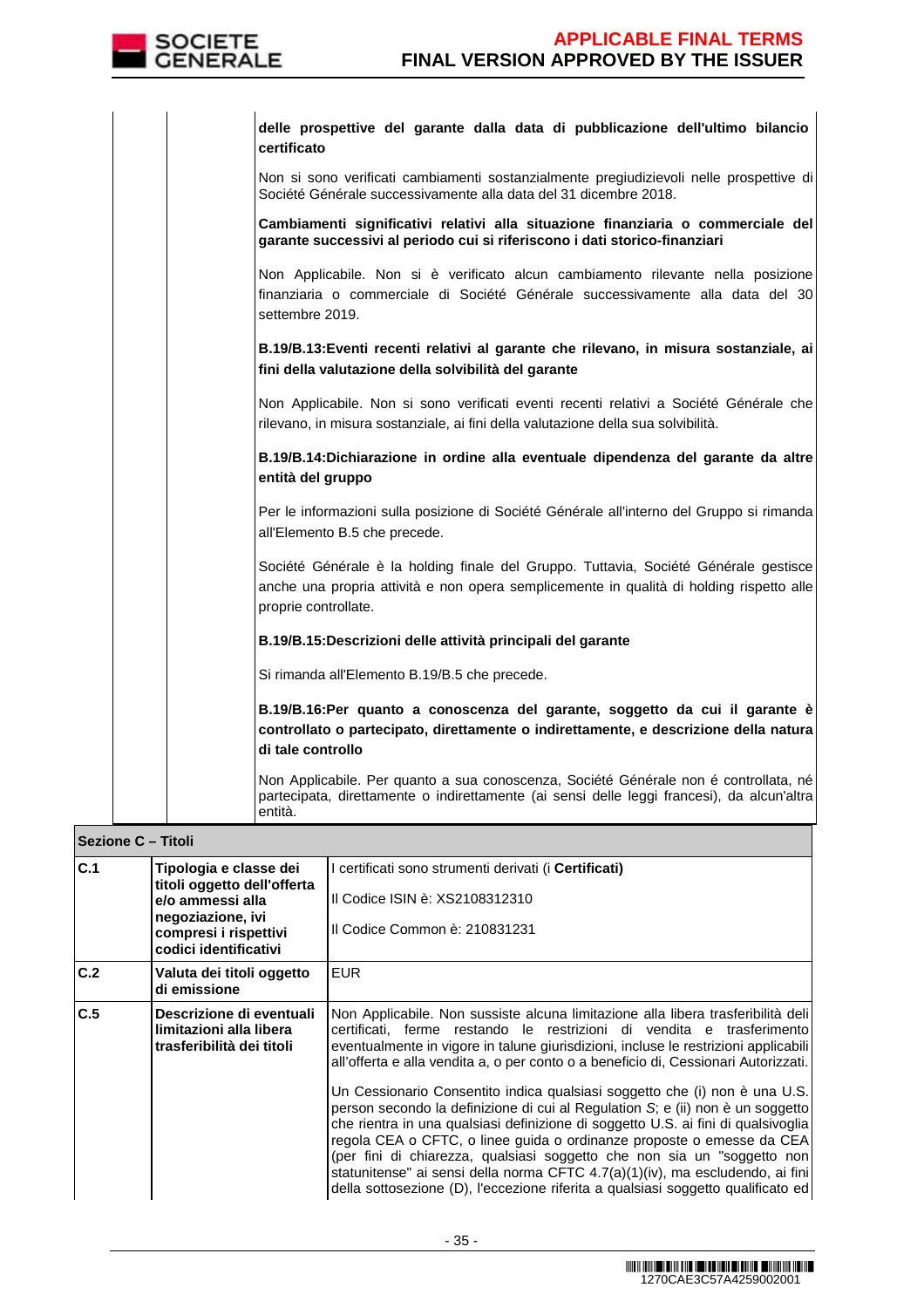

|     |                                                            | idoneo che non sia un "soggetto non statunitense", sarà considerato un<br>soggetto U.S.); e (iii) non è "soggetto U.S." ai sensi delle norme definitive di<br>attuazione dei requisiti di mantenimento del rischio di credito di cui alla<br>Sezione 15G del U.S. Securities Exchange Act del 1934 e successive<br>modifiche (le Regole U.S. di Mantenimento del Rischio) (un Soggetto<br>U.S. al Mantenimento del Rischio).                                                                                                                                                       |
|-----|------------------------------------------------------------|------------------------------------------------------------------------------------------------------------------------------------------------------------------------------------------------------------------------------------------------------------------------------------------------------------------------------------------------------------------------------------------------------------------------------------------------------------------------------------------------------------------------------------------------------------------------------------|
| C.8 | Diritti connessi ai titoli,<br>tra cui i relativi limiti e | Diritti connessi ai titoli:                                                                                                                                                                                                                                                                                                                                                                                                                                                                                                                                                        |
|     | priorità                                                   |                                                                                                                                                                                                                                                                                                                                                                                                                                                                                                                                                                                    |
|     |                                                            | I certificati, salvo ove rimborsate in anticipo, daranno diritto a ciascun<br>portatore dei Certificati (il Portatore dei certificati) a ricevere un ammontare<br>di rimborso che potrebbe risultare inferiore, uguale o maggiore rispetto<br>all'importo inizialmente investito (si rimanda all'Elemento C.18).                                                                                                                                                                                                                                                                   |
|     |                                                            | Il Portatore dei Certificati avrà diritto a pretendere l'immediato pagamento di<br>qualunque importo nel caso in cui:                                                                                                                                                                                                                                                                                                                                                                                                                                                              |
|     |                                                            | - l'Emittente non paghi o non rispetti gli altri obblighi ai sensi dei Certificati                                                                                                                                                                                                                                                                                                                                                                                                                                                                                                 |
|     |                                                            | - il Garante non adempia ai propri obblighi ai sensi della Garanzia o la<br>garanzia del Garante non sia più valida; o                                                                                                                                                                                                                                                                                                                                                                                                                                                             |
|     |                                                            | - risultino pendenti procedimenti di insolvenza o fallimento nei confronti<br>dell'Emittente.                                                                                                                                                                                                                                                                                                                                                                                                                                                                                      |
|     |                                                            | La modifica dei termini contrattuali idei Certificati richiede necessariamente il<br>consenso dei Portatori dei Certificati ai sensi delle disposizioni di un accordo<br>di agenzia, reso disponibile ai Portatori dei Certificatisu richiesta<br>dell'Emittente.                                                                                                                                                                                                                                                                                                                  |
|     |                                                            | Rinuncia ai diritti di compensazione<br>I Portatori dei Certificati rinunciano a qualsiasi diritto di compensazione<br>eritenzione con riferimento ai certificati, nella misura consentita dalla legge.                                                                                                                                                                                                                                                                                                                                                                            |
|     |                                                            | Legge applicabile                                                                                                                                                                                                                                                                                                                                                                                                                                                                                                                                                                  |
|     |                                                            | I Certificati e qualsiasi obbligazione extra-contrattuale derivante dalle o<br>relativa ai Certificati saranno disciplinati e interpretati ai sensi della legge<br>inglese.                                                                                                                                                                                                                                                                                                                                                                                                        |
|     |                                                            | L'Emittente accetta la competenza dei tribunali inglesi in relazione a<br>qualunque controversia nei confronti dell'Emittente, e che i Portatori dei<br>Certificati possano promuovere un'azione legale innanzi a qualunque altro<br>tribunale competente.                                                                                                                                                                                                                                                                                                                         |
|     |                                                            | Priorità:                                                                                                                                                                                                                                                                                                                                                                                                                                                                                                                                                                          |
|     |                                                            | I Certificati sono obbligazioni dirette, incondizionate, non garantite e non<br>subordinate dell'Emittente e saranno pari passu rispetto a tutte le altre<br>obbligazioni dirette, incondizionate, non garantite e non subordinate<br>dell'Emittente, presenti e future, in circolazione.                                                                                                                                                                                                                                                                                          |
|     |                                                            | Limiti ai diritti connessi ai titoli:                                                                                                                                                                                                                                                                                                                                                                                                                                                                                                                                              |
|     |                                                            | - L'Emittente potrà rimborsare anticipatamente i Certificati sulla base del loro<br>valore di mercato per motivi di natura fiscale o nel caso in cui si verifichino<br>eventi straordinari che incidano sugli strumenti sottostanti o nel caso in cui si<br>verifichi un ulteriore(i) evento(i) di turbativa.                                                                                                                                                                                                                                                                      |
|     |                                                            | - L'Emittente potrà apportare modifiche alle condizioni in caso di correzioni<br>che incidano sullo strumento sottostante, e, al verificarsi di eventi straordinari<br>che incidano sullo(gli) strumento(i) sottostante(i) o al verificarsi di ulteriori<br>eventi di turbativa, l'Emittente potrà procedere alla sostituzione dello(gli)<br>strumento(i) sottostante(i) con un(dei) nuovo(i) strumento(i) sottostante(i), o<br>alla deduzione da qualunque somma dovuta dell'aumento del costo di<br>copertura, ed in ogni caso senza il consenso dei Portatori idei certificati; |
|     |                                                            | - L'Emittente potrà procedere alla monetizzazione di tutto o parte degli<br>importi dovuti fino alla data di esercizio finale dei Certificati nel caso in cui si                                                                                                                                                                                                                                                                                                                                                                                                                   |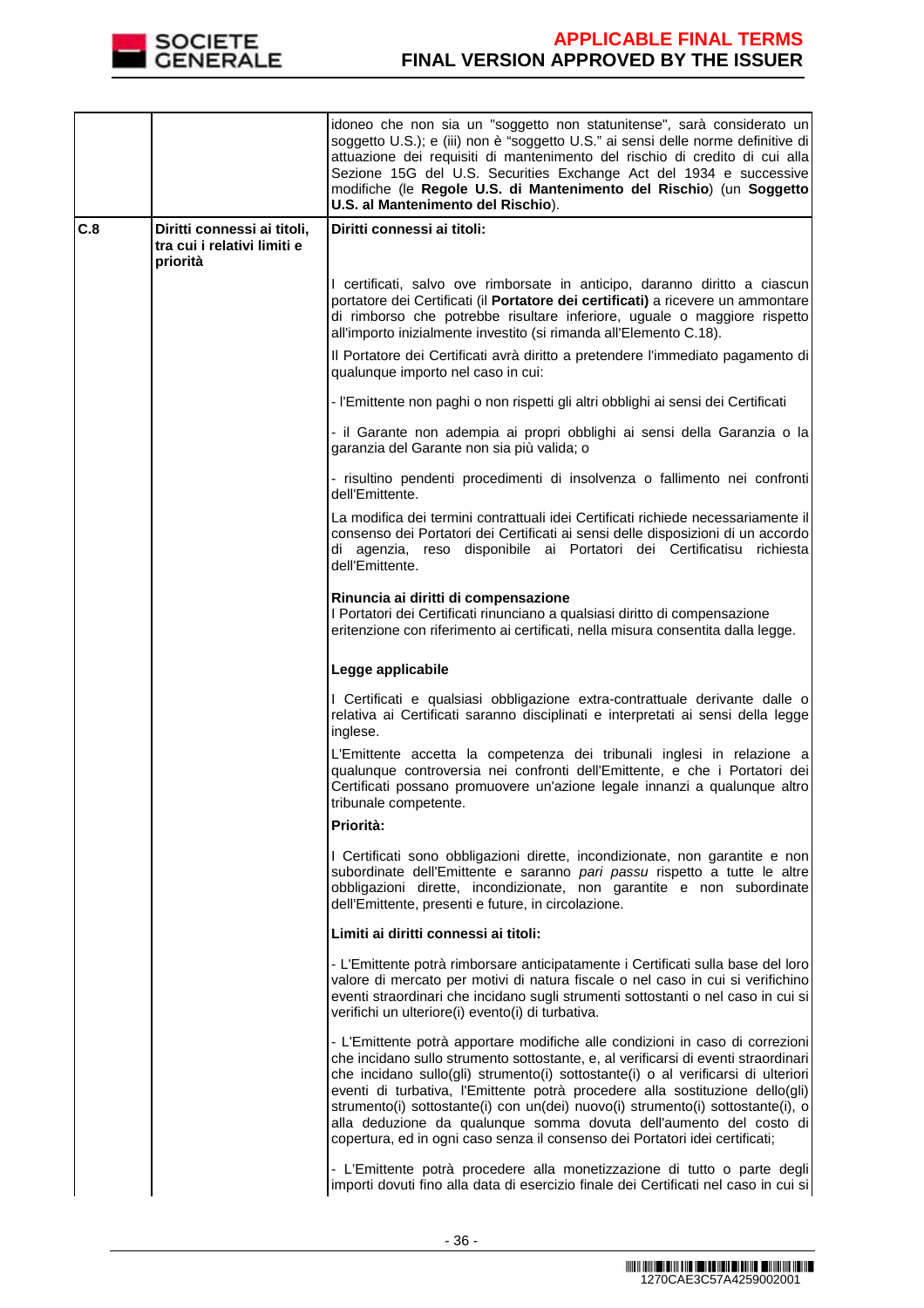|                                                                                                                                                      | verifichino eventi straordinari che incidano sugli strumenti sottostanti o nel<br>caso in cui si verifichi un ulteriore(i) evento(i) di turbativa.                                                                                                                                                                                                                                                                                                                                                                                                                                                                                                                                                                                                                                                                                             |
|------------------------------------------------------------------------------------------------------------------------------------------------------|------------------------------------------------------------------------------------------------------------------------------------------------------------------------------------------------------------------------------------------------------------------------------------------------------------------------------------------------------------------------------------------------------------------------------------------------------------------------------------------------------------------------------------------------------------------------------------------------------------------------------------------------------------------------------------------------------------------------------------------------------------------------------------------------------------------------------------------------|
|                                                                                                                                                      | - i diritti al pagamento di capitale e interessi si prescriveranno entro un<br>periodo di dieci anni (per quanto riguarda il capitale) e cinque anni (per<br>quanto riguarda gli interessi) a decorrere dalla data in cui il pagamento di<br>detti importi è divenuto per la prima volta esigibile e non sia stato onorato.                                                                                                                                                                                                                                                                                                                                                                                                                                                                                                                    |
|                                                                                                                                                      | - In caso di mancato pagamento da parte dell'Emittente, i Portatori dei<br>Certificati non intraprenderanno alcun procedimento, legale o di altro tipo, né<br>avanzeranno pretese nei confronti dell'Emittente. Ciononostante, i Portatori<br>dei Certificati continueranno ad avere il diritto di pretendere dal Garante il<br>pagamento di qualunque importo non ancora pagato.                                                                                                                                                                                                                                                                                                                                                                                                                                                              |
|                                                                                                                                                      | <b>Tassazione</b>                                                                                                                                                                                                                                                                                                                                                                                                                                                                                                                                                                                                                                                                                                                                                                                                                              |
|                                                                                                                                                      | Tutti i pagamenti relativi ai certificati, alle Ricevute e alle Cedole o previsti ai<br>sensi della Garanzia saranno effettuati senza ritenute o detrazioni in<br>relazione a o in acconto a fronte di alcuna tassa, imposta, accertamento od<br>onere governativo di qualunque natura imposti, esatti, riscossi, trattenuti o<br>accertati, al presente o in futuro, da o per conto di qualunque Autorità<br>Fiscale, salvo ove tale ritenuta o detrazione sia richiesta a norma di legge.                                                                                                                                                                                                                                                                                                                                                    |
|                                                                                                                                                      | Nel caso in cui sia necessario detrarre o trattenere qualunque importo in<br>relazione a o per conto di qualunque Autorità Fiscale, il relativo Emittente o,<br>a seconda dei casi, il Garante provvederà (salvo che in determinate<br>circostanze), nella misura massima consentita dalla legge, a versare tale<br>importo aggiuntivo ove necessario, in modo che ciascun Portatore dei<br>certificati, Portatore delle Ricevute o Portatore delle Cedole percepisca, dopo<br>la detrazione o ritenuta a fronte di tali tasse, imposte, accertamenti od oneri<br>governativi, l'intero importo in quel momento dovuto ed esigibile.                                                                                                                                                                                                           |
|                                                                                                                                                      | Nonostante le disposizioni precedenti, in nessun caso l'Emittente o, a<br>seconda dei casi, il Garante, sarà tenuto al pagamento di qualsivoglia<br>importo addizionale in relazione ai Certificati, Ricevute o Cedole a fronte di<br>eventuali ritenute o detrazioni (i) che siano richieste ai sensi di un accordo<br>descritto nella Sezione 1471(b) dell'Internal Revenue Code del 1986 (il "<br>Codice") o altrimenti imposte in base alle Sezioni dalla 1471 alla 1474 del<br>Codice, ogni regolamento o accordo a norma dello stesso, o qualsiasi<br>interpretazione ufficiale di ciò, ovvero qualsivoglia legge che dia attuazione<br>ad un approccio intergovernativo ad esso relativo o (ii) che siano imposte ai<br>sensi della Sezione 871(m) del Codice o (iii) che siano previste da qualsiasi<br>altra legge degli Stati Uniti. |
|                                                                                                                                                      | Dove:                                                                                                                                                                                                                                                                                                                                                                                                                                                                                                                                                                                                                                                                                                                                                                                                                                          |
|                                                                                                                                                      | Per Giurisdizione Fiscale si intende il Lussemburgo ovvero qualsivoglia<br>struttura politica o relativa autorità di riferimento che abbia potere in materia<br>fiscale.                                                                                                                                                                                                                                                                                                                                                                                                                                                                                                                                                                                                                                                                       |
| Se i titoli offerti sono o<br>saranno oggetto di una<br>domanda di ammissione<br>alla negoziazione ai fini<br>di ottenerne la<br>distribuzione su un | Sarà presentata domanda di ammissione alla negoziazione dei Certificati<br>sull'EuroTLX, un Sistema Multilaterale di Negoziazione organizzato e gestito<br>da Borsa Italiana S.p.A                                                                                                                                                                                                                                                                                                                                                                                                                                                                                                                                                                                                                                                             |
| mercato regolamentato o<br>in altri mercati<br>equivalenti, con<br>indicazione dei mercati<br>in questione                                           |                                                                                                                                                                                                                                                                                                                                                                                                                                                                                                                                                                                                                                                                                                                                                                                                                                                |
| Modo in cui il valore<br>dello strumento(i)<br>sottostante(i) incide sul<br>valore dell'investimento                                                 | Il valore dei Certificati, il pagamento di un importo cedolare alla relativa data<br>di pagamento interessi a un Titolare dei Certificati, il pagamento di un<br>importo a titolo di rimborso anticipato automatico alla relativa data di<br>rimborso anticipato automatico e il pagamento di un importo di rimborso ad<br>un Titolare dei Certificati alla data di esercizio finale, dipenderanno dalla                                                                                                                                                                                                                                                                                                                                                                                                                                       |
|                                                                                                                                                      |                                                                                                                                                                                                                                                                                                                                                                                                                                                                                                                                                                                                                                                                                                                                                                                                                                                |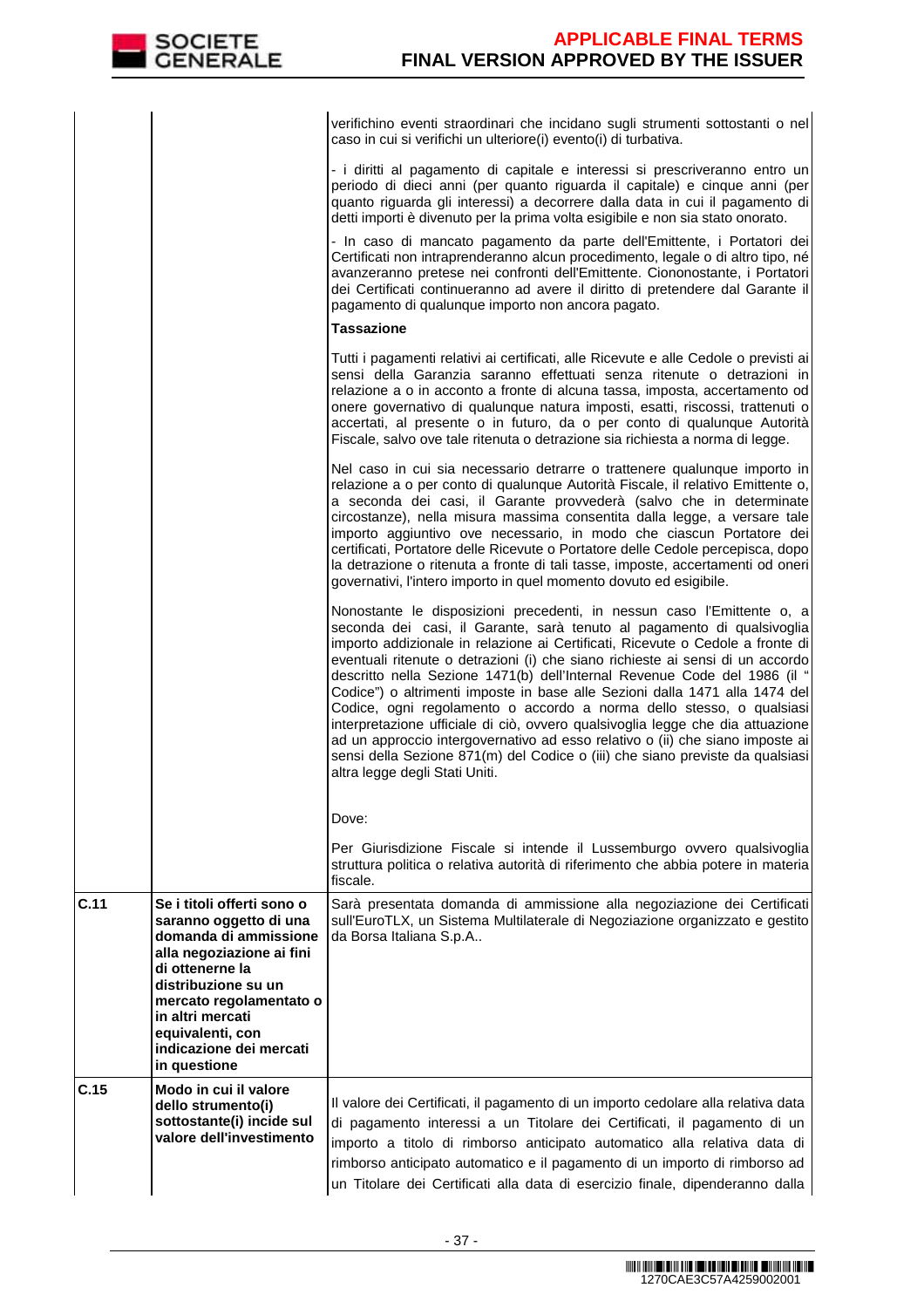

|      |                                                                   | performance del sottostante o dei sottostanti alla relativa data di valutazione<br>(o alle relative date di valutazione).                                                                                                                                                                                                                                               |                                                                                                                                                                                                                                                                                                        |  |  |
|------|-------------------------------------------------------------------|-------------------------------------------------------------------------------------------------------------------------------------------------------------------------------------------------------------------------------------------------------------------------------------------------------------------------------------------------------------------------|--------------------------------------------------------------------------------------------------------------------------------------------------------------------------------------------------------------------------------------------------------------------------------------------------------|--|--|
|      |                                                                   | Il valore dei Certificati è correlato alla performance positiva o negativa dello<br>strumento sottostante. Gli importi da pagare sono determinati in base alla<br>condizione che risulta soddisfatta (o non soddisfatta) nel caso in cui la<br>performance dello strumento sottostante sia superiore o uguale rispetto alla<br>performance di una barriera predefinita. |                                                                                                                                                                                                                                                                                                        |  |  |
| C.16 | Data di esercizio finale e<br>data di riferimento finale          | La data di esercizio finale dei Certificati sarà il 31/03/2025 (la Data di<br>Esercizio Finale), e la data di riferimento finale sarà l'ultima data di<br>valutazione.                                                                                                                                                                                                  |                                                                                                                                                                                                                                                                                                        |  |  |
|      |                                                                   | disposto nel precedente Elemento C.8 e del successivo Elemento C.18.                                                                                                                                                                                                                                                                                                    | La Data di Esercizio Finale può essere modificata ai sensi di quanto                                                                                                                                                                                                                                   |  |  |
| C.17 | Procedure di<br>regolamento degli<br>strumenti derivati           | Regolamento per contanti                                                                                                                                                                                                                                                                                                                                                |                                                                                                                                                                                                                                                                                                        |  |  |
| C.18 | Come si ottiene il<br>rendimento sui valori<br>mobiliari derivati | <b>Denominazione Specificata)</b>                                                                                                                                                                                                                                                                                                                                       | La data di emissione dei Certificati è 25/03/2020 (la Data di Emissione) e<br>ciascun Certificato avrà una denominazione specificata di EUR 100 (la                                                                                                                                                    |  |  |
|      |                                                                   | Importo Interessi Strutturati                                                                                                                                                                                                                                                                                                                                           | Salvo ove rimborsati in anticipo, in<br>ciascuna<br>Data<br>Pagamento<br>Interessi(i) (i da 1 a 5), l'Emittente<br>pagherà ai Portatori dei Certificati,<br>per ciascun Certificato, un importo<br>determinato dall'Agente di Calcolo<br>come segue:<br>Scenario 1:<br>Se alla Data di Valutazione(i), |  |  |
|      |                                                                   |                                                                                                                                                                                                                                                                                                                                                                         | Performance(i) è superiore o pari a -<br>40,0%, allora:                                                                                                                                                                                                                                                |  |  |
|      |                                                                   |                                                                                                                                                                                                                                                                                                                                                                         | Importo Interessi Strutturati(i) =<br>Max(0; Denominazione Specificata x<br>(i x 6%) - SommaCedolePagate(i-1))                                                                                                                                                                                         |  |  |
|      |                                                                   |                                                                                                                                                                                                                                                                                                                                                                         | <b>Scenario 2:</b>                                                                                                                                                                                                                                                                                     |  |  |
|      |                                                                   |                                                                                                                                                                                                                                                                                                                                                                         | Se alla Data di Valutazione(i),<br>Performance(i) è inferiore a -40,0%,<br>allora:                                                                                                                                                                                                                     |  |  |
|      |                                                                   |                                                                                                                                                                                                                                                                                                                                                                         | Importo Interessi Strutturati(i) = 0<br>(zero)                                                                                                                                                                                                                                                         |  |  |
|      |                                                                   | Periodi Interessi Specificati/Date                                                                                                                                                                                                                                                                                                                                      | Date Pagamento Interessi(i) (i da 1<br>5):31/03/2021;<br>31/03/2022;<br>a                                                                                                                                                                                                                              |  |  |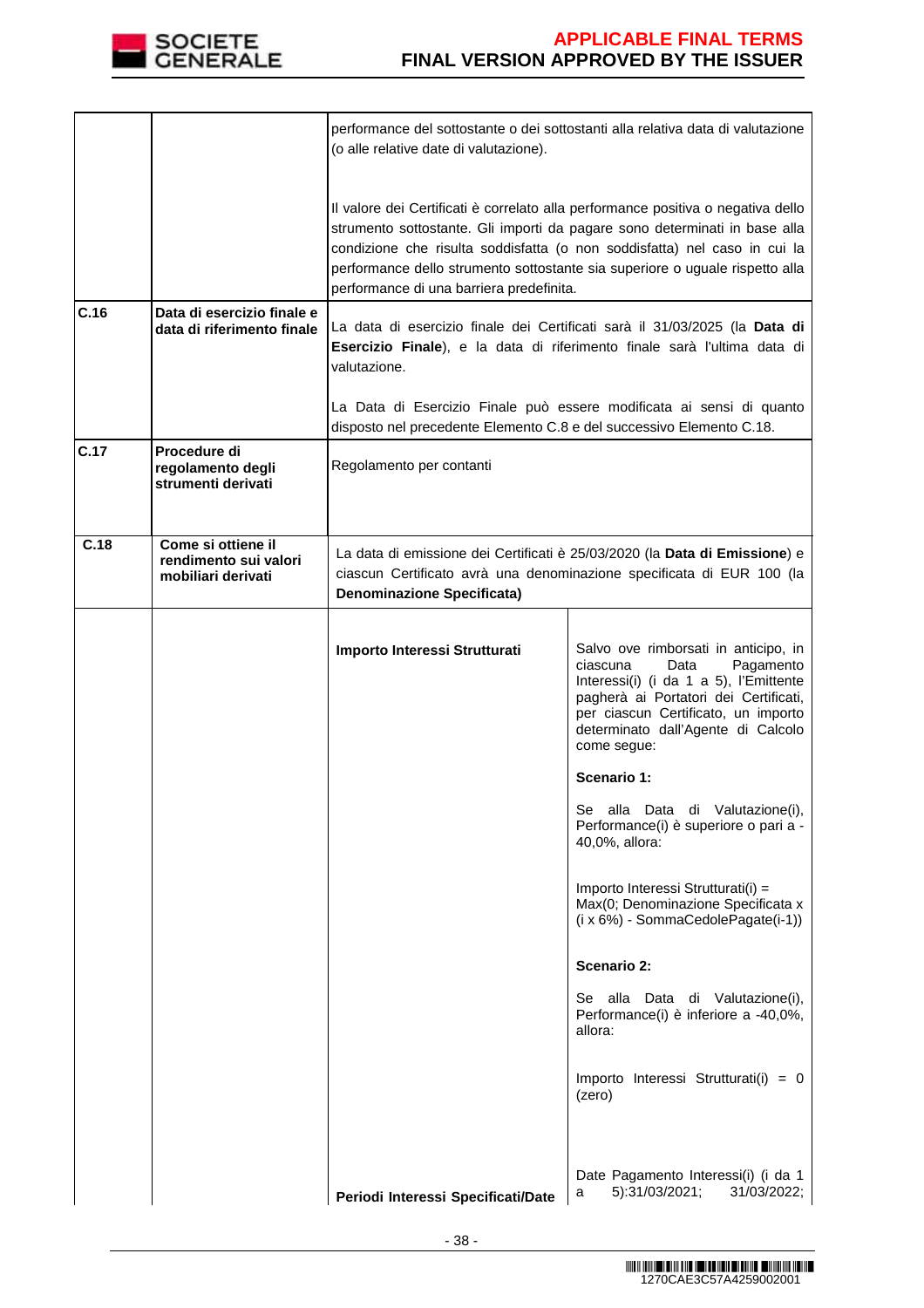

|  | Pagamento Interessi:                                               | 31/03/2023;<br>01/04/2024;                                                                                                                                                                                                                                                                                                                                                                                                                  |
|--|--------------------------------------------------------------------|---------------------------------------------------------------------------------------------------------------------------------------------------------------------------------------------------------------------------------------------------------------------------------------------------------------------------------------------------------------------------------------------------------------------------------------------|
|  | (GG/MM/AAAA)                                                       | 31/03/2025                                                                                                                                                                                                                                                                                                                                                                                                                                  |
|  | Importo del Rimborso Anticipato<br><b>Automatico:</b>              | Salvo ove rimborsati in anticipo, nel<br>caso in cui si sia verificato un<br>Evento di<br>Rimborso<br>Anticipato<br>Automatico,<br>allora<br>l'Emittente<br>rimborserà in anticipo i Certificati<br>alla Data di Rimborso Anticipato<br>Automatico(i) (i da 1 a 4) ai sensi<br>delle seguenti previsioni in relazione<br>a ciascun Certificato:<br>Importo del Rimborso Anticipato<br>Automatico(i) = Denominazione<br>Specificata x (100%) |
|  | Date del Rimborso Anticipato<br><b>Automatico:</b><br>(GG/MM/AAAA) | Date<br>del<br>Rimborso<br>Anticipato<br>Automatico(i)<br>da<br>$4)$ :<br>$(i -$<br>1<br>a<br>31/03/2021;31/03/2022;<br>31/03/2023; 01/04/2024                                                                                                                                                                                                                                                                                              |
|  | Evento di Rimborso Anticipato<br>Automatico:                       | Si intende essersi verificato, come<br>stabilito dall'Agente di Calcolo, se in<br>una Data di Valutazione(i) (i da 1 a<br>4), Performance(i) è superiore o pari<br>a 0%.                                                                                                                                                                                                                                                                    |
|  | Importo di Esercizio Finale:                                       | Salvo ove rimborsati in anticipo,<br>l'Emittente rimborserà i Certificati<br>alla Data di Esercizio Finale, ai<br>sensi delle seguenti previsioni in<br>relazione a ciascun Certificato:                                                                                                                                                                                                                                                    |
|  |                                                                    | Scenario 1:                                                                                                                                                                                                                                                                                                                                                                                                                                 |
|  |                                                                    | Se alla Data di Valutazione(5),<br>Performance(5) è superiore o pari a<br>-40,0%, allora:                                                                                                                                                                                                                                                                                                                                                   |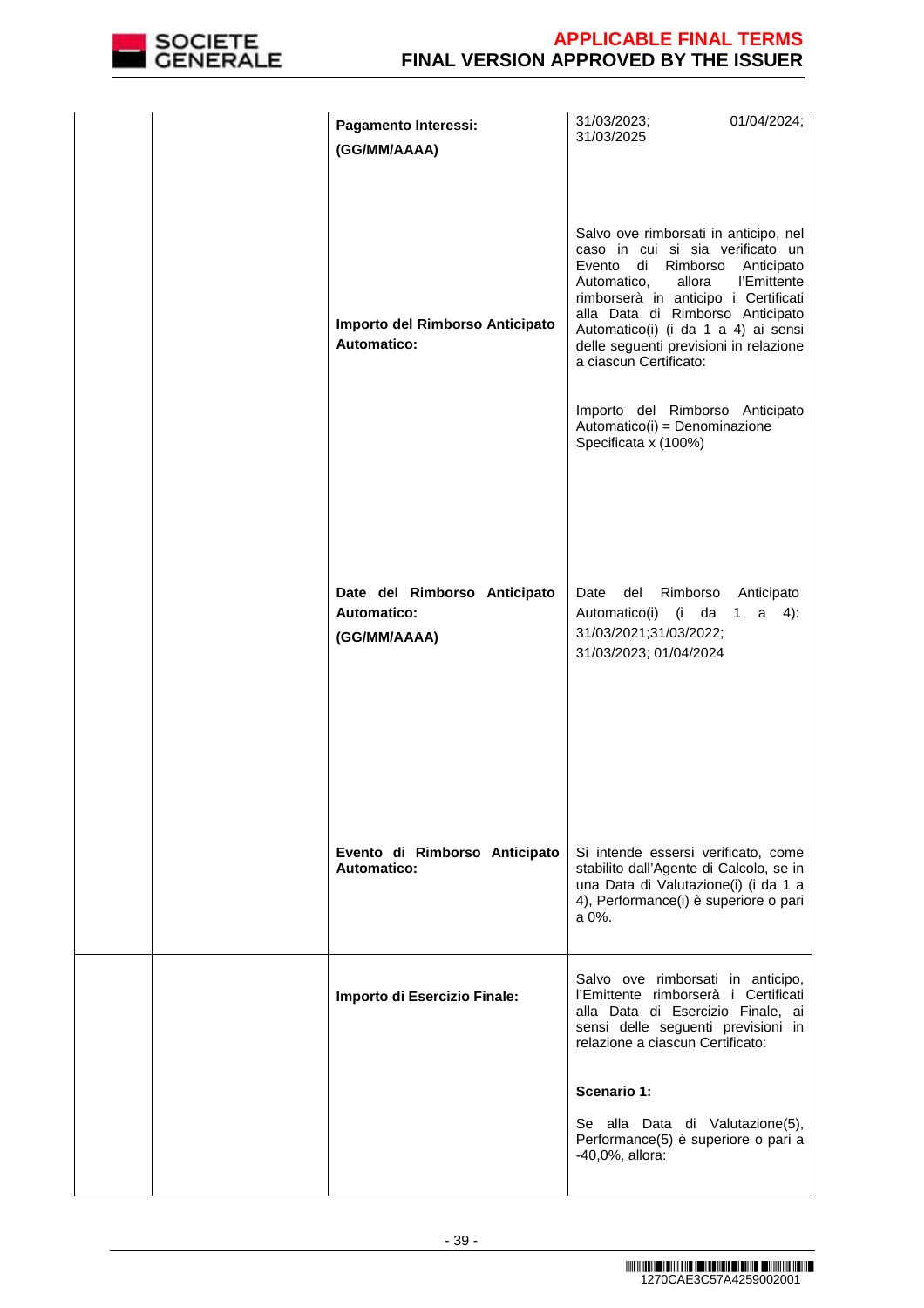

|  |                                                         | Importo<br>di Esercizio<br>Finale<br>$=$<br>Denominazione<br>Specificata<br>x<br>$[100\%]$                                                |
|--|---------------------------------------------------------|-------------------------------------------------------------------------------------------------------------------------------------------|
|  |                                                         | Scenario 2:                                                                                                                               |
|  |                                                         | Se alla Data di Valutazione(5),<br>Performance(5) è inferiore a -40,0%,<br>allora:                                                        |
|  |                                                         | Importo di Esercizio Finale =<br>Denominazione Specificata x (100%<br>+ Performance(5))                                                   |
|  | Definizioni<br>relative<br>alla(e)<br>data(e):          | Applicabile                                                                                                                               |
|  | Data di Valutazione(0):<br>(GG/MM/AAAA)                 | 24/03/2020                                                                                                                                |
|  | Data di Valutazione(i):<br>(i da 1 a 5)<br>(GG/MM/AAAA) | 24/03/2021;<br>24/03/2022;<br>24/03/2023;<br>25/03/2024;<br>24/03/2025                                                                    |
|  | Definizioni relative al Prodotto:                       | Applicabile,<br>nel<br>rispetto<br>delle<br>previsioni della Condizione 4 dei<br>Termini e Condizioni Aggiuntivi<br>relativi alle Formule |
|  | SommaCedolePagate(i-1)<br>(i da 2 a 5)                  | Indica la SommaCedolePagate(i-2)<br>+ Importo Interessi Strutturati(i-1)<br>Con:<br>SommaCedolePagate(0) = 0 (zero)                       |
|  | Performance(i)<br>(i da 1 a 5)                          | Indica (S(i) / S(0)) - 100%                                                                                                               |
|  | S(i)<br>(i da 0 a 5)                                    | Indica<br>rispetto ad<br>ogni<br>Data<br>Valutazione(i) il Prezzo di Chiusura<br>del Sottostante                                          |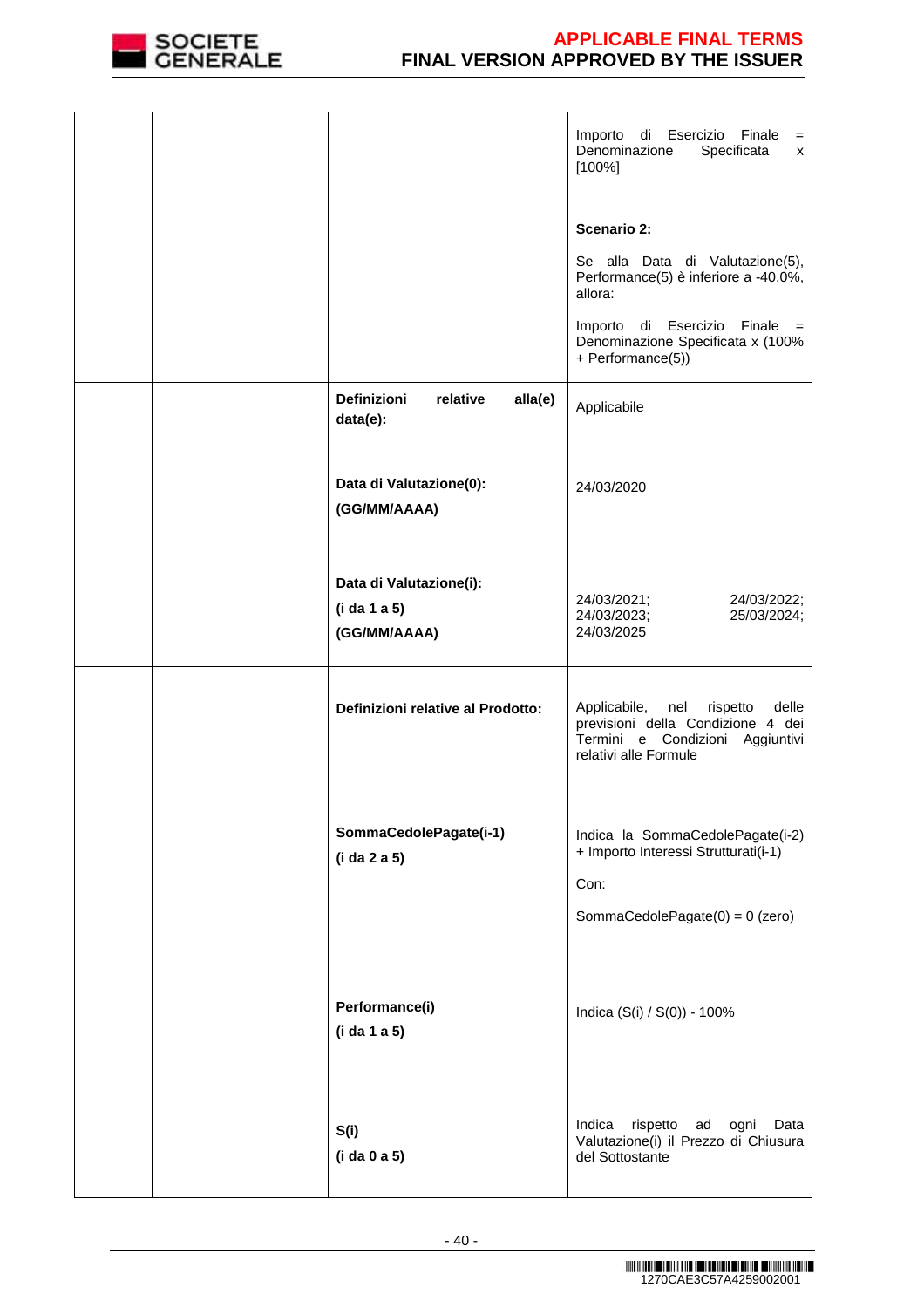

| C.19 |     | Prezzo di rifermento<br>finale del sottostante      | Si rimanda all'Elemento C.18 che precede.<br>Prezzo finale di riferimento: il valore dello(gli) strumento(i) sottostante(i)                                                                            |
|------|-----|-----------------------------------------------------|--------------------------------------------------------------------------------------------------------------------------------------------------------------------------------------------------------|
|      |     |                                                     | alla(e) relativa(e) data(e) di rilevamento per il rimborso, subordinatamente al<br>verificarsi di determinati eventi straordinari e rettifiche che interessino tale(i)<br>strumento(i) sottostante(i). |
| C.20 |     | Tipo di sottostante e<br>informazioni su dove       | Il tipo di sottostante è: azione                                                                                                                                                                       |
|      |     | reperire le informazioni<br>sul sottostante         | Informazioni relative al sottostante sono disponibili sui seguenti siti web o<br>pagine elettroniche.                                                                                                  |
|      |     |                                                     | <b>Mercato</b><br><b>Ticker</b><br>Società<br><b>Sito Internet</b><br>Regolamentat                                                                                                                     |
|      |     |                                                     | <b>Bloomberg</b><br>$\mathbf{o}$<br><b>BORSA</b><br>www.bancobpm.it/investo                                                                                                                            |
|      |     |                                                     | Banco BPM SpA<br><b>BAMI IM</b><br><b>ITALIANA</b><br>r-relations<br>S.P.A.                                                                                                                            |
|      |     | <b>Sezione D - Rischi</b>                           |                                                                                                                                                                                                        |
|      | D.2 | Principali informazioni<br>relative ai principali   | Sono state identificate le seguenti categorie di fattori di rischio:                                                                                                                                   |
|      |     | rischi specifici<br>dell'emittente e del<br>garante | Rischi relativi a profili macroeconomici, mercati e<br>$\bullet$<br>contesto regolamentare                                                                                                             |
|      |     |                                                     | Il contesto economico e finanziario globale, nonché il contesto dei mercati in<br>cui il Gruppo opera, possono influire negativamente sulle attività, sulla                                            |
|      |     |                                                     | posizione finanziaria e sui risultati delle operazioni del Gruppo                                                                                                                                      |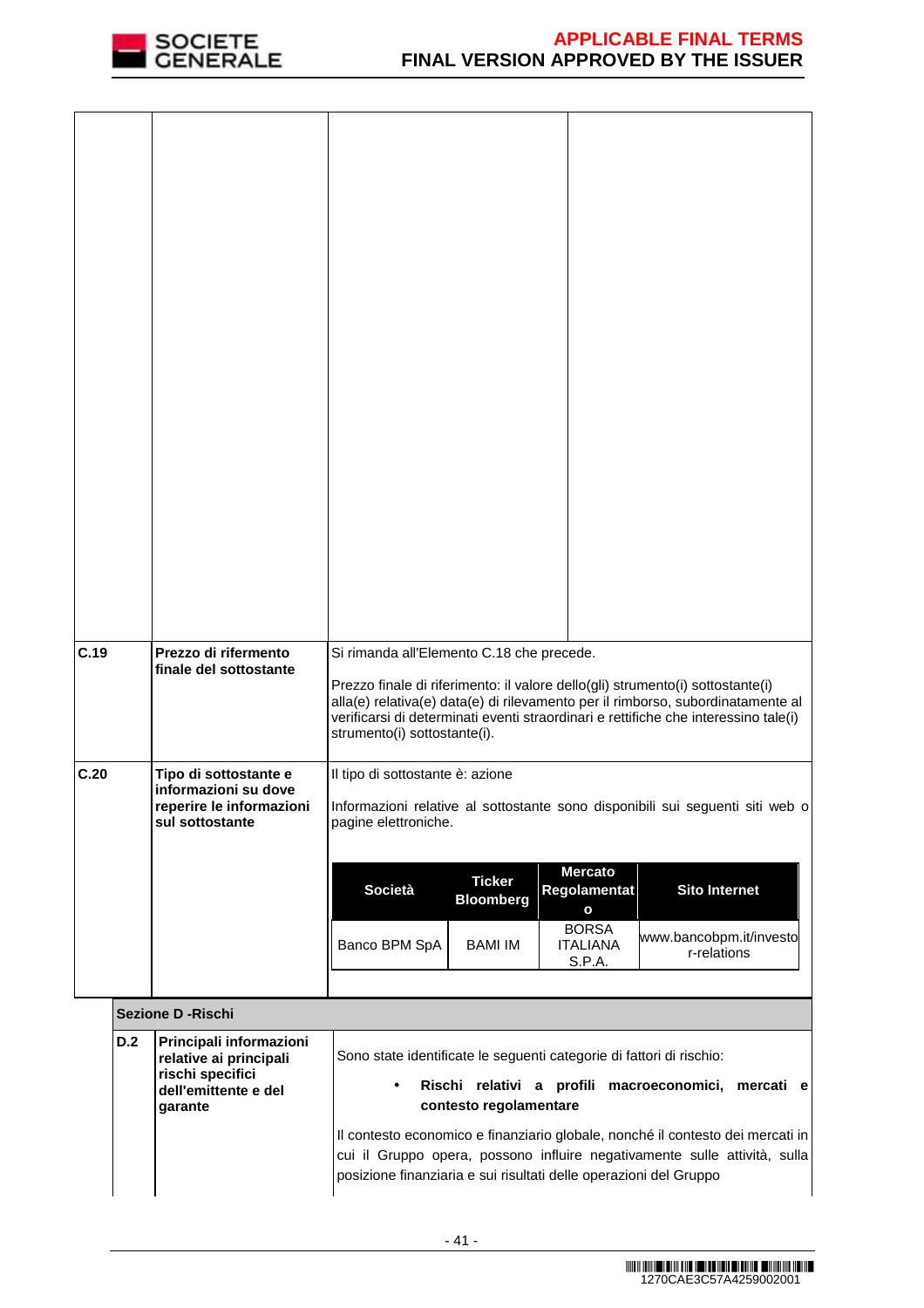

La Brexit e il suo effetto sui mercati finanziari e sul contesto economico potrebbero avere un impatto negativo sulle attività del Gruppo e sui suoi risultati economici.

Il Gruppo è soggetto a un ampio quadro di vigilanza e regolamentazione in ciascuno dei paesi in cui opera ed i cambiamenti di questi regimi potrebbero avere un effetto significativo sulle attività, alla posizione finanziaria e sui costi del Gruppo, nonché sul contesto finanziario ed economico in cui questo opera.

Rischi connessi all'attuazione del piano strategico del Gruppo.

L'aumento della concorrenza da parte degli operatori bancari e non bancari potrebbe avere effetti negativi sulle attività e sui risultati del Gruppo, sia sul mercato interno francese che a livello internazionale.

## • **Rischi di credito e di controparte**

Il Gruppo è esposto al rischio di controparte ed al rischio di concentrazione, che potrebbero produrre un effetto negativo sulle attività, i risultati economici e la posizione finanziaria del Gruppo.

La solidità finanziaria e la condotta di altre istituzioni finanziarie e partecipanti al mercato potrebbe avere un impatto negativo sul Gruppo.

I risultati economici e la posizione finanziaria del Gruppo potrebbero essere negativamente influenzate da accantonamenti tardivi o insufficenti per esposizioni creditizie.

## • **Rischi di Mercato e Strutturali**

I cambiamenti e la volatilità dei mercati finanziari possono avere rilevanti effetti negativi sull'attività del Gruppo e sui risultati delle attività di mercato.

Variazioni nei tassi di interesse potrebbero avere un effetto negativo sulle attività di retail banking.

Variazioni nei tassi di cambio potrebbero avere un impatto negativo sui risultati del Gruppo.

# • **Rischi operativi (incluso il rischio di comportamenti inappropriati) e i rischi legati all'utilizzodi modelli**

Il Gruppo è esposto a rischi legali che potrebbero avere un rilevante effetto negativo sulla sua posizione finanziaria e risultati economici.

Inadempienze operative, chiusure o vincoli di capacità che interessano le istituzioni con le quali il Gruppo intrattiene relazioni commerciali, o il guasto o la violazione dei sistemi informatici del Gruppo, potrebbero influire negativamente sulle attività del Gruppo e tradursi in perdite e danni reputazionali per il Gruppo.

Il Gruppo può incorrere in perdite quale conseguenza di eventi imprevisti o catastrofici, inclusi attacchi terroristici e disastri naturali.

Danni reputazionali potrebbero incidere sulla posizione competitiva del Gruppo.

L'incapacità del Gruppo di attrarre e trattenere personale qualificatopossono materialmente influire negativamente sull'andamento del Gruppo.

I modelli, in particolare i modelli interni del Gruppo, utilizzati nei processi decisionali strategici e nei sistemi di gestione dei rischi potrebbero fallire o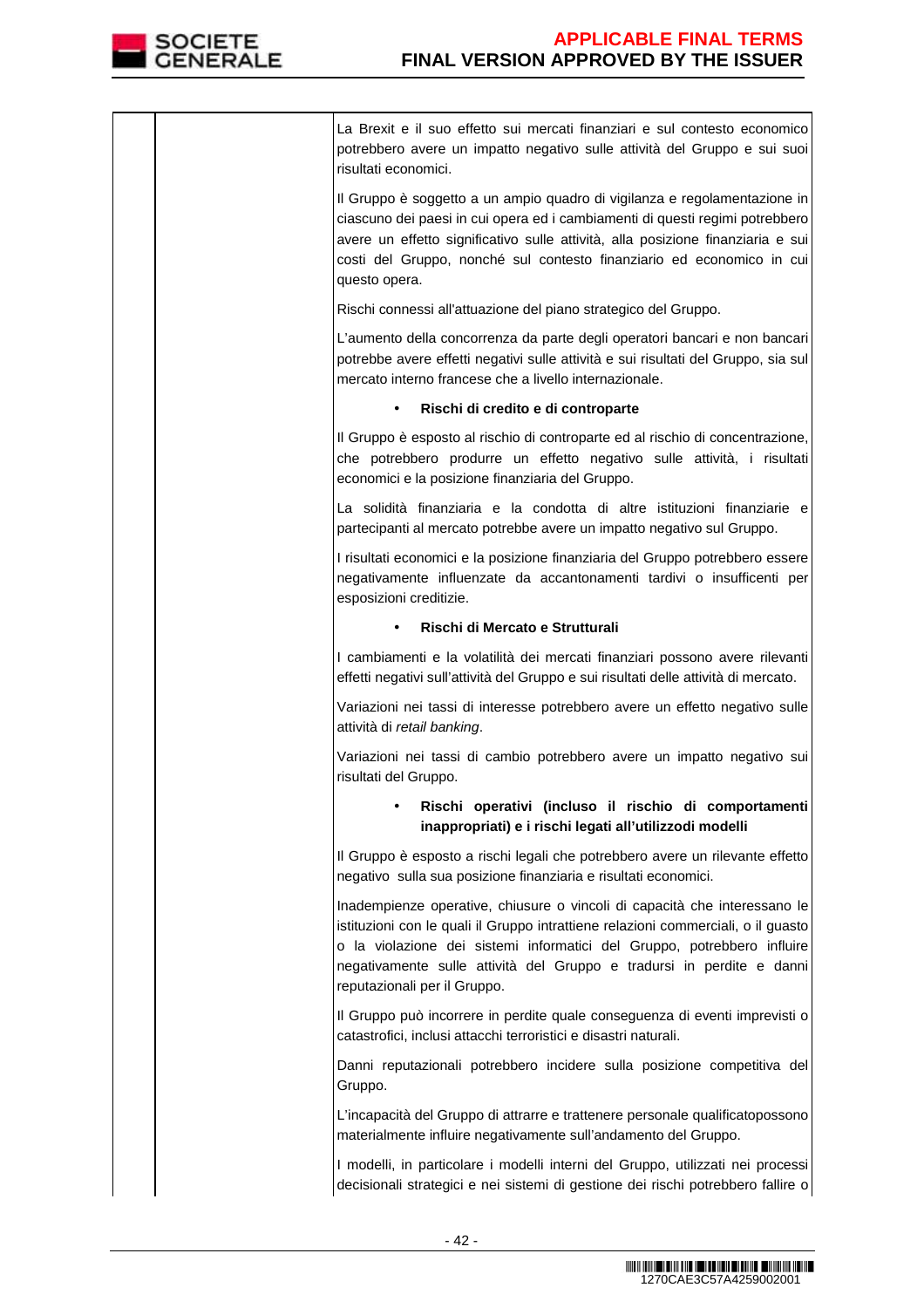

|     |                                                                                                                                                     | rivelarsi inadeguati e comportare per il Gruppo perdite finanziarie.                                                                                                                                                                                                                                                                                                                                                                                                                                                                                                                                                                                                                                                                                                                                                                                                                                                                                                |
|-----|-----------------------------------------------------------------------------------------------------------------------------------------------------|---------------------------------------------------------------------------------------------------------------------------------------------------------------------------------------------------------------------------------------------------------------------------------------------------------------------------------------------------------------------------------------------------------------------------------------------------------------------------------------------------------------------------------------------------------------------------------------------------------------------------------------------------------------------------------------------------------------------------------------------------------------------------------------------------------------------------------------------------------------------------------------------------------------------------------------------------------------------|
|     |                                                                                                                                                     | Il Gruppo potrebbe subire perdite a seguito di eventi imprevisti o catastrofici,<br>inclusi attacchi terroristici o catastrofi naturali.                                                                                                                                                                                                                                                                                                                                                                                                                                                                                                                                                                                                                                                                                                                                                                                                                            |
|     |                                                                                                                                                     | Rischi di funding e di liquidità<br>$\bullet$                                                                                                                                                                                                                                                                                                                                                                                                                                                                                                                                                                                                                                                                                                                                                                                                                                                                                                                       |
|     |                                                                                                                                                     | Una serie di misure eccezionali adottate da governi, banche centrali e<br>regolatori potrebbero avere un impatto sfavorevole sui costi di<br>finanziamento del Gruppo e il suo accesso alla liquidità                                                                                                                                                                                                                                                                                                                                                                                                                                                                                                                                                                                                                                                                                                                                                               |
|     |                                                                                                                                                     | Un declassamento del rating esterno del Gruppo o del rating sovrano dello<br>Stato francese potrebbe avere un effetto negativo sul costo del<br>finanziamento del Gruppo e sul suo accesso alla liquidità                                                                                                                                                                                                                                                                                                                                                                                                                                                                                                                                                                                                                                                                                                                                                           |
|     |                                                                                                                                                     | Rischi relativi alle attività assicurative<br>$\bullet$                                                                                                                                                                                                                                                                                                                                                                                                                                                                                                                                                                                                                                                                                                                                                                                                                                                                                                             |
|     |                                                                                                                                                     | Un deterioramento delle condizioni di mercato, ed in particolare un<br>significativo aumento o diminuzione dei tassi di interesse, potrebbe avere<br>un effetto negativo rilevante sulle attività assicurative del ramo vita del<br>settore Assicurativo del Gruppo.                                                                                                                                                                                                                                                                                                                                                                                                                                                                                                                                                                                                                                                                                                |
|     |                                                                                                                                                     | Poiché l'Emittente è parte del Gruppo, anch'esso è soggetto ai medesimi<br>fattori di rischio.                                                                                                                                                                                                                                                                                                                                                                                                                                                                                                                                                                                                                                                                                                                                                                                                                                                                      |
| D.6 | Principali<br>relative<br>ai<br>rischi<br>di<br>perdita<br>del<br>valore di tutto o parte del<br>proprio investimento da<br>parte degli investitori | informazioni   Certificati possono prevedere un rimborso anticipato automatico al<br>principali verificarsi di un evento specifico. Conseguentemente, questo potrebbe<br>rischi specifici dei titoli e impedire ai Titolari dei Certificati di beneficiare della performance dello<br>avvertenze in merito ai strumento sottostante nell'arco dell'intero periodo inizialmente previsto.                                                                                                                                                                                                                                                                                                                                                                                                                                                                                                                                                                            |
|     |                                                                                                                                                     | I termini e le condizioni dei Certificati possono prevedere disposizioni ai<br>sensi delle quali il verificarsi di determinate turbative di mercato potrebbe<br>comportare ritardi nel regolamento dei Certificati ovvero determinate<br>modifiche. Inoltre, nel caso di eventi che interessino gli strumenti sottostanti,<br>i termini e le condizioni dei Certificati consentono all'Emittente di sostituire<br>gli strumenti sottostanti con strumenti sottostanti nuovi, cessare<br>l'esposizione alle attività sottostanti e applicare un tasso di riferimento ai<br>proventi così ottenuti fino alla data di esercizio finale dei Certificati,<br>prorogare la data di esercizio finale dei Certificati,<br>rimborsare<br>anticipatamente i Certificati sulla base del relativo valore di mercato, o<br>detrarre da qualunque importo dovuto il maggiore costo di copertura, e in<br>ciascun caso senza il preventivo consenso dei Portatori dei Certificati. |
|     |                                                                                                                                                     | I pagamenti (sia in relazione al capitale sia agli interessi, e sia a scadenza<br>che ad altre date) relativi ai Certificati sono calcolati con riferimento a uno o<br>più sottostanti, il rendimento dei Certificati si basa sulle variazioni del valore<br>del sottostante, il quale può oscillare. Si richiama l'attenzione dei futuri<br>investitori sul fatto che i Certificati potrebbero essere volatili e che gli<br>investitori potrebbero non percepire alcun interesse e perdere tutto il o una<br>parte sostanziale del capitale.                                                                                                                                                                                                                                                                                                                                                                                                                       |
|     |                                                                                                                                                     | La Garanzia costituisce un'obbligazione contrattuale generale e non<br>garantita del Garante e di nessun altro soggetto. Qualsiasi pagamento<br>inerente ai Certificati è correlato altresì all'affidabilità creditizia del Garante.                                                                                                                                                                                                                                                                                                                                                                                                                                                                                                                                                                                                                                                                                                                                |
|     |                                                                                                                                                     | Si richiama l'attenzione di coloro che desiderano investire nei Certificati che<br>beneficiano della Garanzia sul fatto che, in caso di mancato pagamento da<br>parte di un Emittente, gli importi cui hanno diritto i Portatori dei Certificati si                                                                                                                                                                                                                                                                                                                                                                                                                                                                                                                                                                                                                                                                                                                 |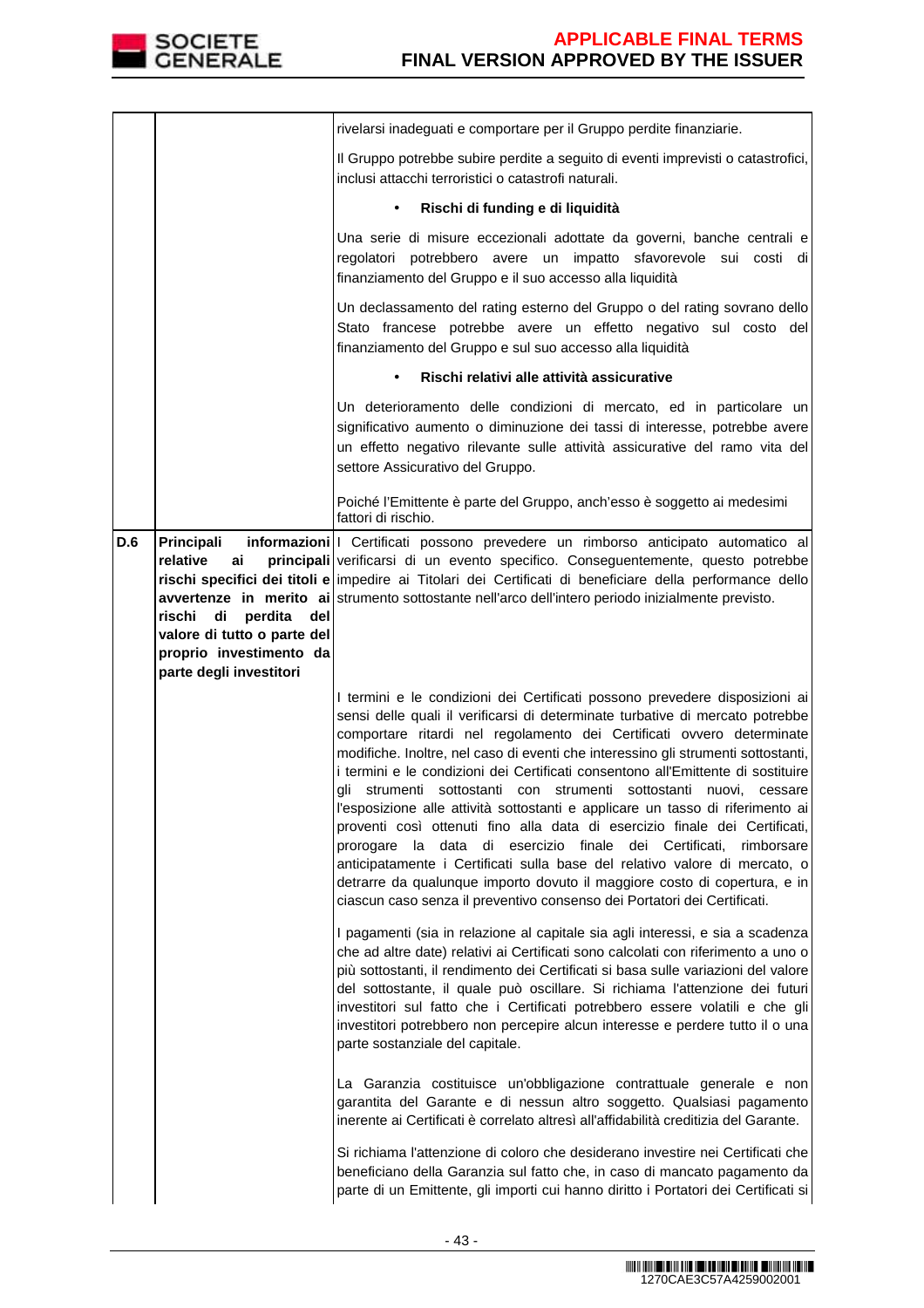limiteranno agli importi ottenuti tramite un'apposita azione da promuoversi ai sensi della Garanzia e in conformità ai relativi termini, ed essi non avranno alcun diritto di istituire alcun procedimento, di natura giudiziaria o altrimenti, né di avanzare alcuna pretesa nei confronti dell'Emittente.

La Garanzia è una mera garanzia di pagamento e non una garanzia relativa alla performance dell'Emittente rilevante né ad alcuno degli altri obblighi dello stesso ai sensi dei Certificati, che beneficiano della Garanzia.

Société Générale opererà in qualità di emittente ai sensi del Programma, di Garante dei Certificati emessi dall'Emittente e di fornitore di strumenti di copertura per l'Emittente. Di conseguenza, gli investitori saranno esposti non solo al rischio di credito del Garante, ma anche ai rischi operativi derivanti dalla mancanza di indipendenza del Garante con riguardo all'assunzione dei propri doveri e obblighi in qualità di Garante e fornitore di strumenti di copertura.

I potenziali conflitti di interesse e i rischi operativi derivanti da tale mancanza di indipendenza dovrebbero in parte essere mitigati dal fatto che all'interno del Garante, l'implementazione della Garanzia e la fornitura di strumenti di copertura compete a divisioni differenti, ognuna gestita come unità operativa distinta, segregata da barriere informative (i cosiddetti Chinese Walls) e gestita da team diversi.

L'Emittente e il Garante, e qualunque delle rispettive controllate e/o affiliate, in relazione alle altre rispettive attività commerciali, potrebbero essere in possesso di, o acquisire, informazioni rilevanti in merito alle attività sottostanti. Tali attività e informazioni potrebbero comportare conseguenze negative per i Portatori dei Certificati.

L'Emittente e il Garante e qualunque delle rispettive controllate e/o affiliate potrebbero operare in altre vesti in relazione ai Certificati, ad esempio in qualità di market maker, agente per il calcolo o agente. Pertanto, potrebbero verificarsi potenziali conflitti di interesse.

In relazione all'offerta dei Certificati, l'Emittente e il Garante e/o le rispettive affiliate potrebbero stipulate una o più operazioni di copertura con riguardo a una o più attività di riferimento o relativi derivati, suscettibili di incidere sul prezzo di mercato, sulla liquidità o sul valore dei Certificati.

 Nel corso della vita dei Certificati, il valore di mercato degli stessi potrebbe risultare inferiore al capitale investito. Inoltre, in caso di insolvenza da parte dell'Emittente e/o del Garante potrebbe verificarsi la perdita totale del capitale investito.

**Si richiama l'attenzione degli investitori sul fatto che potrebbero incorrere nella perdita totale o parziale del proprio investimento.**

# **Sezione E – Offerta**

|     | <b>IE.2.b   Motivi dell'offerta e</b><br>utilizzo dei proventi | proventi netti di ciascuna emissione dei Certificati saranno utilizzati ai fini<br>del finanziamento generico del Gruppo Société Générale, ivi compreso ai<br>fini del perseguimento del profitto.                                                                                                                                                                                                   |  |  |  |
|-----|----------------------------------------------------------------|------------------------------------------------------------------------------------------------------------------------------------------------------------------------------------------------------------------------------------------------------------------------------------------------------------------------------------------------------------------------------------------------------|--|--|--|
| E.3 | Descrizione dei termini e<br>delle condizioni<br>dell'offerta  | Giurisdizione(i) dell'offerta pubblica: Italia<br><b>Periodo di Offerta:</b> Dal 20 febbraio 2020 (incluso) alle 09:00 CET (Central)<br>European Time) al 20 marzo 2020 (incluso), alle 16:00 CET, salvo chiusura<br>anticipata del Periodo di Offerta, come descritto di seguito.<br>I Certificati verranno collocate:<br>(a) all'interno dei locali dei Collocatori (presso le sedi e le filiali); |  |  |  |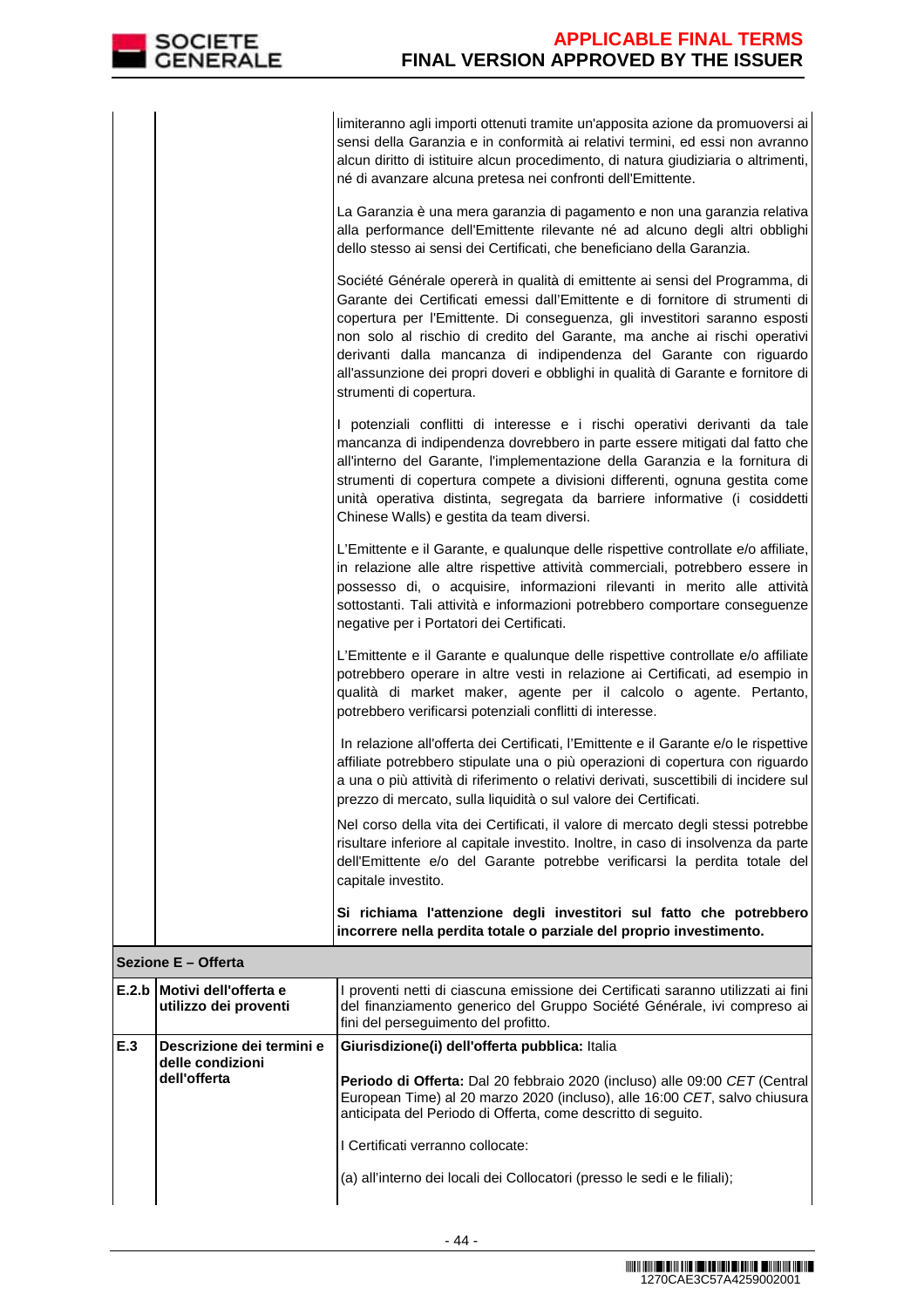

|     |                                                                                                                                | (b) mediante offerta fuori sede ai sensi dell'articolo 30 e dell'articolo 31 del<br>d.lgs 24 febbraio 1998 n. 58 come successivamente modificato (il "Testo<br>Unico della Finanza") dal 20 febbraio 2020 alle 9.00 CET al 17 marzo 2020<br>(incluso), alle 16.00 CET;                                                                                                                                                                                                                                                                                                                                              |
|-----|--------------------------------------------------------------------------------------------------------------------------------|---------------------------------------------------------------------------------------------------------------------------------------------------------------------------------------------------------------------------------------------------------------------------------------------------------------------------------------------------------------------------------------------------------------------------------------------------------------------------------------------------------------------------------------------------------------------------------------------------------------------|
|     |                                                                                                                                | salvo chiusura anticipata del Periodo d'Offerta come descritto di seguito.                                                                                                                                                                                                                                                                                                                                                                                                                                                                                                                                          |
|     |                                                                                                                                | Il Collocatore che intende collocare i Certificati attraverso l'offerta fuori<br>sede ai sensi dell'articolo 30 del Testo Unico della Finanza raccoglieranno i<br>Moduli di adesione - invece che direttamente presso le loro filiali e uffici -<br>attraverso consulenti finanziari abilitati all'offerta fuori sede ai sensi<br>dell'articolo 31 del Testo Unico della Finanza.                                                                                                                                                                                                                                   |
|     |                                                                                                                                | Ai sensi dell'articolo 30, comma 6, del Testo Unico della Finanza, la validità<br>e l'efficacia dei contratti sottoscritti tramite Offerta Fuori Sede è sospesa<br>per un periodo di 7 (sette) giorni dalla data di sottoscrizione del Modulo di<br>Adesione da parte del relativo investitore.                                                                                                                                                                                                                                                                                                                     |
|     |                                                                                                                                | Entro tale periodo gli investitori possono comunicare al relativo Collocatore<br>il loro recesso, senza dover pagare alcun costo o commissione.                                                                                                                                                                                                                                                                                                                                                                                                                                                                     |
|     |                                                                                                                                | Prezzo di Offerta: I Certificati saranno offerti al Prezzo di Emissione, una<br>parte del quale, pari al massimo al 4,00%, è costituita dalla commissione<br>di distribuzione dovuta in via anticipata dall'Emittente al Collocatore.                                                                                                                                                                                                                                                                                                                                                                               |
|     |                                                                                                                                | Condizioni a cui è soggetta l'offerta: L'offerta dei Certificati è subordinata<br>alla loro emissione e a qualunque condizione aggiuntiva contenuta nei<br>termini generali di attività degli intermediari finanziari, dagli stessi notificate<br>agli investitori.                                                                                                                                                                                                                                                                                                                                                 |
|     |                                                                                                                                | L'Emittente si riserva il diritto di chiudere il Periodo di Offerta prima della<br>scadenza<br>inizialmente<br>stabilita<br>qualunque<br>motivo.<br>per<br>L'Emittente si riserva il diritto di ritirare l'offerta e annullare l'emissione dei<br>Certificati per qualunque motivo e in un qualsiasi momento alla Data di<br>Emissione o precedentemente alla stessa. Resta inteso che qualora un<br>potenziale investitore abbia richiesto la sottoscrizione e l'Emittente eserciti<br>tale diritto, tale potenziale investitore non avrà alcun diritto di sottoscrivere<br>o acquistare altrimenti i Certificati. |
|     |                                                                                                                                | In ogni caso, l'avviso agli investitori relativo alla chiusura anticipata o al<br>ritiro, a seconda dei casi, sarà pubblicato sul sito web dell'Emittente<br>(http://prospectus.socgen.com).                                                                                                                                                                                                                                                                                                                                                                                                                        |
|     |                                                                                                                                | La validità dell'offerta è soggetta al rilascio dell'autorizzazione alla<br>negoziazione sull'EuroTLX da parte di Borsa Italiana S.p.A. entro e non<br>oltre il giorno immediatamente precedente alla Data di Emissione;<br>diversamente, l'offerta deve considerarsi ritirata e l'emissione annullata.<br>L'Emittente s'impegna a presentare per tempo la relativa domanda a Borsa<br>Italiana S.p.A., al fine di consentire a Borsa Italiana S.p.A. di prendere una<br>decisione, in base ai suoi regolamenti, entro il giorno immediatamente<br>precedente alla Data di Emissione.                               |
|     |                                                                                                                                | Prezzo di Emissione: EUR 100 per Certificato di Denominazione<br>Specificata di EUR 100                                                                                                                                                                                                                                                                                                                                                                                                                                                                                                                             |
| E.4 | Descrizione di qualunque<br>interesse rilevante ai fini<br>dell'emissione/offerta, ivi<br>compresi i conflitti di<br>interesse | Fatte salve le eventuali commissioni spettanti al/i dealer, per quanto a<br>conoscenza dell'Emittente nessuno dei soggetti coinvolti nell'emissione dei<br>Certificati ha un interesse rilevante nell'offerta. Il Dealer e le sue affiliate si<br>sono impegnate, e potrebbero in futuro impegnarsi, in operazioni di<br>investment banking e/o commercial banking transactions, e potrebbero nel<br>corso ordinario del business eseguire altri servizi per l'Emittente e le sue<br>affiliate.                                                                                                                     |